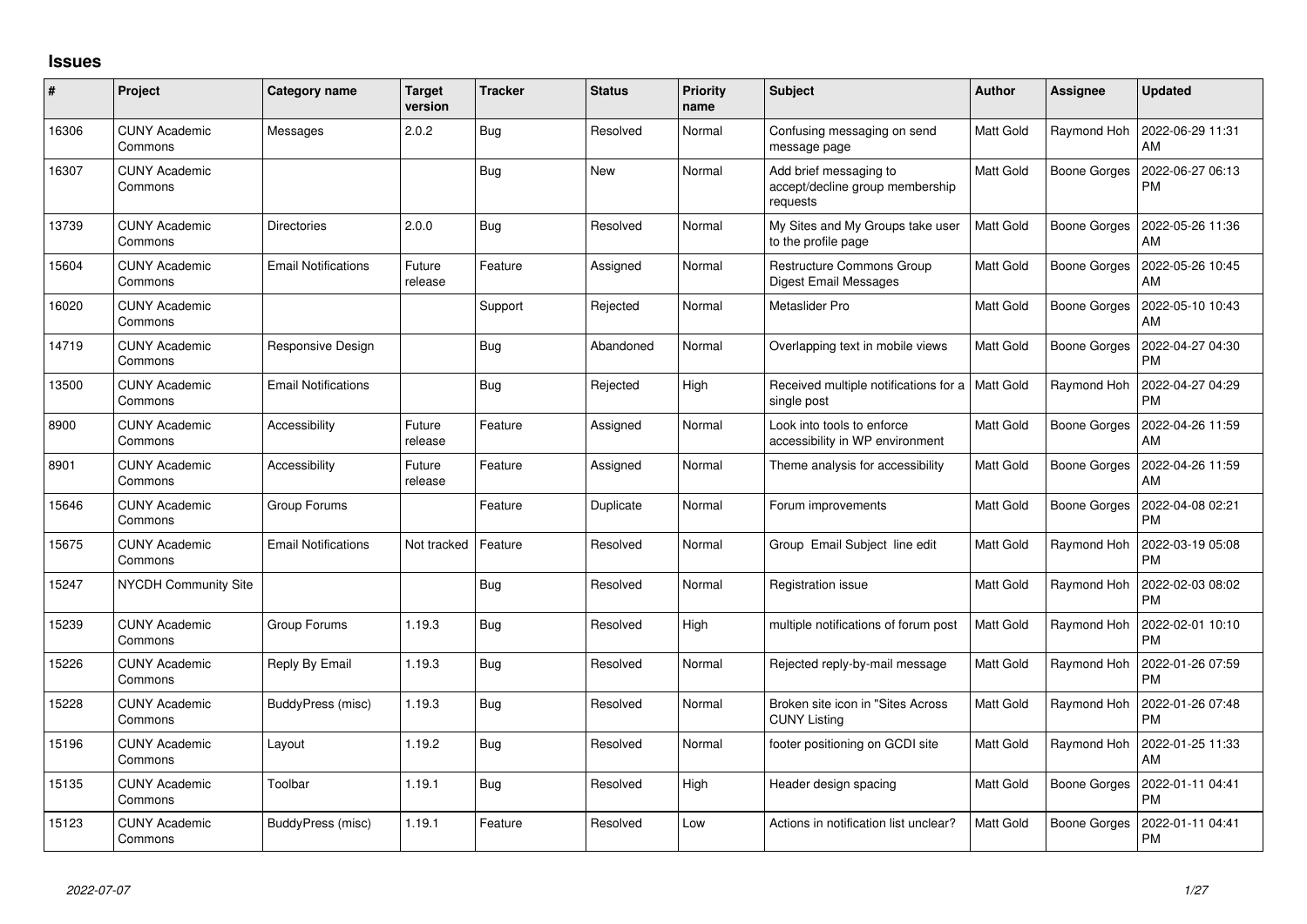| $\pmb{\#}$ | Project                         | <b>Category name</b>       | <b>Target</b><br>version | <b>Tracker</b> | <b>Status</b> | <b>Priority</b><br>name | <b>Subject</b>                                              | <b>Author</b>    | <b>Assignee</b>     | <b>Updated</b>                |
|------------|---------------------------------|----------------------------|--------------------------|----------------|---------------|-------------------------|-------------------------------------------------------------|------------------|---------------------|-------------------------------|
| 15171      | <b>NYCDH Community Site</b>     |                            |                          | Support        | Resolved      | Normal                  | Unclear how to delete account                               | <b>Matt Gold</b> | Raymond Hoh         | 2022-01-10 12:04<br><b>PM</b> |
| 15137      | <b>CUNY Academic</b><br>Commons | Search                     | Not tracked              | <b>Bug</b>     | Resolved      | Normal                  | Google search not working?                                  | Matt Gold        | Boone Gorges        | 2022-01-04 04:17<br><b>PM</b> |
| 15087      | <b>CUNY Academic</b><br>Commons | Group Forums               | 1.18.24                  | <b>Bug</b>     | Resolved      | Normal                  | Forum file limit                                            | <b>Matt Gold</b> | <b>Boone Gorges</b> | 2021-12-14 11:39<br>AM        |
| 15024      | <b>CUNY Academic</b><br>Commons | Social Paper               | 1.18.24                  | Bug            | Resolved      | Normal                  | Erroneous social paper<br>notifications                     | Matt Gold        | Raymond Hoh         | 2021-12-08 11:07<br>AM        |
| 14951      | <b>CUNY Academic</b><br>Commons |                            | Not tracked              | Bug            | Resolved      | Normal                  | Commons down                                                | Matt Gold        | Boone Gorges        | 2021-11-23 04:21<br><b>PM</b> |
| 14896      | <b>CUNY Academic</b><br>Commons |                            |                          | Bug            | Resolved      | Urgent                  | site down for maintenance                                   | Matt Gold        | Boone Gorges        | 2021-10-26 11:01<br>AM        |
| 14861      | <b>NYCDH Community Site</b>     |                            |                          | Bug            | Resolved      | Normal                  | User unable to access profile<br>editing page               | Matt Gold        | Raymond Hoh         | 2021-10-14 08:38<br><b>PM</b> |
| 14776      | <b>CUNY Academic</b><br>Commons | Toolbar                    | 1.18.19                  | Bug            | Resolved      | Normal                  | Top-level nav-bar drop-down nav<br>doesn't match navigation | Matt Gold        | Raymond Hoh         | 2021-09-28 11:06<br>AM        |
| 14450      | <b>CUNY Academic</b><br>Commons | Courses                    | Not tracked              | <b>Bug</b>     | Rejected      | Low                     | Misclassified site                                          | Matt Gold        | Boone Gorges        | 2021-09-15 10:53<br><b>PM</b> |
| 14738      | <b>CUNY Academic</b><br>Commons | Group cloning              | 1.18.18                  | Bug            | Resolved      | Normal                  | unclear language during group/site<br>clone                 | <b>Matt Gold</b> | Jeremy Felt         | 2021-09-14 11:22<br>AM        |
| 13949      | <b>CUNY Academic</b><br>Commons |                            | Not tracked              | <b>Bug</b>     | <b>New</b>    | Normal                  | Continued debugging of runaway<br>MySQL connections         | Matt Gold        | Boone Gorges        | 2021-09-14 10:42<br>AM        |
| 13890      | <b>CUNY Academic</b><br>Commons | <b>Email Notifications</b> | Not tracked              | Bug            | Resolved      | Low                     | Not sure email notification went out                        | Matt Gold        | Raymond Hoh         | 2021-09-14 10:42<br>AM        |
| 14737      | <b>CUNY Academic</b><br>Commons |                            |                          | Bug            | Duplicate     | Normal                  | Final step of group/site clone<br>reloads page              | Matt Gold        | Boone Gorges        | 2021-08-31 11:41<br>AM        |
| 14017      | <b>CUNY Academic</b><br>Commons | <b>Group Blogs</b>         | 1.18.8                   | <b>Bug</b>     | Resolved      | Normal                  | Editing of blog post leads to group<br>notification         | Matt Gold        | Raymond Hoh         | 2021-04-13 11:21<br>AM        |
| 14199      | <b>CUNY Academic</b><br>Commons | Email Notifications        |                          | <b>Bug</b>     | Resolved      | Normal                  | Email replies delayed                                       | Matt Gold        | Raymond Hoh         | 2021-03-24 12:17<br><b>PM</b> |
| 14221      | <b>CUNY Academic</b><br>Commons | Group Forums               |                          | Feature        | Rejected      | Normal                  | Allow .ics files to be posted as<br>forum attachments       | Matt Gold        | Boone Gorges        | 2021-03-23 08:53<br><b>PM</b> |
| 14072      | <b>CUNY Academic</b><br>Commons | Email Notifications        | Not tracked              | Support        | Rejected      | Low                     | Posting to multiple groups via email   Matt Gold            |                  | Raymond Hoh         | 2021-02-28 05:58<br><b>PM</b> |
| 13913      | <b>CUNY Academic</b><br>Commons | Groups (misc)              |                          | Bug            | Rejected      | Normal                  | Group Avatar lost after group<br>creation process           | Matt Gold        | Boone Gorges        | 2021-02-23 10:45<br>AM        |
| 13934      | <b>CUNY Academic</b><br>Commons | cuny.is                    | 1.18.4                   | <b>Bug</b>     | Resolved      | Low                     | Error message on group settings<br>change                   | Matt Gold        | Boone Gorges        | 2021-02-09 11:05<br>AM        |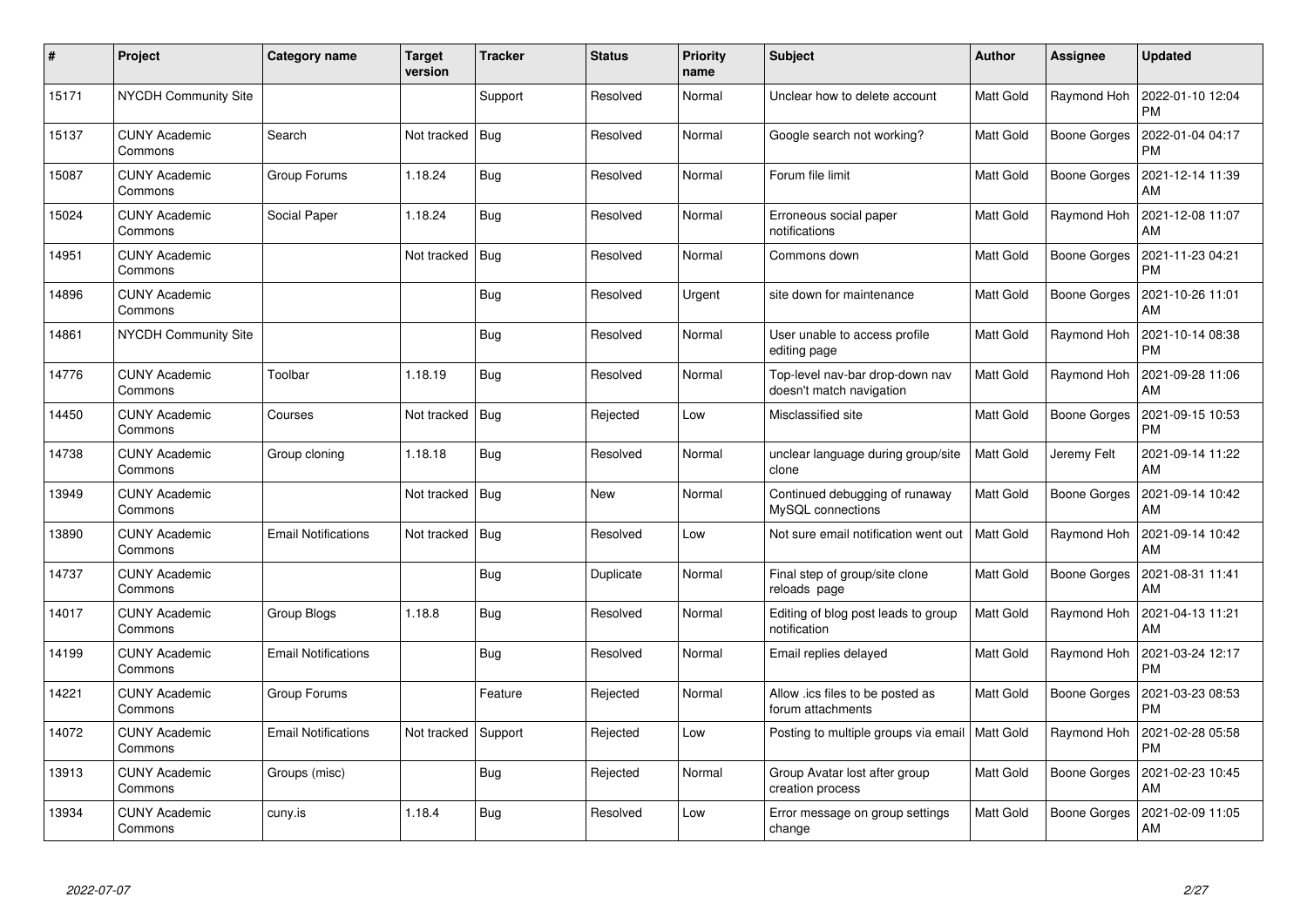| #     | Project                         | <b>Category name</b>       | <b>Target</b><br>version | <b>Tracker</b> | <b>Status</b>        | <b>Priority</b><br>name | <b>Subject</b>                                                               | Author           | <b>Assignee</b>     | <b>Updated</b>                |
|-------|---------------------------------|----------------------------|--------------------------|----------------|----------------------|-------------------------|------------------------------------------------------------------------------|------------------|---------------------|-------------------------------|
| 13862 | <b>CUNY Academic</b><br>Commons |                            |                          | <b>Bug</b>     | Resolved             | Normal                  | Under maintenance message                                                    | Matt Gold        | Boone Gorges        | 2021-01-28 08:56<br><b>PM</b> |
| 13136 | <b>CUNY Academic</b><br>Commons | Group Forums               | 1.18.3                   | Feature        | Duplicate            | Normal                  | Post to multiple group forums by<br>email                                    | Matt Gold        | Raymond Hoh         | 2021-01-20 05:52<br><b>PM</b> |
| 13669 | <b>CUNY Academic</b><br>Commons | DiRT Integration           | 1.18.1                   | Bug            | Resolved             | Normal                  | Digital Research Tools showing up<br>in top nav for logged out users         | Matt Gold        | <b>Boone Gorges</b> | 2020-12-08 05:11<br><b>PM</b> |
| 7115  | <b>CUNY Academic</b><br>Commons | Groups (misc)              | Future<br>release        | Feature        | Reporter<br>Feedback | Normal                  | make licensing info clear during<br>group creation                           | <b>Matt Gold</b> | Raymond Hoh         | 2020-12-08 11:32<br>AM        |
| 13496 | <b>CUNY Academic</b><br>Commons | Accessibility              | 1.18.0                   | <b>Bug</b>     | Resolved             | Normal                  | Review contrast issues on<br>registration page and profile page              | Matt Gold        | Sonja Leix          | 2020-12-08 11:31<br>AM        |
| 13458 | <b>CUNY Academic</b><br>Commons | Registration               | 1.18.0                   | Feature        | Resolved             | Normal                  | Simplifying/Reducing verbiage on<br><b>Registration Page</b>                 | Matt Gold        | <b>Boone Gorges</b> | 2020-12-08 11:31<br>AM        |
| 13347 | <b>CUNY Academic</b><br>Commons | <b>Public Portfolio</b>    | 1.18.0                   | Feature        | Resolved             | Normal                  | Add Preferred Gender Pronouns to<br><b>CAC Profile</b>                       | Matt Gold        | Boone Gorges        | 2020-12-08 11:31<br>AM        |
| 12136 | <b>CUNY Academic</b><br>Commons | <b>Group Files</b>         | 1.18.0                   | <b>Bug</b>     | Resolved             | Normal                  | "You must login" group file warning<br>shows after log in                    | Matt Gold        | <b>Boone Gorges</b> | 2020-12-08 11:31<br>AM        |
| 12155 | <b>CUNY Academic</b><br>Commons | DiRT Integration           | 1.18.0                   | Feature        | Resolved             | Normal                  | Update DiRT Tools with new API                                               | <b>Matt Gold</b> | <b>Boone Gorges</b> | 2020-12-08 11:06<br>AM        |
| 2627  | <b>NYCDH Community Site</b>     |                            |                          | Support        | Rejected             | Normal                  | Users Marked as Spam showing up<br>in New Members Widget List on<br>Homepage | Matt Gold        | Raymond Hoh         | 2020-11-23 08:56<br><b>PM</b> |
| 5521  | NYCDH Community Site            |                            |                          | Feature        | Resolved             | Normal                  | Add help text to registration<br>process re Announcement group<br>add        | Matt Gold        | Raymond Hoh         | 2020-11-23 08:53<br><b>PM</b> |
| 9089  | NYCDH Community Site            |                            |                          | Bug            | Rejected             | Normal                  | User experiences phishing warning                                            | Matt Gold        | Raymond Hoh         | 2020-11-23 08:43<br><b>PM</b> |
| 12433 | <b>NYCDH Community Site</b>     |                            |                          | Bug            | Resolved             | Normal                  | hyperlinks not accepted in forum<br>post                                     | <b>Matt Gold</b> | Raymond Hoh         | 2020-11-23 08:42<br><b>PM</b> |
| 13581 | <b>CUNY Academic</b><br>Commons | Group Library              |                          | Bug            | Rejected             | Normal                  | Adding link to library didn't<br>generate notification email                 | Matt Gold        | Raymond Hoh         | 2020-11-17 12:33<br><b>PM</b> |
| 13274 | <b>CUNY Academic</b><br>Commons | <b>Email Notifications</b> | 1.17.8                   | Bug            | Resolved             | Normal                  | Messy links in CAC email<br>notifications                                    | Matt Gold        | Raymond Hoh         | 2020-11-17 12:31<br><b>PM</b> |
| 13459 | <b>CUNY Academic</b><br>Commons | Layout                     | 1.17.6                   | Bug            | Resolved             | Normal                  | Line spacing on forum post title is<br>too small                             | Matt Gold        | Raymond Hoh         | 2020-10-27 11:00<br>AM        |
| 13491 | NYCDH Community Site            |                            |                          | Bug            | Resolved             | Normal                  | User unable to register                                                      | Matt Gold        | Raymond Hoh         | 2020-10-23 12:43<br>AM        |
| 13429 | <b>CUNY Academic</b><br>Commons | <b>Email Notifications</b> | Not tracked   Bug        |                | Resolved             | Normal                  | Multiple forum notifications                                                 | Matt Gold        | Raymond Hoh         | 2020-10-13 05:24<br><b>PM</b> |
| 13243 | <b>CUNY Academic</b><br>Commons | Group Library              | Not tracked Support      |                | Resolved             | Normal                  | Request to copy group library                                                | Matt Gold        | Boone Gorges        | 2020-08-27 06:05<br>PM        |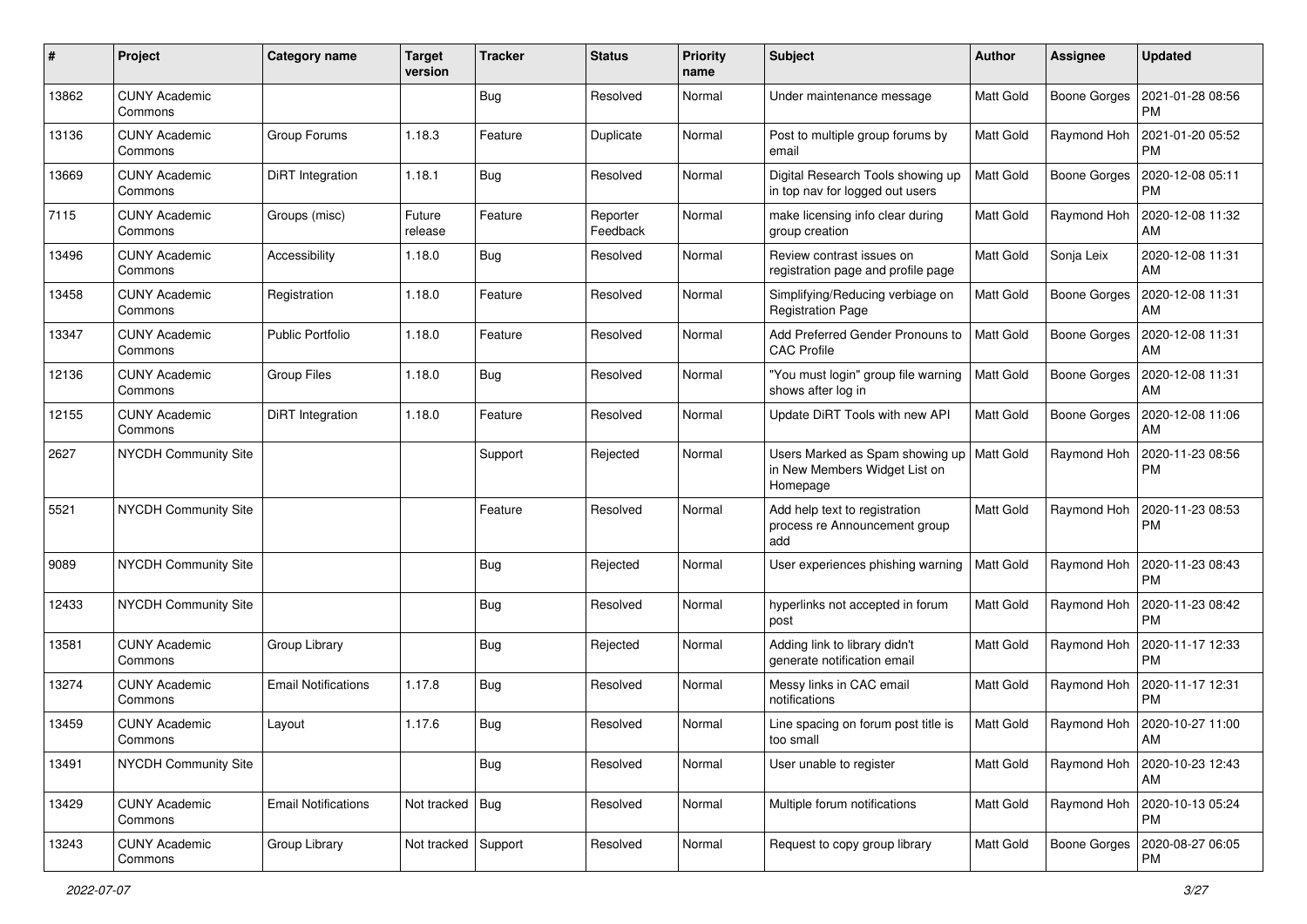| #     | Project                         | <b>Category name</b>       | <b>Target</b><br>version | <b>Tracker</b> | <b>Status</b> | <b>Priority</b><br>name | <b>Subject</b>                                                                                             | Author           | Assignee            | <b>Updated</b>                |
|-------|---------------------------------|----------------------------|--------------------------|----------------|---------------|-------------------------|------------------------------------------------------------------------------------------------------------|------------------|---------------------|-------------------------------|
| 13242 | <b>CUNY Academic</b><br>Commons | cuny.is                    |                          | <b>Bug</b>     | Rejected      | Normal                  | Unable to edit a cuny.is shortlink                                                                         | <b>Matt Gold</b> | <b>Boone Gorges</b> | 2020-08-26 01:30<br>AM        |
| 13230 | <b>CUNY Academic</b><br>Commons | Layout                     | 1.17.2                   | Bug            | Resolved      | Normal                  | Overlapping notifications on group<br>management member acceptance                                         | <b>Matt Gold</b> | Raymond Hoh         | 2020-08-25 11:27<br>AM        |
| 10263 | <b>CUNY Academic</b><br>Commons | Groups (misc)              | 1.17.0                   | Feature        | Resolved      | Normal                  | Accept multiple group membership<br>requests                                                               | Matt Gold        | <b>Boone Gorges</b> | 2020-07-28 11:09<br>AM        |
| 3176  | <b>CUNY Academic</b><br>Commons | Group Library              | 1.17.0                   | Design/UX      | Resolved      | Normal                  | Consolidate Doc/File/Forum<br>Attachment interface                                                         | <b>Matt Gold</b> | <b>Boone Gorges</b> | 2020-07-14 01:06<br><b>PM</b> |
| 12966 | <b>CUNY Academic</b><br>Commons | BuddyPress (misc)          | 1.16.15                  | Feature        | Resolved      | Normal                  | Adjust export data page language<br>to indicate that you should not<br>leave the page                      | Matt Gold        | Raymond Hoh         | 2020-07-14 12:07<br><b>PM</b> |
| 12957 | <b>CUNY Academic</b><br>Commons | BuddyPress (misc)          | 1.16.14                  | Support        | Resolved      | Normal                  | Export data question                                                                                       | Matt Gold        | Raymond Hoh         | 2020-06-23 10:53<br>AM        |
| 12893 | <b>NYCDH Community Site</b>     |                            |                          | Bug            | Resolved      | Normal                  | Login issue                                                                                                | <b>Matt Gold</b> | Raymond Hoh         | 2020-06-05 10:31<br>AM        |
| 12847 | <b>CUNY Academic</b><br>Commons | Events                     | 1.16.12                  | Bug            | Resolved      | Normal                  | Error message in event description                                                                         | Matt Gold        | Raymond Hoh         | 2020-05-26 11:54<br>AM        |
| 12670 | <b>CUNY Academic</b><br>Commons | Responsive Design          | 1.16.10                  | <b>Bug</b>     | Resolved      | Normal                  | Social icons in site header overlap<br>with main nav on mobile                                             | Matt Gold        | Raymond Hoh         | 2020-04-28 11:03<br>AM        |
| 5581  | <b>CUNY Academic</b><br>Commons | Analytics                  | Future<br>release        | Feature        | Assigned      | Normal                  | Explore alternatives to Google<br>Analytics                                                                | <b>Matt Gold</b> | Valerie<br>Townsend | 2020-04-17 03:12<br><b>PM</b> |
| 12581 | <b>CUNY Academic</b><br>Commons | cuny.is                    | Not tracked              | Bug            | Rejected      | High                    | YOURLS shortlinks not working                                                                              | <b>Matt Gold</b> | <b>Boone Gorges</b> | 2020-03-27 10:25<br>AM        |
| 12505 | <b>CUNY Academic</b><br>Commons | <b>Email Notifications</b> | 1.16.8                   | Feature        | Resolved      | Normal                  | Email subject lines                                                                                        | <b>Matt Gold</b> | Luke Waltzer        | 2020-03-24 11:43<br>AM        |
| 12332 | <b>CUNY Academic</b><br>Commons | Events                     | 1.16.8                   | Feature        | Resolved      | Low                     | Limit length of email subject<br>triggered by event activity when<br>activity is linked to multiple groups | Matt Gold        | Raymond Hoh         | 2020-03-24 11:43<br>AM        |
| 12545 | <b>CUNY Academic</b><br>Commons | <b>Email Notifications</b> | Not tracked              | Bug            | Resolved      | Normal                  | Notifications of replies by email not<br>able to be posted                                                 | Matt Gold        | Raymond Hoh         | 2020-03-24 10:27<br>AM        |
| 12353 | <b>CUNY Academic</b><br>Commons | BuddyPress (misc)          | Not tracked              | Bug            | Abandoned     | Normal                  | Member filtering not working                                                                               | <b>Matt Gold</b> | Boone Gorges        | 2020-03-10 11:14<br>AM        |
| 12471 | <b>CUNY Academic</b><br>Commons | Email Notifications        | 1.16.7                   | <b>Bug</b>     | Resolved      | Normal                  | forum notificaiton not sent                                                                                | <b>Matt Gold</b> | Raymond Hoh         | 2020-03-10 10:59<br>AM        |
| 12499 | <b>CUNY Academic</b><br>Commons | <b>Email Notifications</b> | 1.16.7                   | <b>Bug</b>     | Resolved      | Normal                  | no email notification                                                                                      | Matt Gold        | Raymond Hoh         | 2020-03-03 09:31<br>PM        |
| 12341 | <b>CUNY Academic</b><br>Commons |                            |                          | <b>Bug</b>     | Abandoned     | High                    | Commons down                                                                                               | Matt Gold        |                     | 2020-02-11 10:45<br>AM        |
| 12351 | <b>CUNY Academic</b><br>Commons | <b>Email Notifications</b> | 1.16.5                   | Bug            | Resolved      | Normal                  | No email notification for forum post                                                                       | Matt Gold        | <b>Boone Gorges</b> | 2020-02-03 02:33<br>PM.       |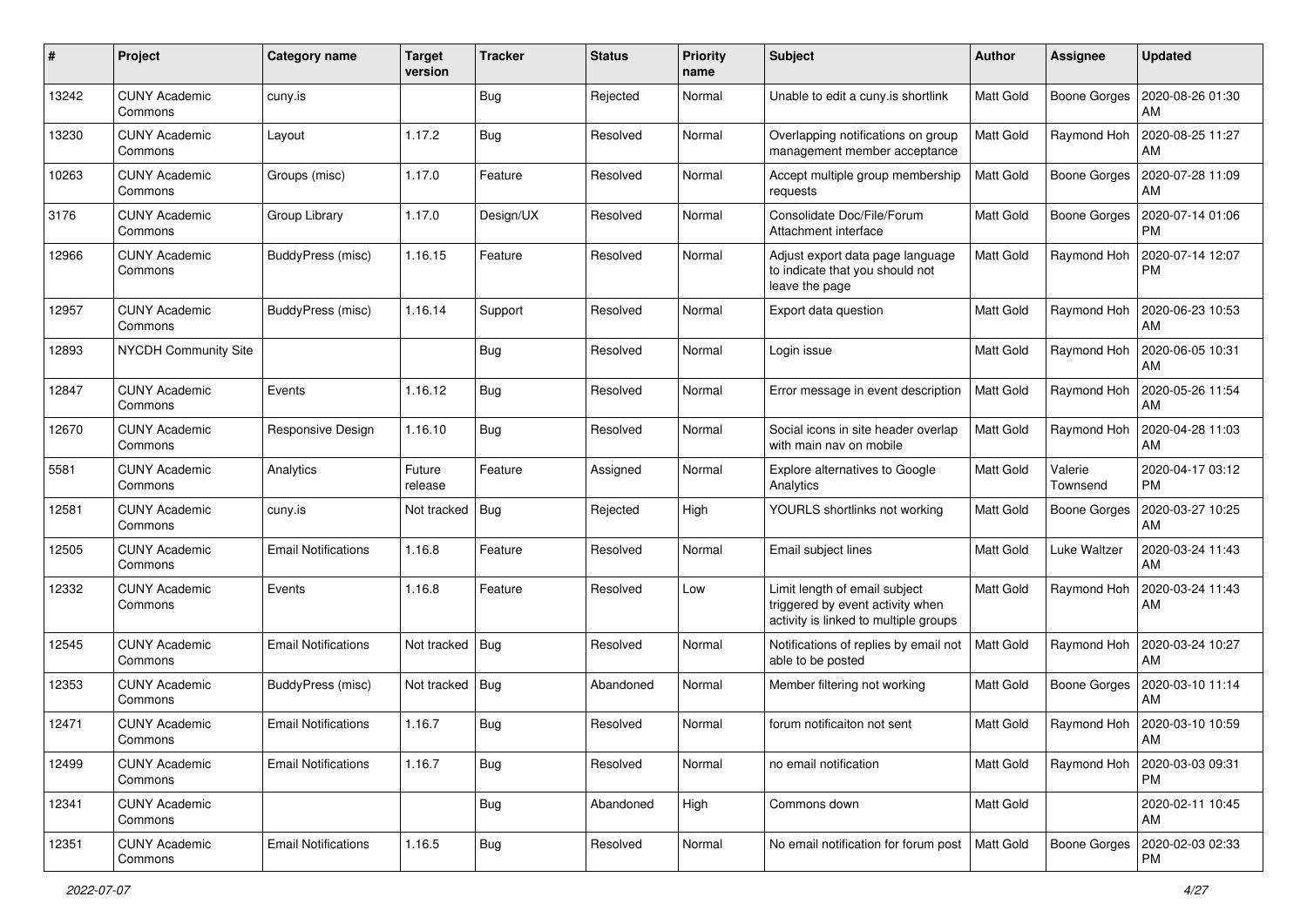| $\#$  | Project                         | Category name            | <b>Target</b><br>version | <b>Tracker</b> | <b>Status</b> | <b>Priority</b><br>name | <b>Subject</b>                                                                           | <b>Author</b>    | <b>Assignee</b> | <b>Updated</b>                |
|-------|---------------------------------|--------------------------|--------------------------|----------------|---------------|-------------------------|------------------------------------------------------------------------------------------|------------------|-----------------|-------------------------------|
| 12335 | <b>CUNY Academic</b><br>Commons | cuny.is                  |                          | <b>Bug</b>     | Rejected      | Normal                  | cuny.is issue                                                                            | Matt Gold        | Boone Gorges    | 2020-01-30 12:47<br>AM        |
| 12185 | <b>CUNY Academic</b><br>Commons |                          | 1.16.1                   | Bug            | Resolved      | Immediate               | Group links not working                                                                  | Matt Gold        | Boone Gorges    | 2019-12-10 10:35<br>AM        |
| 342   | <b>CUNY Academic</b><br>Commons | Blogs (BuddyPress)       | 1.10.2                   | Feature        | Resolved      | Low                     | <b>Blog Listing Displays User Avatars</b><br>Instead of Blog Avatars                     | Matt Gold        | Boone Gorges    | 2019-12-06 11:08<br>AM        |
| 11795 | <b>CUNY Academic</b><br>Commons | Events                   | 1.16                     | Feature        | Resolved      | Normal                  | Import Events to group calendars                                                         | Matt Gold        | Raymond Hoh     | 2019-12-04 10:51<br>AM        |
| 11801 | <b>CUNY Academic</b><br>Commons | Groups (misc)            | 1.16                     | <b>Bug</b>     | Resolved      | Normal                  | Selecting 'CUNY-wide' when<br>creating group/site forbids selection<br>of other campuses | Matt Gold        | Sonja Leix      | 2019-11-14 11:14<br>AM        |
| 10531 | <b>CUNY Academic</b><br>Commons | Reckoning                | Not tracked              | Bug            | Rejected      | Normal                  | Problem with the Reckoning plugin                                                        | <b>Matt Gold</b> | Boone Gorges    | 2019-10-04 02:31<br><b>PM</b> |
| 8836  | <b>CUNY Academic</b><br>Commons | Blogs (BuddyPress)       | Future<br>release        | Feature        | Assigned      | Normal                  | Redesign site launch process                                                             | Matt Gold        | Boone Gorges    | 2019-10-03 02:49<br><b>PM</b> |
| 3758  | <b>CUNY Academic</b><br>Commons | Documentation            | Not tracked              | Documentation  | Resolved      | Normal                  | Update documentation on adding<br>users to blogs                                         | <b>Matt Gold</b> | scott voth      | 2019-09-23 03:25<br><b>PM</b> |
| 8666  | <b>CUNY Academic</b><br>Commons | Teaching                 | Not tracked              | Documentation  | Assigned      | Normal                  | Create Teaching on the Commons<br>Resource Page                                          | Matt Gold        | Laurie Hurson   | 2019-09-23 03:16<br><b>PM</b> |
| 2389  | <b>CUNY Academic</b><br>Commons | commonsinabox.org        | Not tracked              | Documentation  | Resolved      | Normal                  | <b>CBOX</b> slider documentation                                                         | Matt Gold        | scott voth      | 2019-09-23 03:03<br><b>PM</b> |
| 11864 | <b>CUNY Academic</b><br>Commons | Events                   | Not tracked              | Support        | Resolved      | Normal                  | Calendar notification question                                                           | Matt Gold        | Boone Gorges    | 2019-09-16 05:39<br><b>PM</b> |
| 11808 | <b>CUNY Academic</b><br>Commons | Messages                 | 1.15.9                   | Bug            | Resolved      | Normal                  | Search function on messages not<br>working                                               | Matt Gold        | Boone Gorges    | 2019-08-30 11:03<br>AM        |
| 11800 | <b>CUNY Academic</b><br>Commons | Groups (misc)            | 1.15.9                   | <b>Bug</b>     | Resolved      | Normal                  | 'CUNY-wide' Campus option not<br>saving on groups/sites                                  | Matt Gold        | Boone Gorges    | 2019-08-27 04:17<br><b>PM</b> |
| 11619 | <b>CUNY Academic</b><br>Commons |                          | 1.15.5                   | <b>Bug</b>     | Rejected      | Normal                  | Homepage thumbnails not loading                                                          | Matt Gold        | Raymond Hoh     | 2019-07-09 03:49<br>AM        |
| 11610 | <b>CUNY Academic</b><br>Commons |                          | 1.15.5                   | <b>Bug</b>     | Resolved      | Normal                  | Homepage thumbnails not loading                                                          | <b>Matt Gold</b> | Boone Gorges    | 2019-06-29 10:38<br><b>PM</b> |
| 11585 | <b>CUNY Academic</b><br>Commons | <b>WordPress Plugins</b> | Not tracked              | <b>Bug</b>     | Rejected      | Normal                  | The The Tabs and Accordion plugin<br>weirdness                                           | <b>Matt Gold</b> | scott voth      | 2019-06-25 04:17<br><b>PM</b> |
| 11522 | <b>CUNY Academic</b><br>Commons | Reply By Email           | Not tracked              | <b>Bug</b>     | Resolved      | Normal                  | Reply by email didn't work                                                               | Matt Gold        | Raymond Hoh     | 2019-06-05 10:40<br>AM        |
| 11456 | <b>NYCDH Community Site</b>     |                          |                          | Bug            | Resolved      | Normal                  | Group has no admins                                                                      | Matt Gold        | Raymond Hoh     | 2019-06-01 04:24<br><b>PM</b> |
| 11223 | <b>CUNY Academic</b><br>Commons | Design                   | 1.15                     | Feature        | Resolved      | Normal                  | Adjust CC licensing statement on<br>sitewide footer                                      | Matt Gold        | Sonja Leix      | 2019-05-07 02:31<br><b>PM</b> |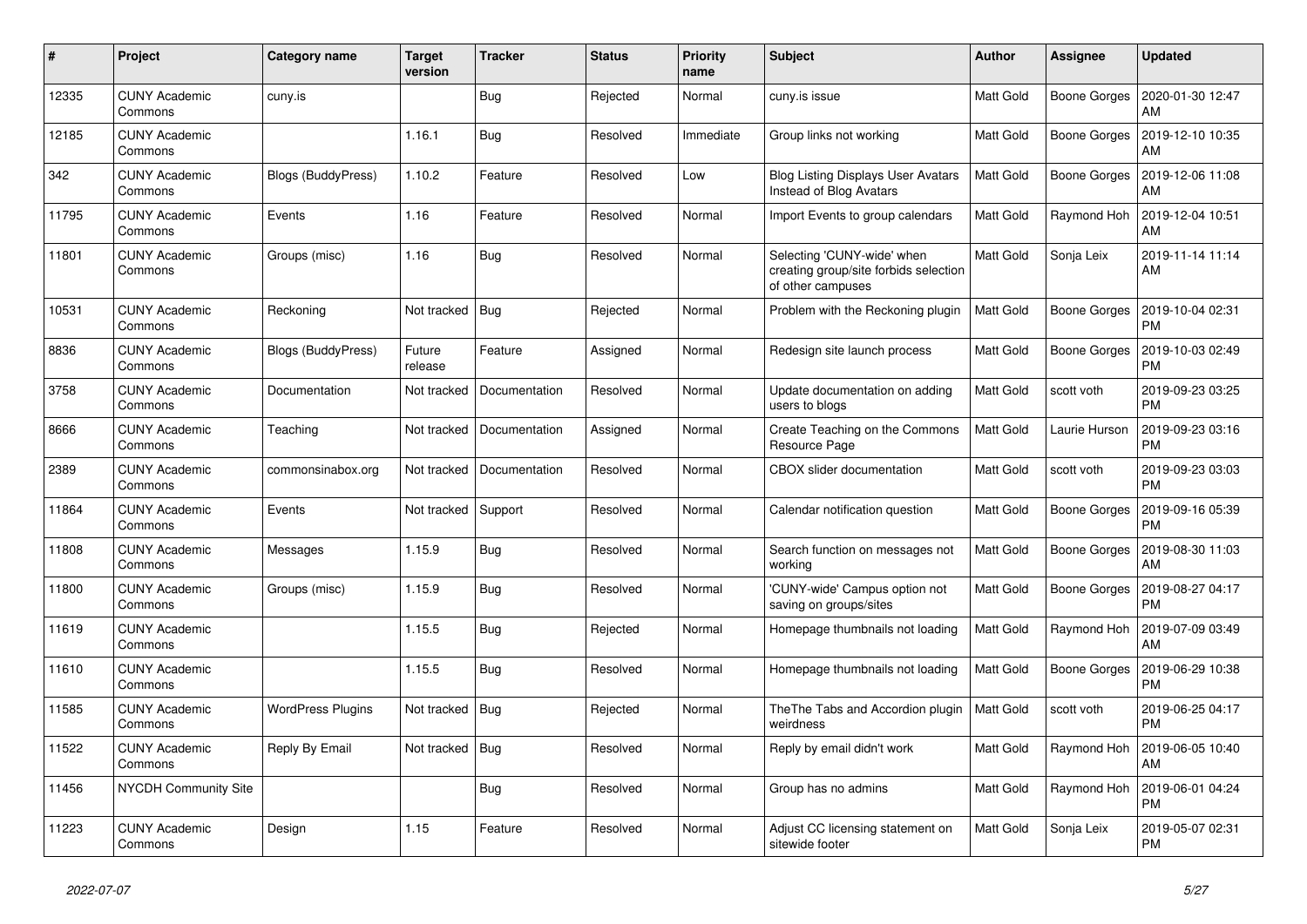| #     | Project                         | Category name              | <b>Target</b><br>version | <b>Tracker</b> | <b>Status</b>        | <b>Priority</b><br>name | <b>Subject</b>                                                                                                   | <b>Author</b>    | Assignee     | <b>Updated</b>                |
|-------|---------------------------------|----------------------------|--------------------------|----------------|----------------------|-------------------------|------------------------------------------------------------------------------------------------------------------|------------------|--------------|-------------------------------|
| 11121 | <b>CUNY Academic</b><br>Commons | Design                     | 1.15                     | <b>Bug</b>     | Resolved             | Low                     | Overlapping elements on mobile<br>view of CAC                                                                    | Matt Gold        | Boone Gorges | 2019-04-23 03:55<br><b>PM</b> |
| 11209 | <b>CUNY Academic</b><br>Commons | BuddyPress (misc)          | 1.14.11                  | <b>Bug</b>     | Resolved             | Normal                  | Activity timestamp errors                                                                                        | Matt Gold        | Raymond Hoh  | 2019-04-23 12:27<br><b>PM</b> |
| 11086 | <b>CUNY Academic</b><br>Commons | <b>Email Notifications</b> | 1.15                     | <b>Bug</b>     | Resolved             | Normal                  | Users clicking "unsubscribe" on a<br>forwarded CAC group email can<br>unsubscribe a another user from a<br>group | Matt Gold        | Raymond Hoh  | 2019-04-16 12:40<br><b>PM</b> |
| 11280 | <b>NYCDH Community Site</b>     |                            |                          | Bug            | Resolved             | Normal                  | Member search not working                                                                                        | Matt Gold        | Raymond Hoh  | 2019-04-01 06:23<br><b>PM</b> |
| 11084 | <b>CUNY Academic</b><br>Commons | Documentation              | Not tracked              | Documentation  | Resolved             | Normal                  | document new padlet, voicethread,<br>suturi functionality                                                        | Matt Gold        | scott voth   | 2019-03-27 03:07<br><b>PM</b> |
| 10658 | <b>CUNY Academic</b><br>Commons | Design                     | 1.14.8                   | Design/UX      | Resolved             | Normal                  | Condense sitewide footer                                                                                         | Matt Gold        | Sonja Leix   | 2019-03-12 11:20<br>AM        |
| 4331  | <b>CUNY Academic</b><br>Commons | Group Forums               | Future<br>release        | Feature        | Resolved             | Normal                  | Improve visibility of forum "post by<br>email" information                                                       | Matt Gold        | Chris Stein  | 2019-03-12 12:39<br>AM        |
| 11174 | <b>CUNY Academic</b><br>Commons | <b>Email Notifications</b> | 1.14.8                   | Bug            | Resolved             | High                    | Email notifications of spammed<br>comment on groupblog                                                           | Matt Gold        | Raymond Hoh  | 2019-03-11 11:42<br><b>PM</b> |
| 5884  | <b>CUNY Academic</b><br>Commons | Reply By Email             | Not tracked              | Bug            | Resolved             | Normal                  | Reply by email double posting<br>issues                                                                          | Matt Gold        | Raymond Hoh  | 2019-03-11 11:32<br><b>PM</b> |
| 3858  | <b>CUNY Academic</b><br>Commons | Reply By Email             | Future<br>release        | <b>Bug</b>     | Duplicate            | Normal                  | Improved groupblog-RBE<br>integration                                                                            | Matt Gold        | Raymond Hoh  | 2019-03-11 02:32<br><b>PM</b> |
| 1544  | <b>CUNY Academic</b><br>Commons | Groups (misc)              | Future<br>release        | Feature        | Reporter<br>Feedback | Normal                  | Group Filtering and Sorting                                                                                      | Matt Gold        | Chris Stein  | 2019-03-01 02:25<br><b>PM</b> |
| 5016  | <b>CUNY Academic</b><br>Commons | Events                     | Future<br>release        | Feature        | Assigned             | Low                     | Allow comments to be posted on<br>events                                                                         | Matt Gold        | Raymond Hoh  | 2019-03-01 02:23<br>PM        |
| 11016 | <b>CUNY Academic</b><br>Commons | Home Page                  | 1.14.7                   | Bug            | Resolved             | Normal                  | Activity timestamps on homepage<br>are borked                                                                    | Matt Gold        | Raymond Hoh  | 2019-02-26 02:04<br><b>PM</b> |
| 11000 | <b>NYCDH Community Site</b>     |                            |                          | Bug            | Rejected             | Normal                  | SSL / link redirection issue for DH<br>Week site from NYCDH homepage                                             | Matt Gold        | Raymond Hoh  | 2019-01-24 10:00<br><b>PM</b> |
| 10970 | <b>CUNY Academic</b><br>Commons | Reply By Email             | Not tracked              | Bug            | Resolved             | High                    | Post by email failure                                                                                            | Matt Gold        | Raymond Hoh  | 2019-01-22 12:05<br><b>PM</b> |
| 10955 | <b>CUNY Academic</b><br>Commons | Home Page                  | 1.14.5                   | Support        | Resolved             | Normal                  | Homepage help link                                                                                               | Matt Gold        | Boone Gorges | 2019-01-22 11:53<br>AM        |
| 10950 | <b>CUNY Academic</b><br>Commons |                            |                          | Support        | Resolved             | High                    | Create slide for system<br>maintenance                                                                           | Matt Gold        | scott voth   | 2019-01-12 10:23<br>AM        |
| 10859 | <b>CUNY Academic</b><br>Commons | WordPress (misc)           |                          | Support        | Resolved             | Low                     | Prevent trackbacks on previously<br>published pages and posts                                                    | <b>Matt Gold</b> | Boone Gorges | 2018-12-23 07:17<br><b>PM</b> |
| 10854 | <b>CUNY Academic</b><br>Commons | Groups (misc)              | 1.14.3                   | Bug            | Resolved             | Normal                  | Group membership request not<br>appearing on Requests admin tab                                                  | Matt Gold        |              | 2018-12-21 04:12<br><b>PM</b> |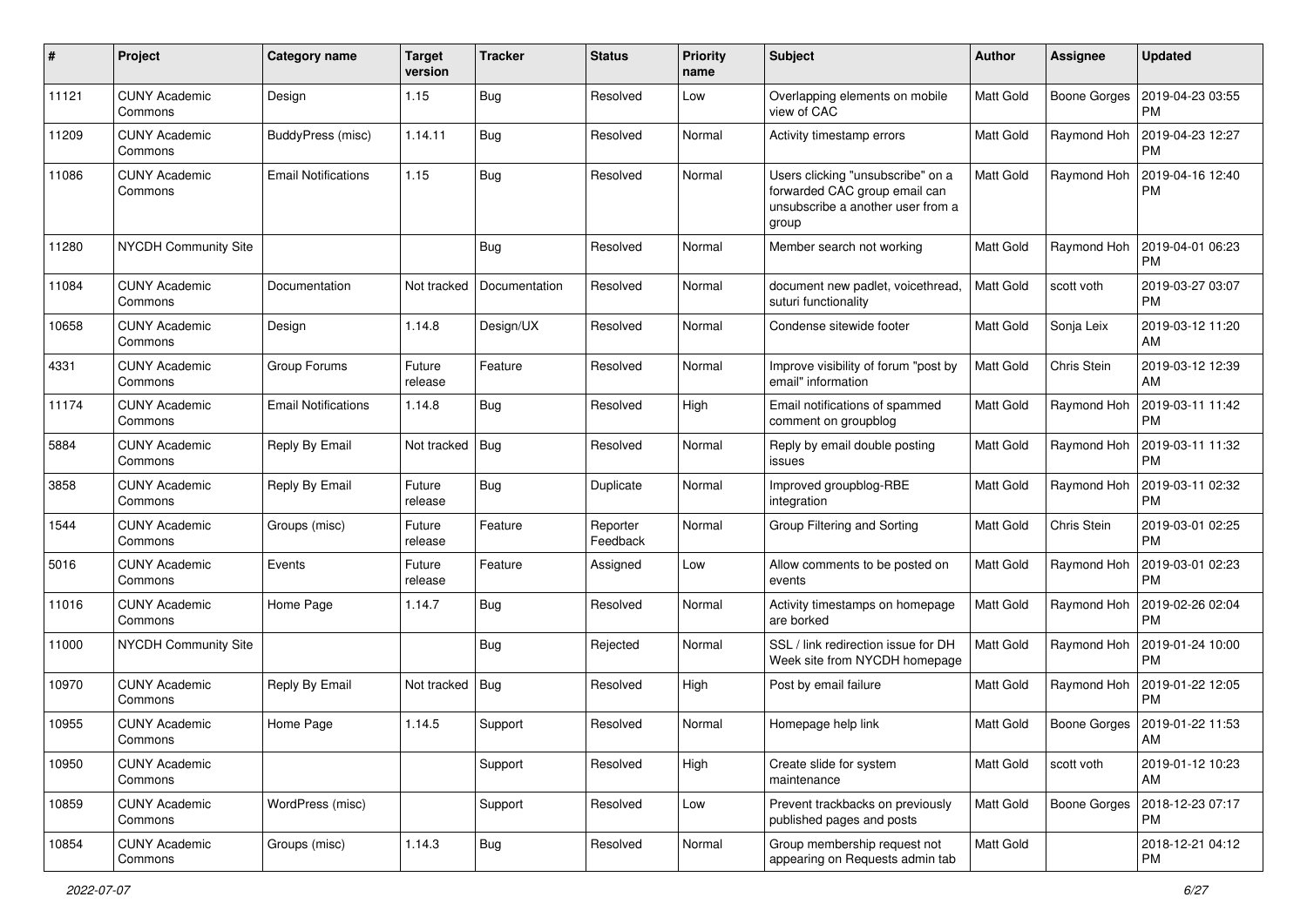| #     | Project                         | Category name               | <b>Target</b><br>version | <b>Tracker</b> | <b>Status</b> | <b>Priority</b><br>name | <b>Subject</b>                                                                                     | Author    | Assignee            | <b>Updated</b>                |
|-------|---------------------------------|-----------------------------|--------------------------|----------------|---------------|-------------------------|----------------------------------------------------------------------------------------------------|-----------|---------------------|-------------------------------|
| 10789 | <b>CUNY Academic</b><br>Commons | <b>Email Notifications</b>  | 1.14.2                   | Bug            | Resolved      | High                    | Forum Posts not generating email<br>notifications                                                  | Matt Gold | Boone Gorges        | 2018-12-10 07:19<br><b>PM</b> |
| 10659 | <b>CUNY Academic</b><br>Commons | Group Forums                | Future<br>release        | Feature        | Assigned      | Normal                  | Post to multiple groups via email                                                                  | Matt Gold | Raymond Hoh         | 2018-11-15 12:54<br>AM        |
| 9235  | <b>CUNY Academic</b><br>Commons | Reply By Email              | 1.14                     | Bug            | Resolved      | Normal                  | Better RBE error messaging when<br>duplicate content is detected                                   | Matt Gold | Raymond Hoh         | 2018-11-14 10:35<br>AM        |
| 7112  | <b>CUNY Academic</b><br>Commons | WordPress (misc)            | 1.14                     | Feature        | Resolved      | Normal                  | Add Copyright option/question to<br>users on blog creation wizard                                  | Matt Gold | Raymond Hoh         | 2018-11-14 10:34<br>AM        |
| 9801  | <b>CUNY Academic</b><br>Commons | Courses                     | 1.14                     | Feature        | Resolved      | Normal                  | Add courses item to main<br>Commons nav                                                            | Matt Gold | <b>Boone Gorges</b> | 2018-11-13 02:15<br><b>PM</b> |
| 10647 | <b>CUNY Academic</b><br>Commons | Publicity                   |                          | Publicity      | Resolved      | Normal                  | Add JTD to list of Publications on<br>the Commmons                                                 | Matt Gold | scott voth          | 2018-11-01 01:33<br><b>PM</b> |
| 10356 | <b>CUNY Academic</b><br>Commons | Reply By Email              | 1.13.12                  | Bug            | Resolved      | Normal                  | <b>RBE</b> error                                                                                   | Matt Gold | Raymond Hoh         | 2018-10-27 04:51<br><b>PM</b> |
| 10229 | <b>CUNY Academic</b><br>Commons | Information<br>Architecture | 1.14                     | Feature        | Resolved      | Normal                  | Remove 1 item from main nav bar<br>when we add courses                                             | Matt Gold | Chris Stein         | 2018-10-25 02:59<br><b>PM</b> |
| 10597 | <b>CUNY Academic</b><br>Commons | cuny.is                     | Not tracked              | <b>Bug</b>     | Resolved      | Normal                  | cuny.is admin unavailable                                                                          | Matt Gold | <b>Boone Gorges</b> | 2018-10-25 01:44<br><b>PM</b> |
| 502   | <b>CUNY Academic</b><br>Commons | <b>WordPress Themes</b>     | 1.14                     | Feature        | Duplicate     | High                    | <b>Create Site Templates</b>                                                                       | Matt Gold | Chris Stein         | 2018-10-24 12:34<br><b>PM</b> |
| 9028  | <b>CUNY Academic</b><br>Commons | Onboarding                  | Future<br>release        | Feature        | Assigned      | Normal                  | suggest groups to new members<br>during the registration process                                   | Matt Gold | Chris Stein         | 2018-10-24 12:34<br><b>PM</b> |
| 10553 | <b>CUNY Academic</b><br>Commons | <b>Group Files</b>          | 1.13.12                  | Bug            | Resolved      | Normal                  | File category view persists after<br>clicking away                                                 | Matt Gold | <b>Boone Gorges</b> | 2018-10-23 11:47<br>AM        |
| 10563 | <b>CUNY Academic</b><br>Commons |                             | 1.13.12                  | <b>Bug</b>     | Resolved      | Urgent                  | cllicking on links from site menu<br>leads to 500 error                                            | Matt Gold | Boone Gorges        | 2018-10-23 10:48<br>AM        |
| 10538 | <b>CUNY Academic</b><br>Commons |                             |                          | Bug            | Resolved      | Normal                  | "This Site Can't be Reached"                                                                       | Matt Gold | Boone Gorges        | 2018-10-16 09:39<br><b>PM</b> |
| 10410 | <b>CUNY Academic</b><br>Commons | Group Invitations           | 1.13.11                  | <b>Bug</b>     | Resolved      | Normal                  | Navigating to another user's<br>'invites' page leads to portfolio<br>page without redirect message | Matt Gold | Raymond Hoh         | 2018-10-09 10:43<br>AM        |
| 10381 | <b>CUNY Academic</b><br>Commons | <b>Email Notifications</b>  | 1.13.11                  | Bug            | Resolved      | Normal                  | Group Blog Comment notification<br>doesn't include username                                        | Matt Gold | Raymond Hoh         | 2018-10-09 10:36<br>AM        |
| 10144 | <b>CUNY Academic</b><br>Commons | Group Forums                | 1.13.10                  | <b>Bug</b>     | Resolved      | Normal                  | Subscription set to "no email"                                                                     | Matt Gold | Raymond Hoh         | 2018-09-25 10:26<br>AM        |
| 9076  | <b>NYCDH Community Site</b>     |                             |                          | Bug            | Resolved      | Normal                  | Email group subscription reset<br>erroneously                                                      | Matt Gold | Raymond Hoh         | 2018-09-25 09:52<br>AM        |
| 10360 | <b>CUNY Academic</b><br>Commons | Groups (misc)               |                          | Support        | Resolved      | Normal                  | Pruning groups                                                                                     | Matt Gold | Boone Gorges        | 2018-09-20 02:57<br><b>PM</b> |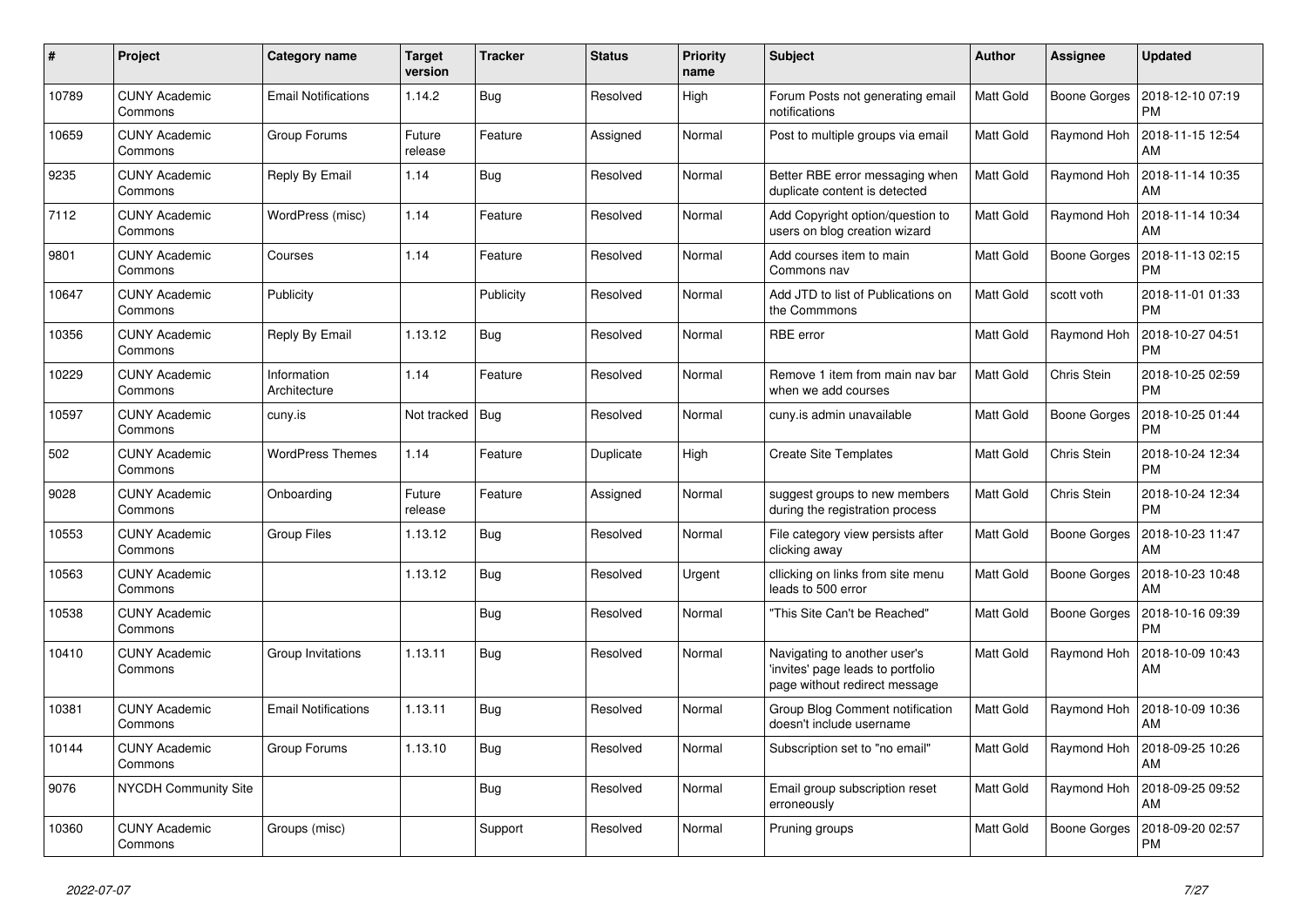| #     | Project                         | <b>Category name</b>       | <b>Target</b><br>version | <b>Tracker</b> | <b>Status</b>        | <b>Priority</b><br>name | Subject                                                                            | Author           | Assignee            | <b>Updated</b>                       |
|-------|---------------------------------|----------------------------|--------------------------|----------------|----------------------|-------------------------|------------------------------------------------------------------------------------|------------------|---------------------|--------------------------------------|
| 10357 | <b>CUNY Academic</b><br>Commons | Onboarding                 |                          | <b>Bug</b>     | Rejected             | Normal                  | Invitation snafu                                                                   | Matt Gold        | <b>Boone Gorges</b> | 2018-09-20 02:14<br><b>PM</b>        |
| 10325 | NYCDH Community Site            |                            |                          | <b>Bug</b>     | Resolved             | Normal                  | Digest email formatting                                                            | Matt Gold        | Raymond Hoh         | 2018-09-14 09:34<br><b>PM</b>        |
| 2650  | <b>CUNY Academic</b><br>Commons | commonsinabox.org          | Not tracked              | Design/UX      | Resolved             | Normal                  | Redo CBOX homepage                                                                 | Matt Gold        | scott voth          | 2018-09-12 02:08<br><b>PM</b>        |
| 6584  | <b>CUNY Academic</b><br>Commons | cuny.is                    | Not tracked              | Feature        | Resolved             | Normal                  | Create form for requesting cuny.is<br>links                                        | Matt Gold        | scott voth          | 2018-09-12 02:07<br><b>PM</b>        |
| 9947  | <b>CUNY Academic</b><br>Commons | <b>WordPress Plugins</b>   | Future<br>release        | Feature        | Reporter<br>Feedback | Normal                  | Install H5P quiz plugin                                                            | Matt Gold        | Boone Gorges        | 2018-09-11 11:01<br>AM               |
| 9894  | <b>CUNY Academic</b><br>Commons | Onboarding                 |                          | Bug            | Rejected             | Normal                  | Super Admin can't add user to site                                                 | Matt Gold        | Boone Gorges        | 2018-09-11 09:57<br>AM               |
| 9979  | <b>CUNY Academic</b><br>Commons | <b>Email Notifications</b> | Not tracked              | <b>Bug</b>     | Reporter<br>Feedback | Normal                  | Reports of slow email activation<br>emails                                         | Matt Gold        | Boone Gorges        | 2018-08-29 09:40<br><b>PM</b>        |
| 10210 | <b>CUNY Academic</b><br>Commons | Onboarding                 | 1.13.8                   | <b>Bug</b>     | Resolved             | Normal                  | Spacing wonky on invite screen                                                     | Matt Gold        | <b>Boone Gorges</b> | 2018-08-29 05:39<br>РM               |
| 10209 | <b>CUNY Academic</b><br>Commons | BuddyPress (misc)          | 1.13.8                   | Bug            | Resolved             | Normal                  | Additional login prompt                                                            | Matt Gold        | Raymond Hoh         | 2018-08-29 03:23<br><b>PM</b>        |
| 10228 | <b>CUNY Academic</b><br>Commons | <b>WordPress Plugins</b>   | Not tracked              | <b>Bug</b>     | Rejected             | Normal                  | NS Cloner network activated                                                        | Matt Gold        | <b>Boone Gorges</b> | 2018-08-27 09:27<br>AM               |
| 10164 | <b>CUNY Academic</b><br>Commons | Group Forums               | 1.13.8                   | <b>Bug</b>     | Resolved             | Normal                  | A few oddities related to a<br>cross-posted forum post                             | <b>Matt Gold</b> | <b>Boone Gorges</b> | 2018-08-17 10:12<br>AM               |
| 10040 | <b>CUNY Academic</b><br>Commons | WordPress (misc)           | Not tracked              | <b>Bug</b>     | Reporter<br>Feedback | Normal                  | User doesn't see full list of themes                                               | Matt Gold        | Boone Gorges        | 2018-07-25 10:12<br>AM               |
| 9977  | <b>CUNY Academic</b><br>Commons | <b>WordPress Plugins</b>   | 1.13.5                   | Bug            | Rejected             | High                    | ACERT website down                                                                 | Matt Gold        | <b>Boone Gorges</b> | 2018-07-03 02:09<br><b>PM</b>        |
| 9941  | <b>CUNY Academic</b><br>Commons | Wiki                       | Not tracked              | Support        | Assigned             | Normal                  | Wiki functionality                                                                 | Matt Gold        | Boone Gorges        | 2018-06-26 10:57<br>AM               |
| 9875  | <b>CUNY Academic</b><br>Commons | Messages                   | 1.13.3                   | Bug            | Resolved             | Low                     | Can't mark message as read                                                         | Matt Gold        | <b>Boone Gorges</b> | 2018-06-01 07:54<br><b>PM</b>        |
| 9876  | <b>CUNY Academic</b><br>Commons | Messages                   | 1.13.3                   | Bug            | Resolved             | Normal                  | System erroneously indicates<br>super-admin is part of private<br>message exchange | Matt Gold        | Boone Gorges        | 2018-06-01 07:36<br><b>PM</b>        |
| 9814  | <b>CUNY Academic</b><br>Commons | Groups (misc)              | Not tracked   Bug        |                | Resolved             | Normal                  | Group email settings "No Email"<br>issue                                           | <b>Matt Gold</b> |                     | Raymond Hoh   2018-05-22 11:45<br>AM |
| 9749  | <b>CUNY Academic</b><br>Commons | Onboarding                 | 1.13.2                   | <b>Bug</b>     | Resolved             | Normal                  | New invitation message mentions<br>username as opposed to First/Last<br>Name       | Matt Gold        | <b>Boone Gorges</b> | 2018-05-22 10:49<br>AM               |
| 9782  | <b>CUNY Academic</b><br>Commons | Groups (misc)              | 1.13.2                   | <b>Bug</b>     | Resolved             | Normal                  | Site loads/skips last step of group<br>creation                                    | Matt Gold        | Boone Gorges        | 2018-05-22 10:45<br>AM               |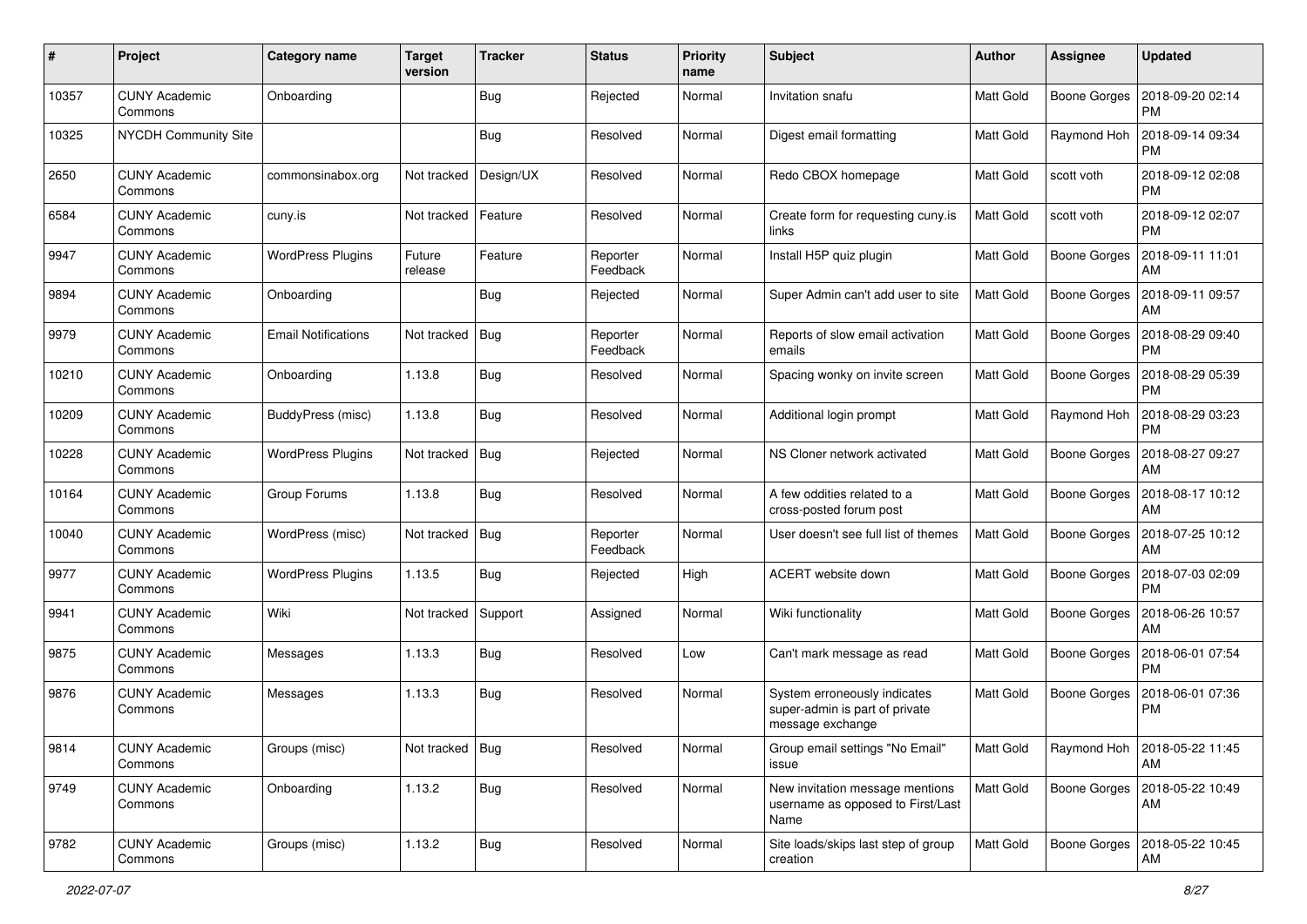| #    | Project                         | <b>Category name</b>    | <b>Target</b><br>version | <b>Tracker</b> | <b>Status</b> | Priority<br>name | <b>Subject</b>                                                                     | <b>Author</b>    | <b>Assignee</b>     | <b>Updated</b>                |
|------|---------------------------------|-------------------------|--------------------------|----------------|---------------|------------------|------------------------------------------------------------------------------------|------------------|---------------------|-------------------------------|
| 9492 | <b>CUNY Academic</b><br>Commons | WordPress (misc)        | Not tracked              | Support        | Resolved      | Normal           | Importing Wikispaces Articles to<br>Blogs in Academic Commons                      | Matt Gold        | Raymond Hoh         | 2018-05-21 03:58<br><b>PM</b> |
| 9748 | <b>CUNY Academic</b><br>Commons | Onboarding              | Not tracked              | Support        | Resolved      | Normal           | Non-CUNY codes and the new<br>invitation system                                    | Matt Gold        | <b>Boone Gorges</b> | 2018-05-14 12:54<br><b>PM</b> |
| 8929 | <b>CUNY Academic</b><br>Commons | Groups (misc)           | 1.13                     | Feature        | Resolved      | Normal           | Editing group forum email address                                                  | Matt Gold        | Raymond Hoh         | 2018-05-07 12:44<br><b>PM</b> |
| 8225 | <b>CUNY Academic</b><br>Commons | Group Blogs             | 1.13                     | Bug            | Resolved      | Normal           | replies to a blog post activity item                                               | Matt Gold        | Raymond Hoh         | 2018-05-07 12:32<br><b>PM</b> |
| 9010 | <b>CUNY Academic</b><br>Commons | Groups (misc)           | 1.13                     | Feature        | Resolved      | Normal           | Add group email address in<br>prominent way to Group homepage                      | Matt Gold        | <b>Erik Trainer</b> | 2018-05-07 12:32<br><b>PM</b> |
| 8899 | <b>CUNY Academic</b><br>Commons | Accessibility           | 1.13                     | Feature        | Resolved      | Normal           | <b>Accessibility Fixes</b>                                                         | Matt Gold        | <b>Boone Gorges</b> | 2018-04-23 10:55<br>AM        |
| 3768 | <b>CUNY Academic</b><br>Commons | <b>Public Portfolio</b> | Future<br>release        | Feature        | Assigned      | Normal           | Institutions/Past positions on public<br>portfolios                                | <b>Matt Gold</b> | Boone Gorges        | 2018-04-23 10:44<br>AM        |
| 9622 | <b>CUNY Academic</b><br>Commons | WordPress (misc)        | 1.12.13                  | Feature        | Resolved      | Normal           | Redirect site URL                                                                  | Matt Gold        | Boone Gorges        | 2018-04-19 11:45<br>AM        |
| 9191 | <b>CUNY Academic</b><br>Commons | Reply By Email          | Future<br>release        | Bug            | Rejected      | Normal           | multiple RBE messages                                                              | Matt Gold        | Raymond Hoh         | 2018-04-13 05:08<br><b>PM</b> |
| 9051 | <b>CUNY Academic</b><br>Commons | Groups (misc)           | 1.13                     | <b>Bug</b>     | Duplicate     | Normal           | Difficult to know how to change<br>group email address                             | Matt Gold        | Raymond Hoh         | 2018-04-13 05:01<br><b>PM</b> |
| 9466 | <b>CUNY Academic</b><br>Commons | Reply By Email          | 1.12.11                  | Bug            | Resolved      | Normal           | email post notification does not<br>post notice of attachment                      | Matt Gold        | Raymond Hoh         | 2018-03-27 12:48<br><b>PM</b> |
| 9148 | <b>CUNY Academic</b><br>Commons | Layout                  | 1.12.11                  | Bug            | Resolved      | Normal           | CAC on Microsoft Edge                                                              | Matt Gold        | Matt Gold           | 2018-03-27 11:34<br>AM        |
| 9489 | <b>CUNY Academic</b><br>Commons | Spam/Spam<br>Prevention | 1.12.11                  | <b>Bug</b>     | Resolved      | Normal           | Email spam possibly related to<br>CAC form                                         | Matt Gold        | Raymond Hoh         | 2018-03-26 05:28<br><b>PM</b> |
| 8935 | <b>CUNY Academic</b><br>Commons | <b>Public Portfolio</b> | 1.13                     | Feature        | Resolved      | Normal           | Create a better-looking null state<br>for Portfolios without About You<br>sections | Matt Gold        | Boone Gorges        | 2018-03-23 04:37<br><b>PM</b> |
| 9421 | <b>CUNY Academic</b><br>Commons | Reply By Email          |                          | Bug            | Rejected      | Normal           | RBE posting error                                                                  | Matt Gold        | Raymond Hoh         | 2018-03-19 03:00<br><b>PM</b> |
| 9319 | <b>CUNY Academic</b><br>Commons | Group Blogs             |                          | <b>Bug</b>     | Duplicate     | Normal           | Question about group/site<br>connections                                           | Matt Gold        | Boone Gorges        | 2018-02-28 01:45<br><b>PM</b> |
| 9242 | NYCDH Community Site            |                         |                          | <b>Bug</b>     | Resolved      | Normal           | Default subscription to NYCDH<br>Announcements group                               | Matt Gold        | Raymond Hoh         | 2018-02-22 12:47<br><b>PM</b> |
| 8406 | <b>NYCDH Community Site</b>     |                         |                          | Feature        | Resolved      | Normal           | Error message for WP-Cerber<br>lockouts                                            | Matt Gold        | Raymond Hoh         | 2018-02-22 09:26<br>AM        |
| 3286 | <b>NYCDH Community Site</b>     |                         |                          | <b>Bug</b>     | Resolved      | Normal           | Have BP Docs take on Access<br>Defaults of group                                   | Matt Gold        | Raymond Hoh         | 2018-02-21 07:23<br><b>PM</b> |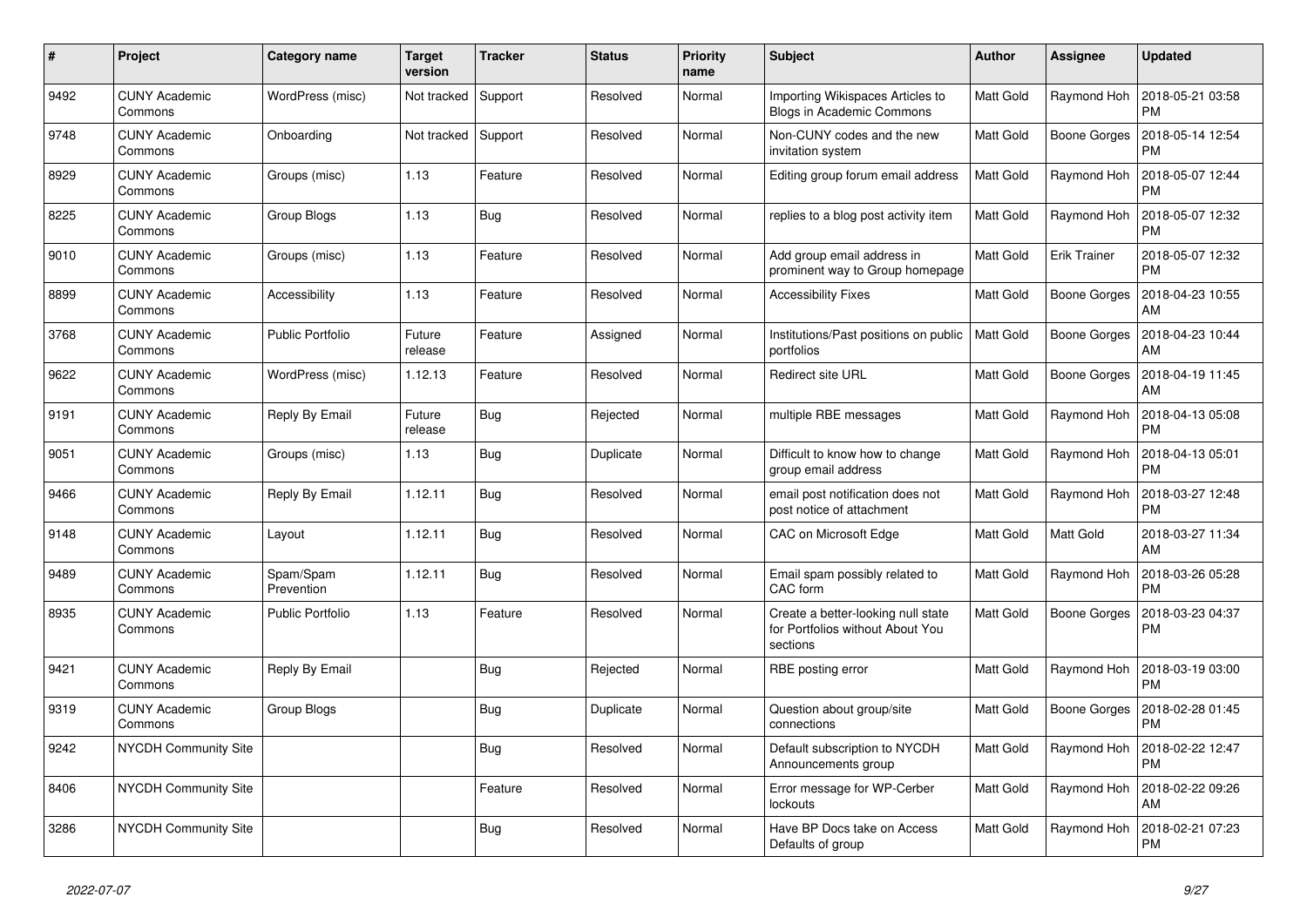| $\vert$ # | Project                         | Category name            | <b>Target</b><br>version | <b>Tracker</b> | <b>Status</b> | <b>Priority</b><br>name | <b>Subject</b>                                                         | <b>Author</b> | <b>Assignee</b>     | <b>Updated</b>                |
|-----------|---------------------------------|--------------------------|--------------------------|----------------|---------------|-------------------------|------------------------------------------------------------------------|---------------|---------------------|-------------------------------|
| 8397      | <b>NYCDH Community Site</b>     |                          |                          | Bug            | Resolved      | Normal                  | Profile question                                                       | Matt Gold     | Raymond Hoh         | 2018-02-21 07:21<br><b>PM</b> |
| 7448      | <b>NYCDH Community Site</b>     |                          |                          | Bug            | Duplicate     | Normal                  | Email subscription changed                                             | Matt Gold     | Raymond Hoh         | 2018-02-21 07:20<br><b>PM</b> |
| 2628      | <b>NYCDH Community Site</b>     |                          |                          | Bug            | Resolved      | Low                     | Spam User Changes Password                                             | Matt Gold     | Raymond Hoh         | 2018-02-21 07:18<br><b>PM</b> |
| 5989      | <b>NYCDH Community Site</b>     |                          |                          | Support        | Resolved      | Normal                  | Buddypress/WP question                                                 | Matt Gold     | Raymond Hoh         | 2018-02-21 07:16<br><b>PM</b> |
| 5939      | <b>NYCDH Community Site</b>     |                          |                          | Bug            | Resolved      | Normal                  | Embedded link doesn't come<br>through CBOX/NYCDH email<br>notification | Matt Gold     | Raymond Hoh         | 2018-02-21 07:16<br><b>PM</b> |
| 5530      | <b>NYCDH Community Site</b>     |                          |                          | Bug            | Resolved      | Normal                  | Error updating plugin                                                  | Matt Gold     | Raymond Hoh         | 2018-02-21 07:16<br><b>PM</b> |
| 5430      | <b>NYCDH Community Site</b>     |                          |                          | Support        | Resolved      | Normal                  | Question about deleting account                                        | Matt Gold     | Raymond Hoh         | 2018-02-21 07:15<br><b>PM</b> |
| 2888      | <b>NYCDH Community Site</b>     |                          |                          | Feature        | Resolved      | Normal                  | Make Text Posting the Default?                                         | Matt Gold     | Raymond Hoh         | 2018-02-21 07:14<br><b>PM</b> |
| 8582      | NYCDH Community Site            |                          |                          | <b>Bug</b>     | Resolved      | High                    | Forum post doesn't work                                                | Matt Gold     | Raymond Hoh         | 2018-02-21 07:13<br><b>PM</b> |
| 2773      | <b>NYCDH Community Site</b>     |                          |                          | <b>Bug</b>     | Resolved      | Urgent                  | Severe site weirdness                                                  | Matt Gold     | Raymond Hoh         | 2018-02-21 07:13<br><b>PM</b> |
| 8991      | <b>CUNY Academic</b><br>Commons | Reply By Email           | Not tracked              | Bug            | Hold          | Normal                  | RBE duplicate email message<br>issue                                   | Matt Gold     | Raymond Hoh         | 2018-02-18 08:53<br><b>PM</b> |
| 9115      | <b>CUNY Academic</b><br>Commons |                          | Not tracked              | Support        | Resolved      | Normal                  | question about invite by email                                         | Matt Gold     | Matt Gold           | 2018-02-13 11:14<br>AM        |
| 9124      | <b>CUNY Academic</b><br>Commons | Reply By Email           | 1.12.8                   | <b>Bug</b>     | Resolved      | Normal                  | Old RBE new topic email address<br>appears on post editing screen      | Matt Gold     | Raymond Hoh         | 2018-02-13 10:49<br>AM        |
| 9132      | <b>CUNY Academic</b><br>Commons | My Commons               | 1.12.8                   | <b>Bug</b>     | Resolved      | Normal                  | empty activity items on My<br>Commons                                  | Matt Gold     | Raymond Hoh         | 2018-02-13 10:49<br>AM        |
| 9149      | <b>CUNY Academic</b><br>Commons | <b>BuddyPress Docs</b>   | 1.12.8                   | <b>Bug</b>     | Resolved      | Normal                  | Doc listing layout issue                                               | Matt Gold     | Boone Gorges        | 2018-02-13 10:36<br>AM        |
| 9127      | <b>CUNY Academic</b><br>Commons | <b>WordPress Plugins</b> |                          | Documentation  | Resolved      | Normal                  | update taxonomy of plugins                                             | Matt Gold     | scott voth          | 2018-02-12 12:03<br><b>PM</b> |
| 9144      | <b>CUNY Academic</b><br>Commons | <b>WordPress Themes</b>  | Not tracked              | Support        | Resolved      | Normal                  | CSS question                                                           | Matt Gold     | Boone Gorges        | 2018-01-30 10:23<br><b>PM</b> |
| 9114      | <b>CUNY Academic</b><br>Commons | Home Page                | 1.12.8                   | Bug            | Resolved      | Normal                  | group with long name messes up<br>homepage layout                      | Matt Gold     | Boone Gorges        | 2018-01-24 05:17<br><b>PM</b> |
| 9112      | <b>CUNY Academic</b><br>Commons |                          | Not tracked              | <b>Bug</b>     | Resolved      | High                    | GCDI site down                                                         | Matt Gold     | <b>Boone Gorges</b> | 2018-01-23 10:18<br><b>PM</b> |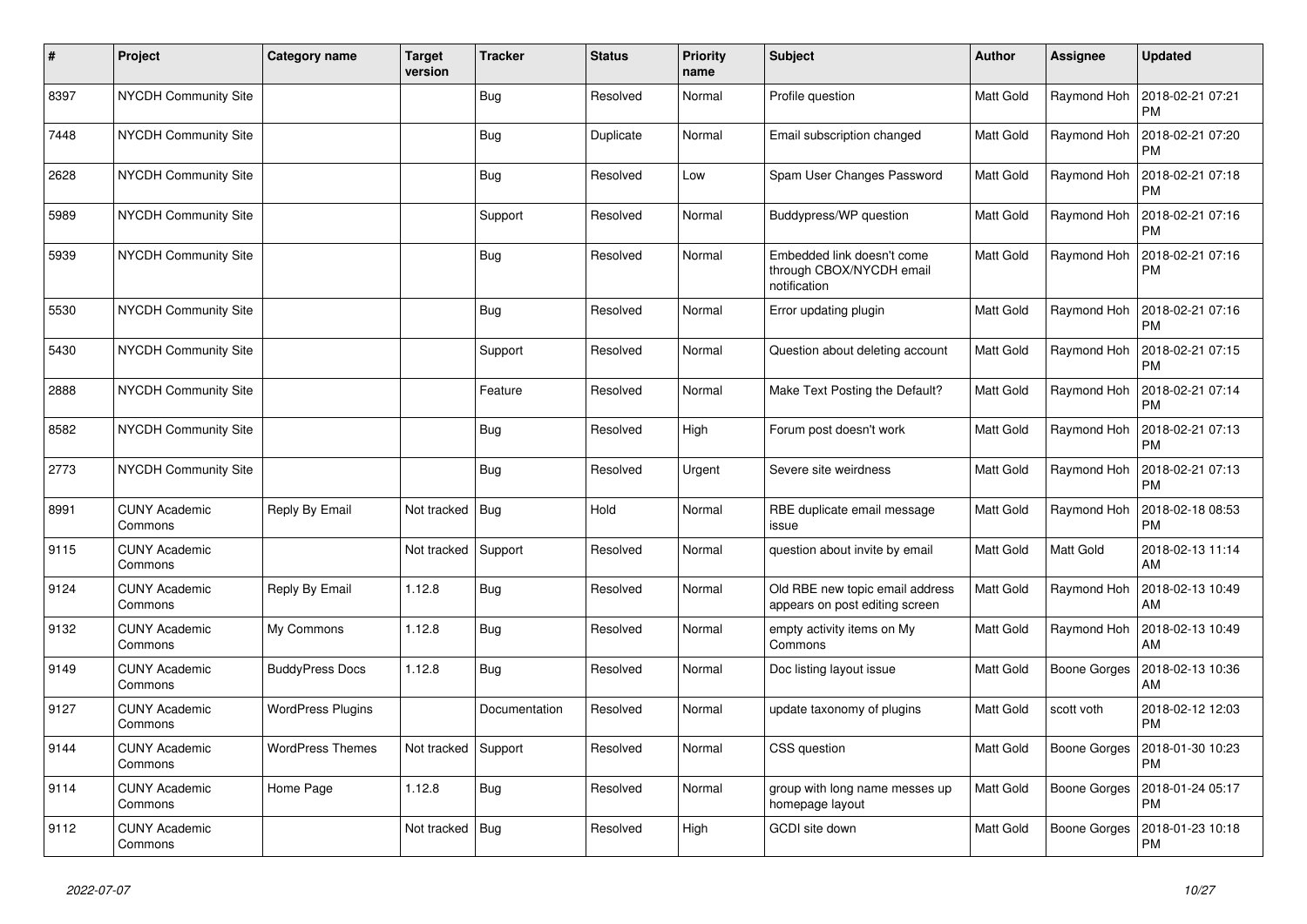| #    | Project                         | <b>Category name</b>       | <b>Target</b><br>version | <b>Tracker</b> | <b>Status</b> | <b>Priority</b><br>name | <b>Subject</b>                                                              | Author    | <b>Assignee</b>     | <b>Updated</b>                |
|------|---------------------------------|----------------------------|--------------------------|----------------|---------------|-------------------------|-----------------------------------------------------------------------------|-----------|---------------------|-------------------------------|
| 9107 | <b>CUNY Academic</b><br>Commons | Non-CUNY sign up<br>codes  | 1.12.7                   | Bug            | Resolved      | Normal                  | Can't add group to non-CUNY<br>sign-up code                                 | Matt Gold | Boone Gorges        | 2018-01-23 04:15<br><b>PM</b> |
| 9085 | <b>CUNY Academic</b><br>Commons | <b>Email Notifications</b> | 1.12.7                   | <b>Bug</b>     | Resolved      | Normal                  | Email notification for group doc<br>creation                                | Matt Gold | Raymond Hoh         | 2018-01-23 11:11<br>AM        |
| 9105 | <b>CUNY Academic</b><br>Commons | <b>BuddyPress Docs</b>     | 1.12.7                   | <b>Bug</b>     | Resolved      | Urgent                  | BP doc titles/dates messed up                                               | Matt Gold | Boone Gorges        | 2018-01-23 11:00<br>AM        |
| 9095 | <b>CUNY Academic</b><br>Commons | <b>Email Notifications</b> |                          | <b>Bug</b>     | Rejected      | Normal                  | Email notifications of events may<br>not be going out                       | Matt Gold | Raymond Hoh         | 2018-01-19 04:58<br><b>PM</b> |
| 9015 | <b>CUNY Academic</b><br>Commons | Groups (misc)              | Not tracked              | Outreach       | Assigned      | Normal                  | Email group admins the email<br>addresses of their groups                   | Matt Gold | Matt Gold           | 2018-01-02 09:54<br>AM        |
| 8943 | <b>CUNY Academic</b><br>Commons | Reply By Email             | 1.12.6                   | Bug            | Resolved      | Normal                  | RBE email attachment not posted<br>from new topic email address             | Matt Gold | Raymond Hoh         | 2017-12-28 03:49<br><b>PM</b> |
| 8992 | <b>NYCDH Community Site</b>     |                            |                          | Bug            | Assigned      | Normal                  | Multiple RBE error reports                                                  | Matt Gold | Raymond Hoh         | 2017-12-11 05:43<br><b>PM</b> |
| 8976 | <b>CUNY Academic</b><br>Commons | Reply By Email             | Not tracked              | Feature        | Assigned      | Normal                  | Package RBE new topics posting?                                             | Matt Gold | Raymond Hoh         | 2017-12-04 02:34<br><b>PM</b> |
| 8945 | <b>CUNY Academic</b><br>Commons | <b>BuddyPress Docs</b>     | Not tracked              | Support        | Duplicate     | Normal                  | Spam report                                                                 | Matt Gold | <b>Boone Gorges</b> | 2017-11-28 01:39<br><b>PM</b> |
| 8793 | <b>CUNY Academic</b><br>Commons | Help/Codex                 | 1.12.3                   | Bug            | Resolved      | Normal                  | Bold email address on help page                                             | Matt Gold | Paige Dupont        | 2017-11-28 11:21<br>AM        |
| 8898 | <b>CUNY Academic</b><br>Commons | Social Paper               | Not tracked              | Feature        | Assigned      | Normal                  | Usage data on docs and social<br>paper                                      | Matt Gold | Matt Gold           | 2017-11-16 11:32<br>AM        |
| 3555 | <b>CUNY Academic</b><br>Commons | Publicity                  | Not tracked              | Bug            | Resolved      | High                    | Mailchimp email display issue                                               | Matt Gold | Matt Gold           | 2017-11-15 05:47<br><b>PM</b> |
| 3785 | <b>CUNY Academic</b><br>Commons | Registration               | Not tracked              | Bug            | Resolved      | Normal                  | New CUNY email addresses                                                    | Matt Gold | Marilyn Weber       | 2017-11-15 05:47<br><b>PM</b> |
| 2272 | <b>CUNY Academic</b><br>Commons | commonsinabox.org          | Not tracked              | Feature        | Rejected      | Normal                  | Edit inline help on<br>commonsinabox.org                                    | Matt Gold | Chris Stein         | 2017-11-15 05:26<br><b>PM</b> |
| 2285 | <b>CUNY Academic</b><br>Commons | commonsinabox.org          | Not tracked              | Feature        | Rejected      | Normal                  | Feature Community/Group Forums<br>on commonsinabox.org<br>homepage?         | Matt Gold | Chris Stein         | 2017-11-15 05:24<br><b>PM</b> |
| 6456 | <b>CUNY Academic</b><br>Commons | Documentation              | Not tracked              | Documentation  | Resolved      | Normal                  | Update Dev Blog Free Software<br><b>Contributions Page</b>                  | Matt Gold | Boone Gorges        | 2017-11-15 05:09<br><b>PM</b> |
| 1200 | <b>CUNY Academic</b><br>Commons | WordPress (misc)           | Not tracked              | Feature        | Rejected      | Normal                  | Create Changelog for the<br>Commons                                         | Matt Gold | Boone Gorges        | 2017-11-15 05:06<br><b>PM</b> |
| 6467 | <b>CUNY Academic</b><br>Commons | BuddyPress (misc)          | Not tracked              | Support        | Resolved      | Normal                  | Question about what happens<br>when people leave/are removed<br>from groups | Matt Gold | Boone Gorges        | 2017-11-15 01:24<br><b>PM</b> |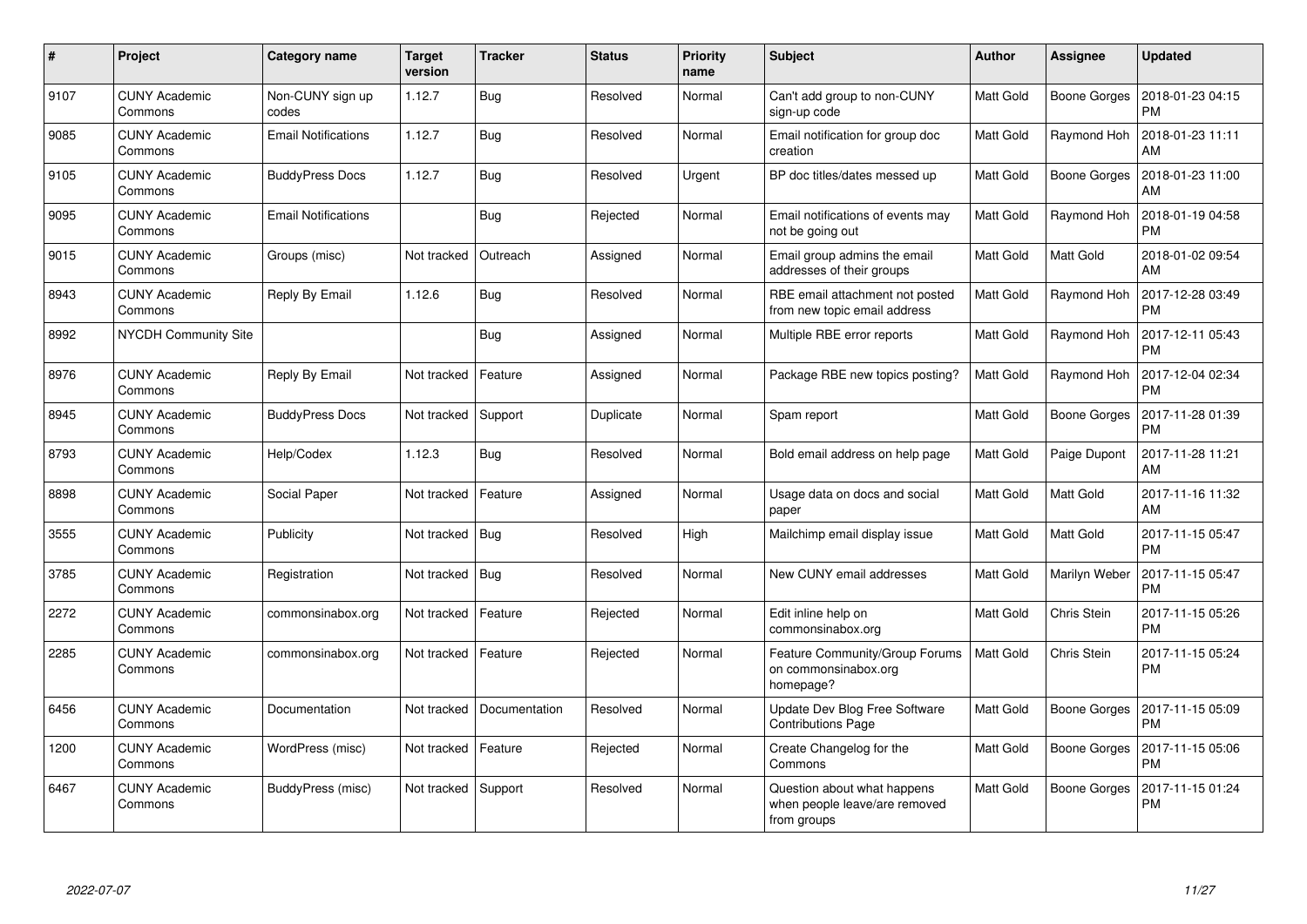| $\#$ | Project                         | Category name              | <b>Target</b><br>version | <b>Tracker</b> | <b>Status</b> | <b>Priority</b><br>name | <b>Subject</b>                                                                        | Author    | Assignee            | <b>Updated</b>                |
|------|---------------------------------|----------------------------|--------------------------|----------------|---------------|-------------------------|---------------------------------------------------------------------------------------|-----------|---------------------|-------------------------------|
| 8837 | <b>CUNY Academic</b><br>Commons |                            | Not tracked              | Feature        | Assigned      | Normal                  | Create a form to request info from<br>people requesting premium themes<br>and plugins | Matt Gold | Marilyn Weber       | 2017-11-14 03:35<br><b>PM</b> |
| 8902 | <b>CUNY Academic</b><br>Commons | Design                     | Not tracked              | Feature        | Assigned      | Normal                  | Report back on research on<br><b>BuddyPress themes</b>                                | Matt Gold | Michael Smith       | 2017-11-10 12:31<br><b>PM</b> |
| 8386 | <b>CUNY Academic</b><br>Commons | Reply By Email             | 1.12                     | Bug            | Resolved      | Normal                  | Post by email did not include<br>attachment                                           | Matt Gold | Raymond Hoh         | 2017-10-30 10:03<br>AM        |
| 8659 | <b>CUNY Academic</b><br>Commons | Help/Codex                 | 1.11.16                  | Bug            | Resolved      | Normal                  | Help email us link not working                                                        | Matt Gold | Raymond Hoh         | 2017-10-11 03:51<br><b>PM</b> |
| 8239 | <b>CUNY Academic</b><br>Commons |                            |                          | Bug            | Duplicate     | Normal                  | Help page should have an email<br>address on it                                       | Matt Gold | Paige Dupont        | 2017-10-11 11:28<br>AM        |
| 8692 | <b>CUNY Academic</b><br>Commons | <b>Email Notifications</b> | 1.11.15                  | Bug            | Resolved      | Normal                  | HTML not rendering in email<br>notifications                                          | Matt Gold | Raymond Hoh         | 2017-10-11 11:08<br>AM        |
| 8670 | <b>CUNY Academic</b><br>Commons | <b>Email Notifications</b> | 1.11.15                  | Feature        | Resolved      | Normal                  | Group Forum Notifications                                                             | Matt Gold | Raymond Hoh         | 2017-10-03 02:38<br><b>PM</b> |
| 8756 | <b>CUNY Academic</b><br>Commons | Group Blogs                | Future<br>release        | Feature        | Hold          | Normal                  | Connect multiple blogs to one<br>group?                                               | Matt Gold | Boone Gorges        | 2017-09-30 10:42<br>AM        |
| 8676 | <b>CUNY Academic</b><br>Commons | <b>Group Files</b>         | 1.12                     | Feature        | Resolved      | Normal                  | Share file description when a file is<br>uploaded in Email Notification               | Matt Gold | Paige Dupont        | 2017-09-28 03:58<br><b>PM</b> |
| 8702 | <b>CUNY Academic</b><br>Commons | Homepage Slides            | 1.11.13                  | Bug            | Resolved      | Normal                  | Homepage slider doesn't offer<br>option to move through slides                        | Matt Gold | <b>Boone Gorges</b> | 2017-09-14 11:37<br><b>PM</b> |
| 8660 | <b>CUNY Academic</b><br>Commons | <b>WordPress Themes</b>    | 1.11.12                  | <b>Bug</b>     | Resolved      | Normal                  | Search within theme directory issue   Matt Gold                                       |           | Boone Gorges        | 2017-09-05 11:48<br>AM        |
| 8625 | <b>CUNY Academic</b><br>Commons | Group Blogs                | 1.11.11                  | Support        | Resolved      | Normal                  | Group / Blog user role syncing not<br>working                                         | Matt Gold | Boone Gorges        | 2017-08-30 04:07<br><b>PM</b> |
| 8025 | <b>CUNY Academic</b><br>Commons | Group Forums               | 1.11.11                  | Bug            | Resolved      | Normal                  | HTML markup in group forum<br>notification                                            | Matt Gold | Daniel Jones        | 2017-08-25 11:38<br>AM        |
| 8510 | <b>CUNY Academic</b><br>Commons | <b>Public Portfolio</b>    | 1.11.10                  | Bug            | Resolved      | Normal                  | Social media icons crowded on<br>mobile view of Portfolio                             | Matt Gold | Boone Gorges        | 2017-08-22 05:31<br><b>PM</b> |
| 8183 | <b>CUNY Academic</b><br>Commons | Group Blogs                | 1.11.2                   | Bug            | Resolved      | Normal                  | Edit of Post creates notification<br>emails                                           | Matt Gold | Boone Gorges        | 2017-08-15 05:14<br><b>PM</b> |
| 8463 | <b>CUNY Academic</b><br>Commons | <b>Public Portfolio</b>    | 1.11.9                   | Bug            | Resolved      | Normal                  | Continued issues with portfolio<br>view on mobile device                              | Matt Gold | Daniel Jones        | 2017-08-13 07:44<br><b>PM</b> |
| 8460 | <b>CUNY Academic</b><br>Commons | <b>Public Portfolio</b>    | 1.11.9                   | Feature        | Resolved      | Normal                  | ORCID should be a social<br>networking field                                          | Matt Gold | Boone Gorges        | 2017-08-13 06:40<br><b>PM</b> |
| 5961 | <b>CUNY Academic</b><br>Commons | <b>WordPress Plugins</b>   | 1.9.26                   | Bug            | Resolved      | Normal                  | Multisite Clone duplicator plugin                                                     | Matt Gold | Boone Gorges        | 2017-07-18 02:56<br><b>PM</b> |
| 8290 | <b>CUNY Academic</b><br>Commons | <b>Public Portfolio</b>    | 1.11.6                   | Design/UX      | Resolved      | Normal                  | Problems with Commons profile on<br>mobile view                                       | Matt Gold | Daniel Jones        | 2017-07-10 03:07<br><b>PM</b> |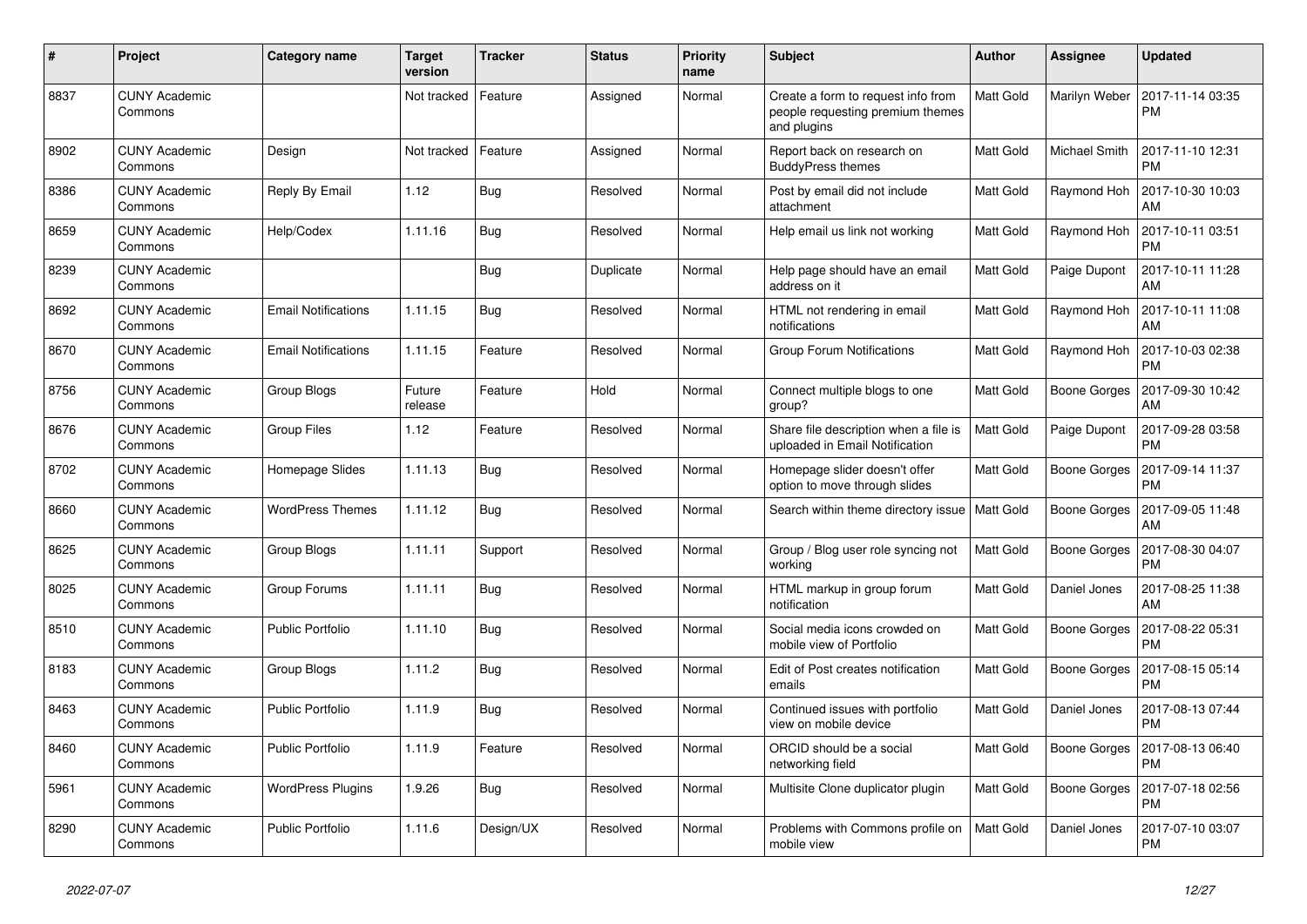| $\pmb{\#}$ | Project                         | <b>Category name</b>    | <b>Target</b><br>version | <b>Tracker</b> | <b>Status</b> | <b>Priority</b><br>name | Subject                                                                         | Author           | Assignee            | <b>Updated</b>                |
|------------|---------------------------------|-------------------------|--------------------------|----------------|---------------|-------------------------|---------------------------------------------------------------------------------|------------------|---------------------|-------------------------------|
| 8380       | <b>CUNY Academic</b><br>Commons | commonsinabox.org       | Not tracked              | Support        | Resolved      | Normal                  | Commons In a Box login issue                                                    | Matt Gold        | Raymond Hoh         | 2017-06-29 03:44<br><b>PM</b> |
| 6683       | <b>CUNY Academic</b><br>Commons | Groups (misc)           | 1.11.2                   | Feature        | Resolved      | Normal                  | Update social network connection<br>options during group creation               | Matt Gold        | Daniel Jones        | 2017-06-01 11:39<br><b>PM</b> |
| 8204       | <b>CUNY Academic</b><br>Commons | commonsinabox.org       | Not tracked              | Support        | Resolved      | Normal                  | How to create a group on<br>commonsinabox.org                                   | Matt Gold        | <b>Boone Gorges</b> | 2017-05-26 02:50<br><b>PM</b> |
| 8161       | <b>CUNY Academic</b><br>Commons |                         |                          | Bug            | Rejected      | Normal                  | Contact form info sent to Commons<br>email                                      | Matt Gold        | <b>Boone Gorges</b> | 2017-05-21 10:52<br><b>PM</b> |
| 2880       | <b>CUNY Academic</b><br>Commons | BuddyPress (misc)       | 1.11                     | Feature        | Resolved      | Normal                  | RBE Group Post New Topic<br><b>Shortlink Addresses</b>                          | Matt Gold        | Raymond Hoh         | 2017-05-18 01:04<br><b>PM</b> |
| 588        | <b>CUNY Academic</b><br>Commons | Group Forums            | 1.11                     | Feature        | Resolved      | Low                     | Quote feature on forums                                                         | Matt Gold        | Raymond Hoh         | 2017-05-18 12:49<br><b>PM</b> |
| 8121       | <b>CUNY Academic</b><br>Commons | Group Forums            |                          | Bug            | Rejected      | Normal                  | Forum reply oddities -- RBE/Hidden<br>replies                                   | Matt Gold        | Raymond Hoh         | 2017-05-10 01:39<br><b>PM</b> |
| 8051       | <b>NYCDH Community Site</b>     |                         |                          | <b>Bug</b>     | Resolved      | Normal                  | User reports registration problem                                               | Matt Gold        | Raymond Hoh         | 2017-04-27 04:29<br><b>PM</b> |
| 8050       | <b>NYCDH Community Site</b>     |                         |                          | <b>Bug</b>     | Rejected      | Normal                  | problem resetting pw                                                            | Matt Gold        | Raymond Hoh         | 2017-04-27 03:54<br><b>PM</b> |
| 8023       | <b>CUNY Academic</b><br>Commons | Reply By Email          | 1.10.18                  | Bug            | Resolved      | High                    | Reply to CAC Message gets<br>posted to forum                                    | Matt Gold        | Raymond Hoh         | 2017-04-25 02:35<br><b>PM</b> |
| 3175       | <b>CUNY Academic</b><br>Commons | Group Forums            | 1.11                     | Feature        | Resolved      | Normal                  | Replace Announcements with a<br>force-email option on new forum<br>posts        | Matt Gold        | Daniel Jones        | 2017-04-24 02:54<br><b>PM</b> |
| 7908       | <b>CUNY Academic</b><br>Commons | WordPress (misc)        | Not tracked              | Bug            | Resolved      | Low                     | Top nav inconsistent height issue                                               | Matt Gold        | <b>Boone Gorges</b> | 2017-04-04 09:45<br><b>PM</b> |
| 7907       | <b>CUNY Academic</b><br>Commons | WordPress (misc)        |                          | Bug            | Resolved      | High                    | Site header image shows up for<br>logged in user but not for logged<br>out user | Matt Gold        | Boone Gorges        | 2017-04-04 03:16<br><b>PM</b> |
| 7906       | <b>CUNY Academic</b><br>Commons | Reply By Email          |                          | <b>Bug</b>     | Rejected      | Normal                  | RBE Did not post                                                                | Matt Gold        | Raymond Hoh         | 2017-04-04 01:10<br><b>PM</b> |
| 7755       | <b>CUNY Academic</b><br>Commons | Help/Codex              | Not tracked              | Bug            | Resolved      | Normal                  | help page not loading                                                           | Matt Gold        | scott voth          | 2017-03-25 11:10<br>AM        |
| 7823       | <b>CUNY Academic</b><br>Commons | Home Page               |                          | Feature        | Resolved      | High                    | animated gif on frontpage                                                       | Matt Gold        | Boone Gorges        | 2017-03-22 04:36<br>PM        |
| 7723       | <b>CUNY Academic</b><br>Commons | <b>Public Portfolio</b> |                          | <b>Bug</b>     | Rejected      | Normal                  | Profile brackets                                                                | Matt Gold        | Boone Gorges        | 2017-02-27 04:00<br>PM        |
| 7715       | <b>CUNY Academic</b><br>Commons | Reply By Email          |                          | Bug            | Resolved      | Normal                  | 4 notifications of a single post by<br>email                                    | <b>Matt Gold</b> | Raymond Hoh         | 2017-02-23 04:09<br><b>PM</b> |
| 7689       | <b>CUNY Academic</b><br>Commons |                         |                          | <b>Bug</b>     | Duplicate     | Immediate               | Commons in Blank State                                                          | Matt Gold        | Boone Gorges        | 2017-02-15 10:19<br>РM        |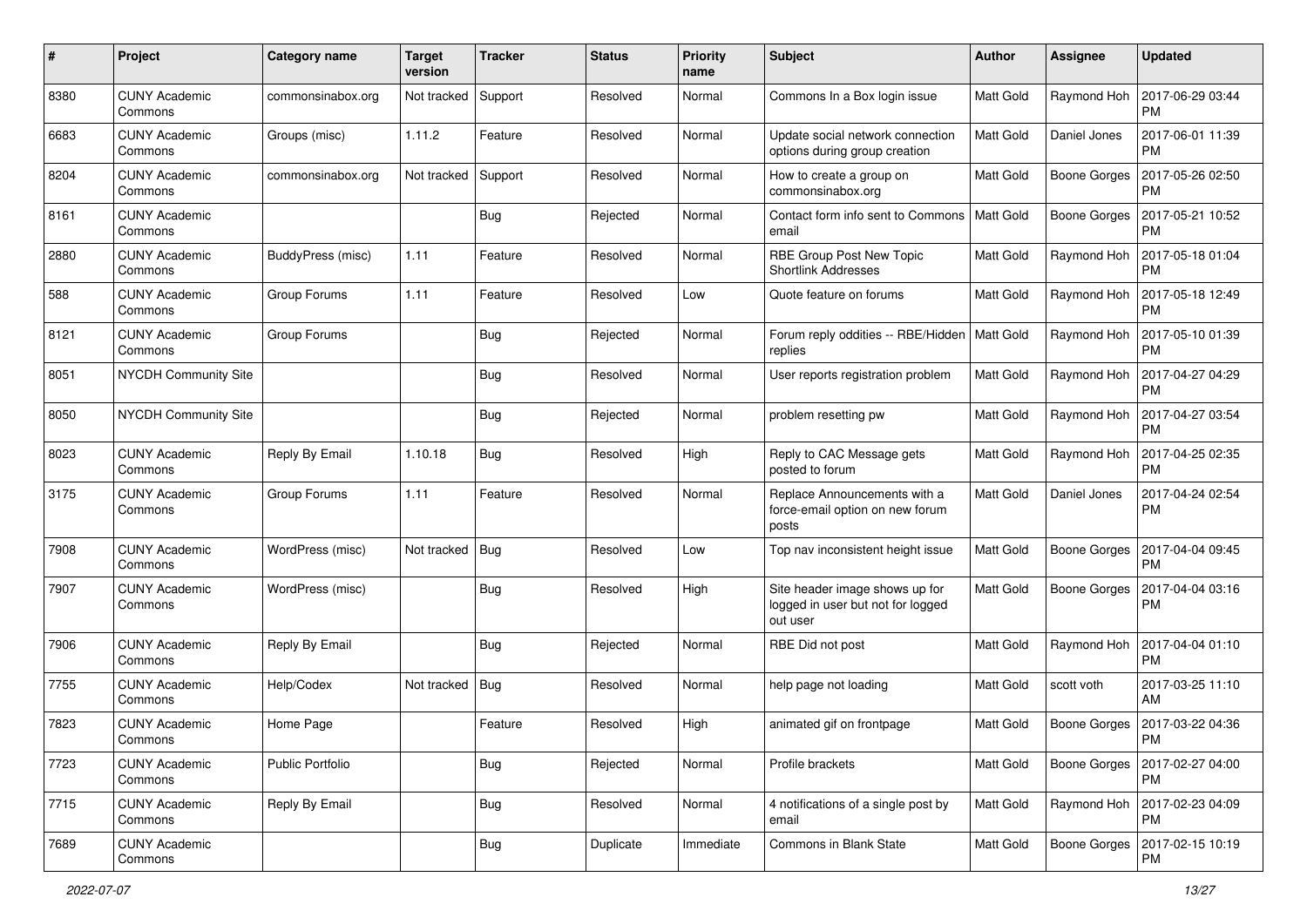| #    | Project                         | Category name              | <b>Target</b><br>version | <b>Tracker</b> | <b>Status</b> | <b>Priority</b><br>name | <b>Subject</b>                                                  | <b>Author</b> | Assignee            | <b>Updated</b>                |
|------|---------------------------------|----------------------------|--------------------------|----------------|---------------|-------------------------|-----------------------------------------------------------------|---------------|---------------------|-------------------------------|
| 7262 | <b>CUNY Academic</b><br>Commons | Home Page                  | 1.10.6                   | Feature        | Resolved      | Normal                  | replace "take a tour" widget on<br>CAC homepage                 | Matt Gold     | Boone Gorges        | 2016-12-28 03:34<br><b>PM</b> |
| 5316 | <b>CUNY Academic</b><br>Commons | User Experience            | Future<br>release        | Feature        | Assigned      | Normal                  | Prompt user email address updates   Matt Gold                   |               | <b>Stephen Real</b> | 2016-12-21 03:30<br><b>PM</b> |
| 7127 | <b>CUNY Academic</b><br>Commons | cuny.is                    |                          | Feature        | Resolved      | Normal                  | Remove cuny is form                                             | Matt Gold     | Matt Gold           | 2016-12-18 02:06<br><b>PM</b> |
| 4980 | <b>CUNY Academic</b><br>Commons | Home Page                  | Future<br>release        | Feature        | Assigned      | Normal                  | CAC Featured Content -- Adding<br>Randomization                 | Matt Gold     | Boone Gorges        | 2016-12-12 03:01<br><b>PM</b> |
| 769  | <b>CUNY Academic</b><br>Commons | Search                     |                          | Feature        | Duplicate     | Normal                  | <b>Test Out and Consider Installing</b><br>Sphinx Search Plugin | Matt Gold     | Dominic Giglio      | 2016-12-12 02:47<br><b>PM</b> |
| 1151 | <b>CUNY Academic</b><br>Commons | Wiki                       | Not tracked              | Feature        | Rejected      | High                    | Upgrade MediaWiki to latest                                     | Matt Gold     | Dominic Giglio      | 2016-12-12 10:46<br>AM        |
| 6995 | <b>CUNY Academic</b><br>Commons | Home Page                  | Not tracked              | Bug            | Assigned      | Normal                  | member filter on homepage not<br>working                        | Matt Gold     | Raymond Hoh         | 2016-12-11 09:46<br><b>PM</b> |
| 6992 | <b>CUNY Academic</b><br>Commons | Registration               | Not tracked              | Support        | Resolved      | High                    | User cannot activate account                                    | Matt Gold     | Boone Gorges        | 2016-12-08 11:13<br>AM        |
| 6686 | <b>CUNY Academic</b><br>Commons | Group Invitations          | 1.10.3                   | Bug            | Resolved      | Normal                  | Problems with auto-complete on<br>Send Invites tab              | Matt Gold     | Boone Gorges        | 2016-12-01 03:14<br><b>PM</b> |
| 6674 | <b>CUNY Academic</b><br>Commons | Reply By Email             | 1.10.3                   | Bug            | Resolved      | Normal                  | Member RBE responses to<br>document uploads                     | Matt Gold     | Raymond Hoh         | 2016-11-29 09:44<br><b>PM</b> |
| 6869 | <b>CUNY Academic</b><br>Commons | <b>Email Notifications</b> |                          | <b>Bug</b>     | Resolved      | Urgent                  | Report: Email notifications not<br>going out                    | Matt Gold     | Raymond Hoh         | 2016-11-29 09:44<br><b>PM</b> |
| 6872 | <b>CUNY Academic</b><br>Commons | Group Files                | Not tracked              | <b>Bug</b>     | Resolved      | Normal                  | Seeing a red PHP warning                                        | Matt Gold     | Boone Gorges        | 2016-11-29 02:39<br><b>PM</b> |
| 6695 | <b>CUNY Academic</b><br>Commons | <b>Group Announcments</b>  | 1.10.3                   | Bug            | Duplicate     | Normal                  | Member reply to announcement<br>goes to Commons address         | Matt Gold     | Raymond Hoh         | 2016-11-22 01:46<br>AM        |
| 6629 | <b>CUNY Academic</b><br>Commons | <b>Email Notifications</b> | 1.10.2                   | Bug            | Resolved      | Normal                  | email footer demphasizes RBE                                    | Matt Gold     | Raymond Hoh         | 2016-11-20 09:23<br>AM        |
| 6773 | <b>CUNY Academic</b><br>Commons | Registration               |                          | Support        | Resolved      | Normal                  | tracking non-CUNY sign-up codes                                 | Matt Gold     | Boone Gorges        | 2016-11-17 01:15<br>AM        |
| 6680 | <b>CUNY Academic</b><br>Commons | Groups (misc)              | 1.10.2                   | Feature        | Resolved      | Normal                  | Make "All email" default on group<br>creation                   | Matt Gold     | Boone Gorges        | 2016-11-11 04:20<br><b>PM</b> |
| 6143 | <b>CUNY Academic</b><br>Commons | Events                     | 1.10.1                   | Documentation  | Resolved      | Normal                  | Calendar Embed documentation                                    | Matt Gold     | scott voth          | 2016-11-11 11:02<br>AM        |
| 6671 | <b>CUNY Academic</b><br>Commons | Reply By Email             | Not tracked              | Bug            | Assigned      | Normal                  | 'Post too often" RBE error<br>message                           | Matt Gold     | Raymond Hoh         | 2016-11-11 09:55<br>AM        |
| 6623 | CUNY Academic<br>Commons        | <b>Email Notifications</b> | 1.10.1                   | <b>Bug</b>     | Resolved      | Normal                  | Add blank line in cross-posted<br>email notifications           | Matt Gold     | Daniel Jones        | 2016-11-08 01:07<br>PM        |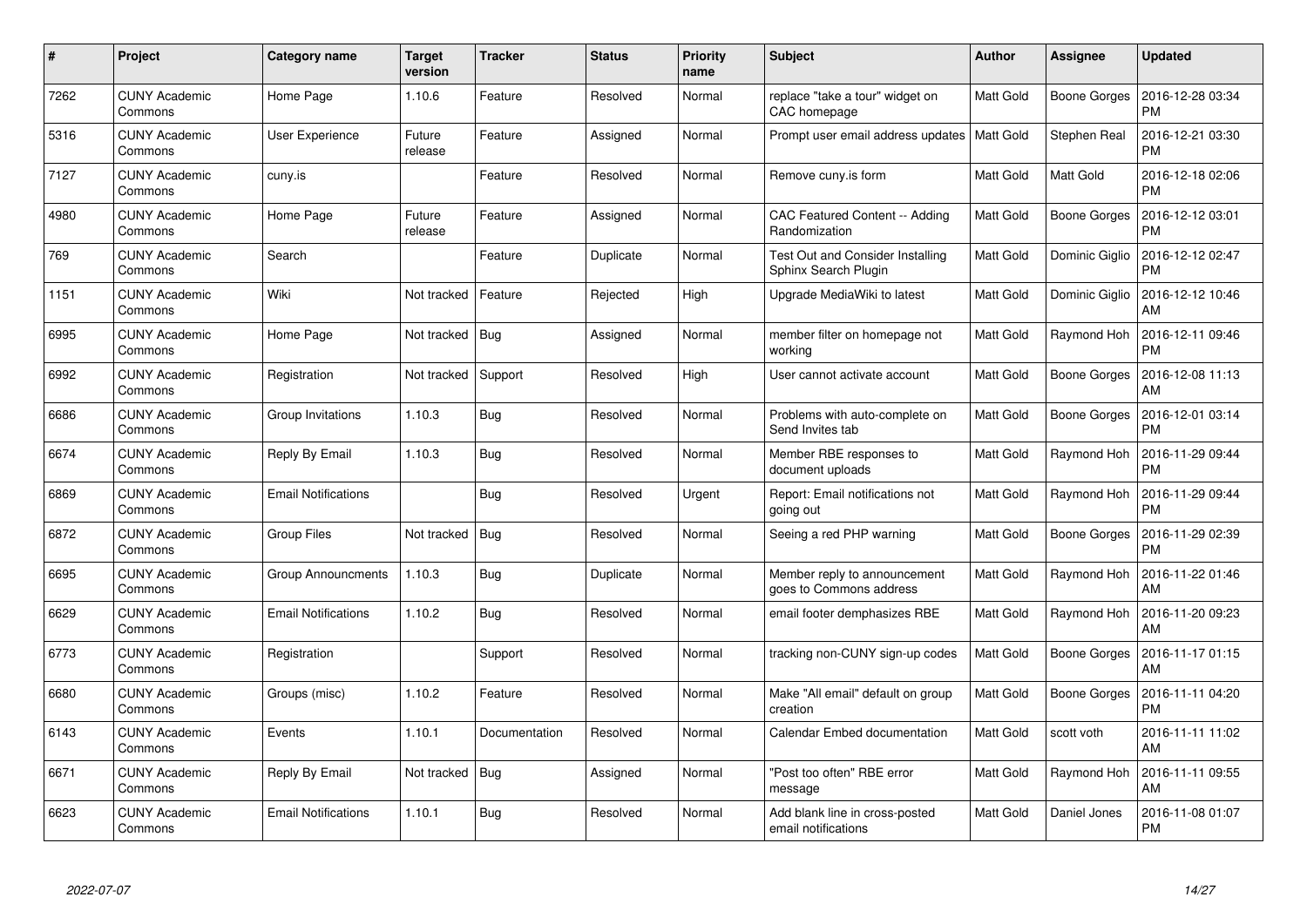| #    | Project                         | Category name           | <b>Target</b><br>version | <b>Tracker</b> | <b>Status</b> | Priority<br>name | <b>Subject</b>                                                                     | Author    | <b>Assignee</b>     | <b>Updated</b>                |
|------|---------------------------------|-------------------------|--------------------------|----------------|---------------|------------------|------------------------------------------------------------------------------------|-----------|---------------------|-------------------------------|
| 6075 | <b>CUNY Academic</b><br>Commons | WordPress (misc)        | 1.9.32                   | Bug            | Resolved      | Normal           | Suppress useless warnings on<br>sub-blog dashboards                                | Matt Gold | Daniel Jones        | 2016-11-01 10:06<br><b>PM</b> |
| 2049 | <b>CUNY Academic</b><br>Commons | Group Forums            | 1.10                     | Feature        | Resolved      | Normal           | Rich-text forum posts                                                              | Matt Gold | Raymond Hoh         | 2016-11-01 11:21<br>AM        |
| 5342 | <b>CUNY Academic</b><br>Commons | Registration            | 1.10                     | Feature        | Resolved      | Normal           | Create auto-emails to people on<br>Unconfirmed list to nudge towards<br>completion | Matt Gold | <b>Boone Gorges</b> | 2016-10-31 01:48<br><b>PM</b> |
| 5717 | <b>CUNY Academic</b><br>Commons | Events                  | 1.10                     | Bug            | Resolved      | Normal           | Events not showing up on sitewide<br>events calendar                               | Matt Gold | Raymond Hoh         | 2016-10-27 11:49<br>AM        |
| 6404 | <b>CUNY Academic</b><br>Commons | Registration            | 1.9.32                   | Feature        | Resolved      | Normal           | Registration page text change                                                      | Matt Gold | Boone Gorges        | 2016-10-25 01:47<br><b>PM</b> |
| 6426 | <b>CUNY Academic</b><br>Commons | Spam/Spam<br>Prevention | Future<br>release        | Feature        | Assigned      | Normal           | Force captcha on all comments?                                                     | Matt Gold | <b>Tahir Butt</b>   | 2016-10-24 02:06<br><b>PM</b> |
| 615  | <b>CUNY Academic</b><br>Commons | BuddyPress (misc)       |                          | Feature        | Rejected      | Low              | 'Enter" should trigger autocomplete<br>event                                       | Matt Gold | <b>Boone Gorges</b> | 2016-10-24 11:49<br>AM        |
| 1215 | <b>CUNY Academic</b><br>Commons | <b>WordPress Themes</b> |                          | Feature        | Rejected      | Normal           | Consider Buying Viva Themes<br>Pack                                                | Matt Gold | Matt Gold           | 2016-10-24 11:41<br>AM        |
| 3090 | <b>CUNY Academic</b><br>Commons | Twitter page            | Future<br>release        | Feature        | Assigned      | Normal           | Prevent Retweets from showing up<br>on Commons twitter page                        | Matt Gold | <b>Tahir Butt</b>   | 2016-10-24 11:31<br>AM        |
| 506  | <b>CUNY Academic</b><br>Commons | BuddyPress (misc)       |                          | Feature        | Rejected      | Normal           | Attachments for Group<br><b>Announcement Posts</b>                                 | Matt Gold | <b>Boone Gorges</b> | 2016-10-24 11:20<br>AM        |
| 6413 | <b>CUNY Academic</b><br>Commons | WordPress - Media       |                          | Bug            | Duplicate     | Normal           | Images not showing up                                                              | Matt Gold | Boone Gorges        | 2016-10-24 10:16<br>AM        |
| 5221 | <b>CUNY Academic</b><br>Commons | Reply By Email          | 1.10                     | <b>Bug</b>     | Resolved      | Normal           | Alter Error messages for RBE                                                       | Matt Gold | Raymond Hoh         | 2016-10-24 02:11<br>AM        |
| 6365 | <b>CUNY Academic</b><br>Commons | BuddyPress (misc)       | Not tracked              | Feature        | Duplicate     | Normal           | Create Undergraduate Student<br>status/role on the CAC                             | Matt Gold | <b>Boone Gorges</b> | 2016-10-20 11:38<br>AM        |
| 6350 | <b>CUNY Academic</b><br>Commons | Blogs (BuddyPress)      | 1.9.31                   | Bug            | Resolved      | Normal           | Editing blog posts results in activity<br>items                                    | Matt Gold | Boone Gorges        | 2016-10-18 09:24<br><b>PM</b> |
| 2695 | <b>CUNY Academic</b><br>Commons | WordPress (misc)        | 1.10                     | Feature        | Resolved      | Normal           | Create Private File Uploads for<br><b>Blogs</b>                                    | Matt Gold | Boone Gorges        | 2016-10-18 09:45<br>AM        |
| 6220 | <b>CUNY Academic</b><br>Commons | Support                 | Not tracked              | Documentation  | Resolved      | Normal           | Add password protection info to<br>privacy page                                    | Matt Gold | scott voth          | 2016-10-16 11:36<br>AM        |
| 6298 | <b>CUNY Academic</b><br>Commons | User Experience         | Not tracked              | Design/UX      | Assigned      | Normal           | Examine data from survey                                                           | Matt Gold | Margaret<br>Galvan  | 2016-10-14 12:16<br><b>PM</b> |
| 4082 | <b>CUNY Academic</b><br>Commons | Events                  | 1.10                     | Feature        | Resolved      | Normal           | Events Calendar: Expose sitewide<br>events listings                                | Matt Gold | Samantha<br>Raddatz | 2016-10-13 03:58<br><b>PM</b> |
| 2670 | <b>CUNY Academic</b><br>Commons | <b>Public Portfolio</b> |                          | Feature        | Duplicate     | Normal           | Design review of our new profile<br>header                                         | Matt Gold | Matt Gold           | 2016-10-13 12:46<br><b>PM</b> |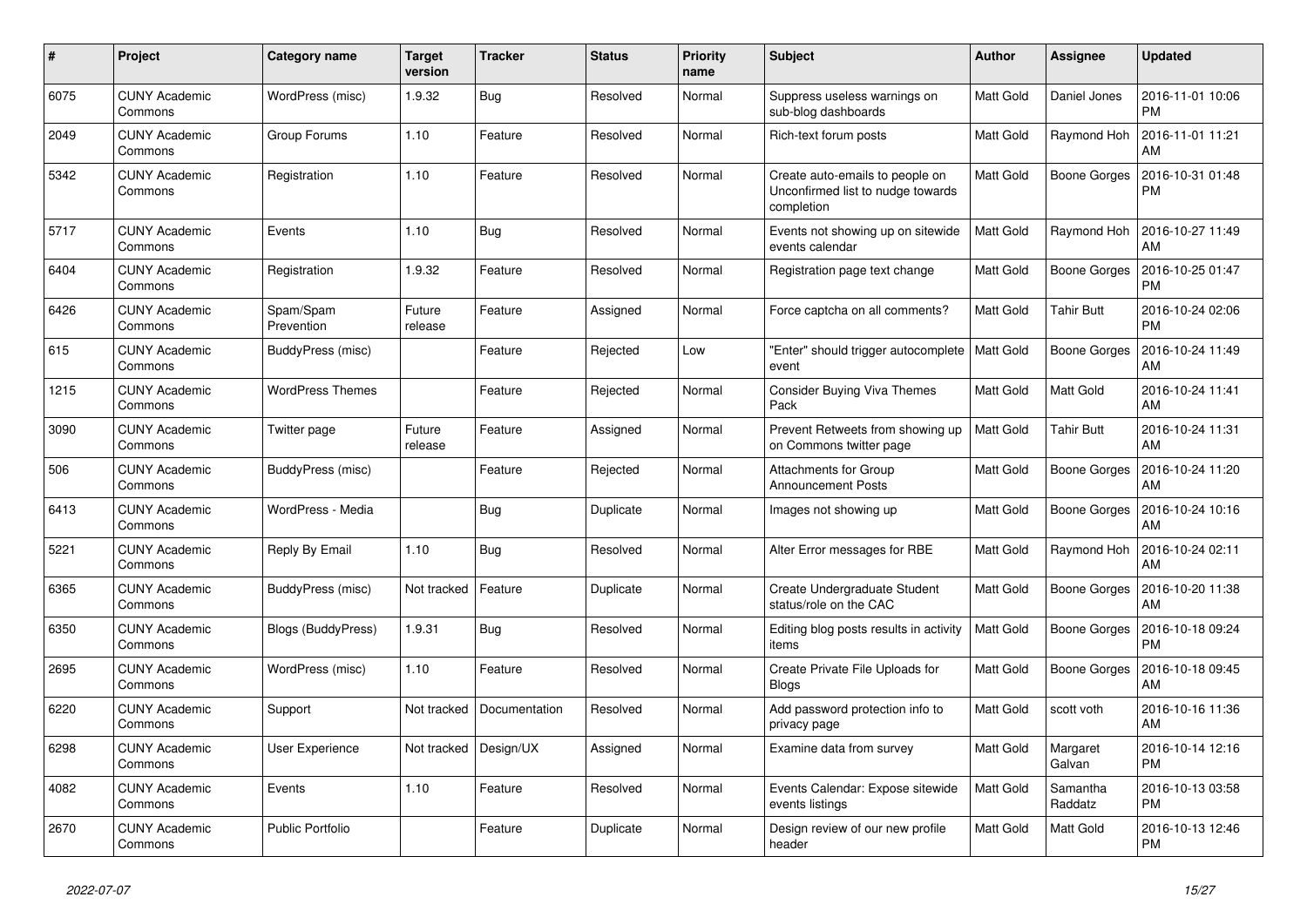| #    | Project                         | Category name            | <b>Target</b><br>version | <b>Tracker</b> | <b>Status</b>        | <b>Priority</b><br>name | <b>Subject</b>                                                                                           | <b>Author</b> | Assignee            | <b>Updated</b>                |
|------|---------------------------------|--------------------------|--------------------------|----------------|----------------------|-------------------------|----------------------------------------------------------------------------------------------------------|---------------|---------------------|-------------------------------|
| 4903 | <b>CUNY Academic</b><br>Commons | Events                   | Future<br>release        | Design/UX      | Assigned             | Normal                  | Improving visual appearance of<br>event calendars                                                        | Matt Gold     | Boone Gorges        | 2016-10-13 11:51<br>AM        |
| 5696 | <b>CUNY Academic</b><br>Commons | Events                   | Future<br>release        | Feature        | Assigned             | Normal                  | Events Calendar - display options /<br>calendar aggregation                                              | Matt Gold     | <b>Boone Gorges</b> | 2016-10-13 11:44<br>AM        |
| 6115 | <b>CUNY Academic</b><br>Commons | Publicity                | Not tracked              | Feature        | Assigned             | Normal                  | create digital signage for GC                                                                            | Matt Gold     | scott voth          | 2016-10-11 10:09<br><b>PM</b> |
| 6126 | <b>CUNY Academic</b><br>Commons | Wiki                     | Not tracked              | Bug            | Resolved             | Normal                  | <b>CUNY DHI Guide</b>                                                                                    | Matt Gold     | Boone Gorges        | 2016-10-09 02:59<br><b>PM</b> |
| 6082 | <b>CUNY Academic</b><br>Commons | <b>WordPress Themes</b>  | 1.9.29                   | Bug            | Resolved             | Immediate               | Sites down                                                                                               | Matt Gold     | <b>Boone Gorges</b> | 2016-09-23 03:32<br><b>PM</b> |
| 5954 | <b>CUNY Academic</b><br>Commons |                          | Not tracked              | Feature        | Resolved             | Normal                  | replace video on homepage with<br>featured sites/groups                                                  | Matt Gold     | Boone Gorges        | 2016-09-23 02:23<br><b>PM</b> |
| 6014 | <b>CUNY Academic</b><br>Commons | Publicity                | Future<br>release        | Publicity      | Reporter<br>Feedback | Normal                  | Google search listing                                                                                    | Matt Gold     | Boone Gorges        | 2016-09-21 03:48<br><b>PM</b> |
| 5978 | <b>CUNY Academic</b><br>Commons | BuddyPress (misc)        | Not tracked              | Feature        | Resolved             | Normal                  | Add Undergraduate Student to<br>Checkable filters on People page                                         | Matt Gold     | Boone Gorges        | 2016-09-04 09:48<br><b>PM</b> |
| 5977 | <b>CUNY Academic</b><br>Commons | Registration             | Not tracked              | Feature        | Resolved             | Normal                  | Add Undergraduate Student to list<br>of Profile choices upon registration                                | Matt Gold     | <b>Boone Gorges</b> | 2016-09-04 09:47<br><b>PM</b> |
| 5955 | <b>CUNY Academic</b><br>Commons | Outreach                 | Future<br>release        | Feature        | Assigned             | Normal                  | Create auto-newsletter for<br>commons members                                                            | Matt Gold     | Luke Waltzer        | 2016-08-30 10:34<br>AM        |
| 5925 | <b>CUNY Academic</b><br>Commons | <b>WordPress Plugins</b> | 1.9.26                   | Feature        | Resolved             | High                    | Add Github Embed plugin                                                                                  | Matt Gold     | <b>Boone Gorges</b> | 2016-08-24 12:56<br><b>PM</b> |
| 5890 | <b>CUNY Academic</b><br>Commons | <b>Commons Profile</b>   | 1.9.24                   | Bug            | Resolved             | Normal                  | Commons user profile erroneously<br>indicates a group for a member                                       | Matt Gold     | <b>Boone Gorges</b> | 2016-08-11 11:53<br><b>PM</b> |
| 5881 | <b>CUNY Academic</b><br>Commons | Groups (misc)            | 1.9.24                   | Bug            | Resolved             | Normal                  | shown "Request membership"<br>button when admin/creator of group                                         | Matt Gold     | Boone Gorges        | 2016-08-11 10:56<br><b>PM</b> |
| 5879 | <b>CUNY Academic</b><br>Commons | Group Forums             | 1.10                     | Feature        | Resolved             | Normal                  | Enable Group Forums By Default                                                                           | Matt Gold     | Boone Gorges        | 2016-08-11 10:40<br><b>PM</b> |
| 5880 | <b>CUNY Academic</b><br>Commons | Groups (misc)            | 1.10                     | Bug            | Resolved             | Normal                  | Option to send invites to group<br>shown in group creation process<br>even when no invitees are selected | Matt Gold     | Paige Dupont        | 2016-08-11 11:55<br>AM        |
| 5878 | <b>CUNY Academic</b><br>Commons | Group Blogs              | 1.10                     | <b>Bug</b>     | Resolved             | Normal                  | Group Blog creation improvements                                                                         | Matt Gold     | Boone Gorges        | 2016-08-10 09:36<br><b>PM</b> |
| 5823 | <b>CUNY Academic</b><br>Commons | Domain Mapping           | 1.9.22                   | Support        | Resolved             | Normal                  | <b>Redirect CFR sites</b>                                                                                | Matt Gold     | Boone Gorges        | 2016-08-01 11:58<br><b>PM</b> |
| 5840 | <b>NYCDH Community Site</b>     |                          |                          | <b>Bug</b>     | Resolved             | Normal                  | request membership in private<br>group issue                                                             | Matt Gold     | Raymond Hoh         | 2016-07-26 06:58<br>AM        |
| 5767 | <b>CUNY Academic</b><br>Commons | WordPress (misc)         | 1.9.20                   | Feature        | Resolved             | Normal                  | Migrate the social paper cbox site<br>into the Commons                                                   | Matt Gold     | <b>Boone Gorges</b> | 2016-07-21 03:52<br><b>PM</b> |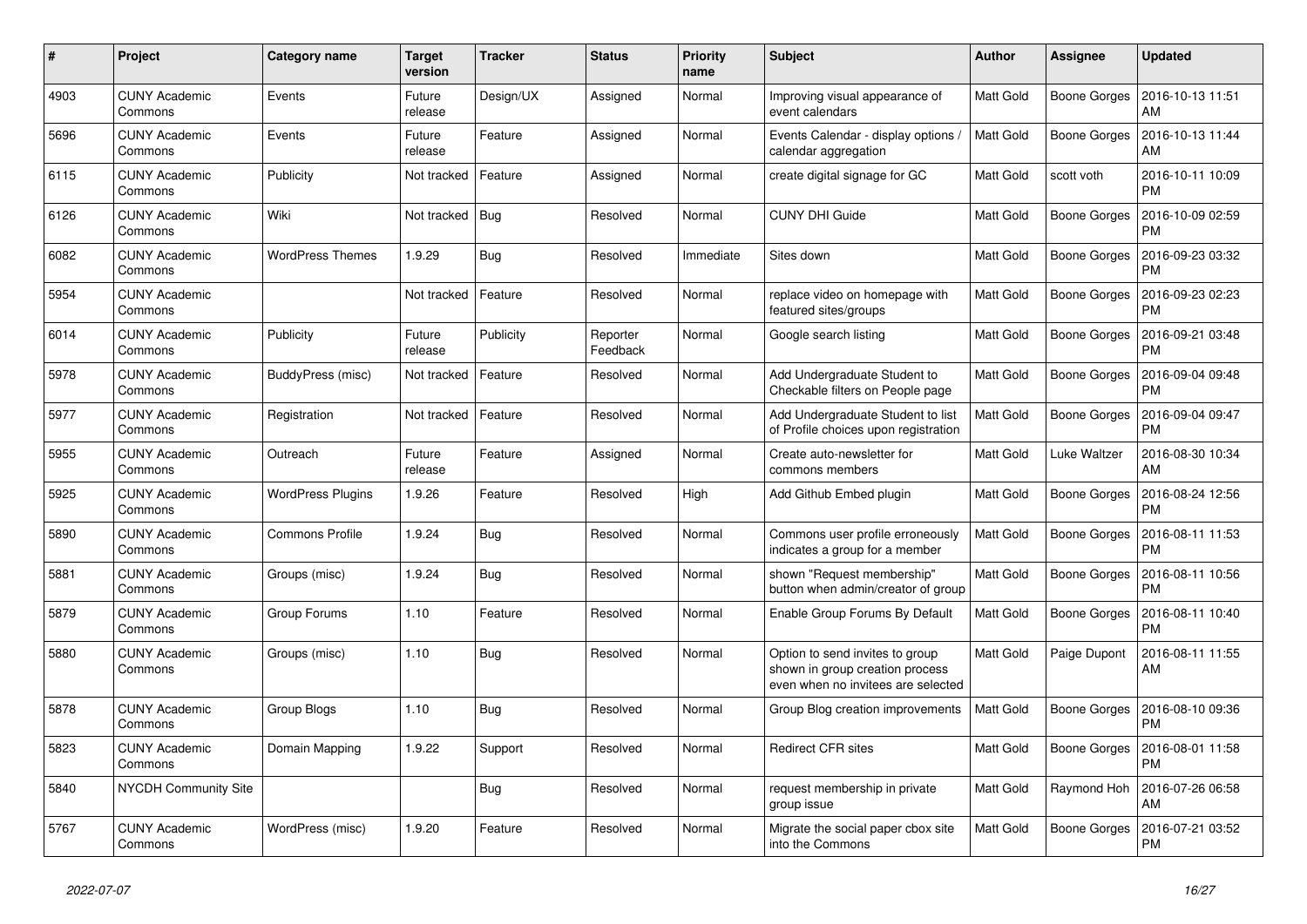| #    | Project                         | <b>Category name</b>      | <b>Target</b><br>version | <b>Tracker</b> | <b>Status</b> | <b>Priority</b><br>name | <b>Subject</b>                                                                | <b>Author</b> | <b>Assignee</b>     | <b>Updated</b>                |
|------|---------------------------------|---------------------------|--------------------------|----------------|---------------|-------------------------|-------------------------------------------------------------------------------|---------------|---------------------|-------------------------------|
| 5519 | NYCDH Community Site            |                           |                          | Feature        | Resolved      | Normal                  | Add all NYCDH members to the<br>Announcements Group                           | Matt Gold     | Raymond Hoh         | 2016-07-20 07:30<br><b>PM</b> |
| 5742 | <b>NYCDH Community Site</b>     |                           |                          | Bug            | Resolved      | Normal                  | images in slideshow not working                                               | Matt Gold     | Raymond Hoh         | 2016-07-20 07:24<br><b>PM</b> |
| 5738 | <b>CUNY Academic</b><br>Commons | Group Forums              |                          | <b>Bug</b>     | Rejected      | Normal                  | Forum post list formatting didn't<br>come through                             | Matt Gold     | Boone Gorges        | 2016-07-02 01:09<br><b>PM</b> |
| 5736 | <b>CUNY Academic</b><br>Commons | WordPress (misc)          | Not tracked              | Support        | Resolved      | Normal                  | Create GCDI dev site                                                          | Matt Gold     | Boone Gorges        | 2016-06-27 04:23<br><b>PM</b> |
| 5516 | <b>CUNY Academic</b><br>Commons | Social Paper              | 1.9.19                   | Bug            | Rejected      | Normal                  | Adding a link to Social Paper jumps<br>position to top of page                | Matt Gold     | Boone Gorges        | 2016-06-21 09:54<br><b>PM</b> |
| 5693 | <b>CUNY Academic</b><br>Commons | Social Paper              | Not tracked              | Publicity      | Resolved      | Normal                  | Social Paper Stats for grant report                                           | Matt Gold     | Boone Gorges        | 2016-06-14 09:21<br><b>PM</b> |
| 5691 | <b>CUNY Academic</b><br>Commons | <b>Blogs (BuddyPress)</b> | Future<br>release        | Bug            | Assigned      | High                    | Differing numbers on Sites display                                            | Matt Gold     | Raymond Hoh         | 2016-06-13 01:37<br><b>PM</b> |
| 5631 | <b>CUNY Academic</b><br>Commons | <b>WordPress Plugins</b>  | 1.9.17                   | Feature        | Resolved      | Normal                  | WP Super Edit Plugin                                                          | Matt Gold     | Boone Gorges        | 2016-06-01 11:57<br><b>PM</b> |
| 335  | <b>CUNY Academic</b><br>Commons | Wiki                      |                          | Bug            | Rejected      | Normal                  | Link attribute on images is stripped<br>when MW pages are edited              | Matt Gold     | Boone Gorges        | 2016-05-31 12:17<br><b>PM</b> |
| 5513 | <b>CUNY Academic</b><br>Commons | Reply By Email            | 1.9.17                   | <b>Bug</b>     | Resolved      | Low                     | Header issues on a RBE post                                                   | Matt Gold     | Raymond Hoh         | 2016-05-31 11:44<br>AM        |
| 5606 | <b>CUNY Academic</b><br>Commons | Group Forums              | Not tracked              | Feature        | Resolved      | Normal                  | Allow .txt files as forum post<br>attachments                                 | Matt Gold     | Boone Gorges        | 2016-05-24 07:37<br>AM        |
| 5556 | <b>CUNY Academic</b><br>Commons | WordPress (misc)          | 1.9.16                   | Bug            | Resolved      | Normal                  | Blog comment leads to<br>unauthorized post warning                            | Matt Gold     | <b>Boone Gorges</b> | 2016-05-21 11:12<br><b>PM</b> |
| 5512 | <b>CUNY Academic</b><br>Commons | <b>WordPress Plugins</b>  | 1.9.15                   | Feature        | Resolved      | Normal                  | Update premium plugin -- Google<br><b>Drive</b>                               | Matt Gold     | Boone Gorges        | 2016-05-11 11:12<br><b>PM</b> |
| 5411 | <b>CUNY Academic</b><br>Commons | <b>WordPress Themes</b>   | 1.10                     | Feature        | Resolved      | Normal                  | Child theme for the MALS program                                              | Matt Gold     | Daniel Jones        | 2016-05-09 08:51<br><b>PM</b> |
| 5520 | NYCDH Community Site            |                           |                          | Feature        | Resolved      | Normal                  | Auto-Add Newly Registered<br>Members to the Announcements<br>Group            | Matt Gold     | Raymond Hoh         | 2016-05-03 07:25<br>PM        |
| 5504 | <b>CUNY Academic</b><br>Commons | <b>WordPress Plugins</b>  |                          | Support        | Resolved      | Normal                  | Embedding CartoDB maps                                                        | Matt Gold     | Boone Gorges        | 2016-04-30 10:49<br>AM        |
| 5486 | <b>CUNY Academic</b><br>Commons | <b>BuddyPress Docs</b>    | 1.9.15                   | Bug            | Resolved      | Low                     | Doc history not showing up                                                    | Matt Gold     | Boone Gorges        | 2016-04-24 11:50<br>AM        |
| 5440 | <b>CUNY Academic</b><br>Commons |                           |                          | <b>Bug</b>     | Rejected      | Normal                  | New account notification email<br>question                                    | Matt Gold     | Raymond Hoh         | 2016-04-21 12:12<br>AM        |
| 5447 | <b>NYCDH Community Site</b>     |                           |                          | <b>Bug</b>     | Resolved      | Normal                  | Forum post notification doesn't note   Matt Gold<br>presence of an attachment |               | Raymond Hoh         | 2016-04-15 12:19<br><b>PM</b> |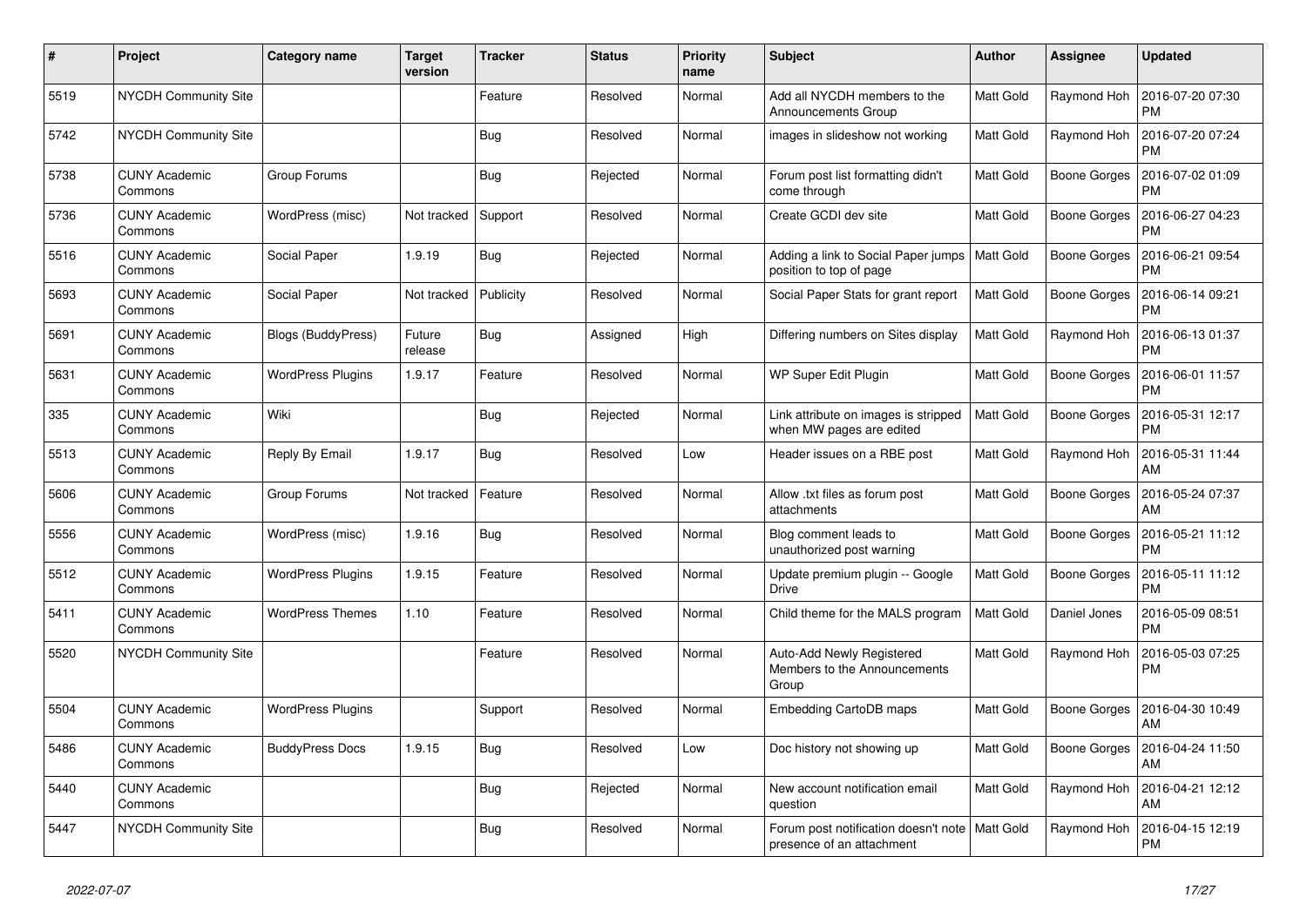| #    | Project                         | Category name              | <b>Target</b><br>version | <b>Tracker</b> | <b>Status</b> | <b>Priority</b><br>name | Subject                                                                                      | Author           | Assignee            | <b>Updated</b>                |
|------|---------------------------------|----------------------------|--------------------------|----------------|---------------|-------------------------|----------------------------------------------------------------------------------------------|------------------|---------------------|-------------------------------|
| 3657 | <b>CUNY Academic</b><br>Commons | WordPress (misc)           | Not tracked              | Feature        | <b>New</b>    | Normal                  | Create alert for GC email<br>addresses                                                       | Matt Gold        | Matt Gold           | 2016-04-14 11:29<br><b>PM</b> |
| 5445 | <b>NYCDH Community Site</b>     |                            |                          | <b>Bug</b>     | Resolved      | Normal                  | Private group question                                                                       | Matt Gold        | Raymond Hoh         | 2016-04-13 01:58<br><b>PM</b> |
| 5442 | <b>CUNY Academic</b><br>Commons | cuny.is                    | 1.9.14                   | <b>Bug</b>     | Resolved      | Normal                  | Shortlink creation problem                                                                   | Matt Gold        | <b>Boone Gorges</b> | 2016-04-12 11:03<br><b>PM</b> |
| 5222 | <b>CUNY Academic</b><br>Commons | <b>Email Notifications</b> | Not tracked              | Feature        | Resolved      | Normal                  | Change email address in the footer<br>of email notifications                                 | <b>Matt Gold</b> | <b>Matt Gold</b>    | 2016-04-08 11:49<br>AM        |
| 5415 | <b>CUNY Academic</b><br>Commons | Reply By Email             | 1.9.13                   | <b>Bug</b>     | Resolved      | Normal                  | Received a "Your RBE Message<br>could not be posted" error even<br>though the message posted | Matt Gold        | Raymond Hoh         | 2016-04-07 03:41<br><b>PM</b> |
| 5097 | <b>CUNY Academic</b><br>Commons | Registration               | Not tracked              | Support        | Resolved      | Normal                  | Bulk account creation                                                                        | Matt Gold        | Boone Gorges        | 2016-04-07 11:14<br>AM        |
| 4405 | <b>CUNY Academic</b><br>Commons | <b>Public Portfolio</b>    | 1.9.12                   | Bug            | Resolved      | Normal                  | New portfolio text not saving                                                                | Matt Gold        | Boone Gorges        | 2016-04-04 02:12<br><b>PM</b> |
| 4676 | <b>CUNY Academic</b><br>Commons | Events                     | 1.9.12                   | Feature        | Resolved      | Normal                  | Offer silent option (no email<br>notification) for events calendar in<br>groups              | Matt Gold        | Daniel Jones        | 2016-03-28 03:57<br><b>PM</b> |
| 3497 | <b>CUNY Academic</b><br>Commons | Publicity                  | Not tracked              | Bug            | Resolved      | Normal                  | News blog post & hero slide on free   Matt Gold<br>software contributions                    |                  | scott voth          | 2016-03-09 06:48<br><b>PM</b> |
| 3370 | <b>CUNY Academic</b><br>Commons | <b>WordPress Plugins</b>   | Not tracked              | Outreach       | Resolved      | Normal                  | Package Registration Plugin for<br>WP Repo Release                                           | Matt Gold        | Raymond Hoh         | 2016-03-08 11:57<br>AM        |
| 1382 | <b>CUNY Academic</b><br>Commons | WordPress (misc)           | Not tracked              | Outreach       | Resolved      | Normal                  | <b>Add Recent Commons</b><br>Presentations to "Campus"<br>Outreach" Tab on News Blog         | Matt Gold        | scott voth          | 2016-03-04 08:48<br>AM        |
| 3369 | <b>CUNY Academic</b><br>Commons | Reply By Email             | Not tracked              | Outreach       | Hold          | Normal                  | Release reply by email to WP<br>plugin directory                                             | Matt Gold        | Raymond Hoh         | 2016-03-01 12:46<br><b>PM</b> |
| 5220 | <b>CUNY Academic</b><br>Commons | Reply By Email             | 1.9.9                    | <b>Bug</b>     | Resolved      | Normal                  | Post by Email error                                                                          | Matt Gold        | Raymond Hoh         | 2016-03-01 12:30<br><b>PM</b> |
| 5274 | <b>CUNY Academic</b><br>Commons |                            |                          | Bug            | Resolved      | Normal                  | RBE - received erroneous<br>notification of reply not being<br>posted                        | Matt Gold        |                     | 2016-02-29 03:46<br><b>PM</b> |
| 4986 | <b>CUNY Academic</b><br>Commons | ZenDesk                    | Not tracked              | Support        | Assigned      | Normal                  | Prepare documentation for<br>Zendesk re web widget                                           | Matt Gold        | Samantha<br>Raddatz | 2016-02-25 03:09<br><b>PM</b> |
| 861  | <b>CUNY Academic</b><br>Commons | WordPress (misc)           | Not tracked              | Feature        | Rejected      | Normal                  | Embed Wikipedia Page in About<br>Page                                                        | Matt Gold        | Matt Gold           | 2016-02-23 06:00<br><b>PM</b> |
| 636  | <b>CUNY Academic</b><br>Commons | WordPress (misc)           | Not tracked Support      |                | Assigned      | Normal                  | Create Lynda.com-like Table of<br>Contents for Prospective Tutorial<br>Screencasts           | Matt Gold        | scott voth          | 2016-02-23 03:12<br><b>PM</b> |
| 4070 | <b>CUNY Academic</b><br>Commons | Analytics                  | Not tracked              | Support        | Assigned      | Normal                  | Request for JITP site analytics                                                              | Matt Gold        | Seth Persons        | 2016-02-23 03:09<br>PM        |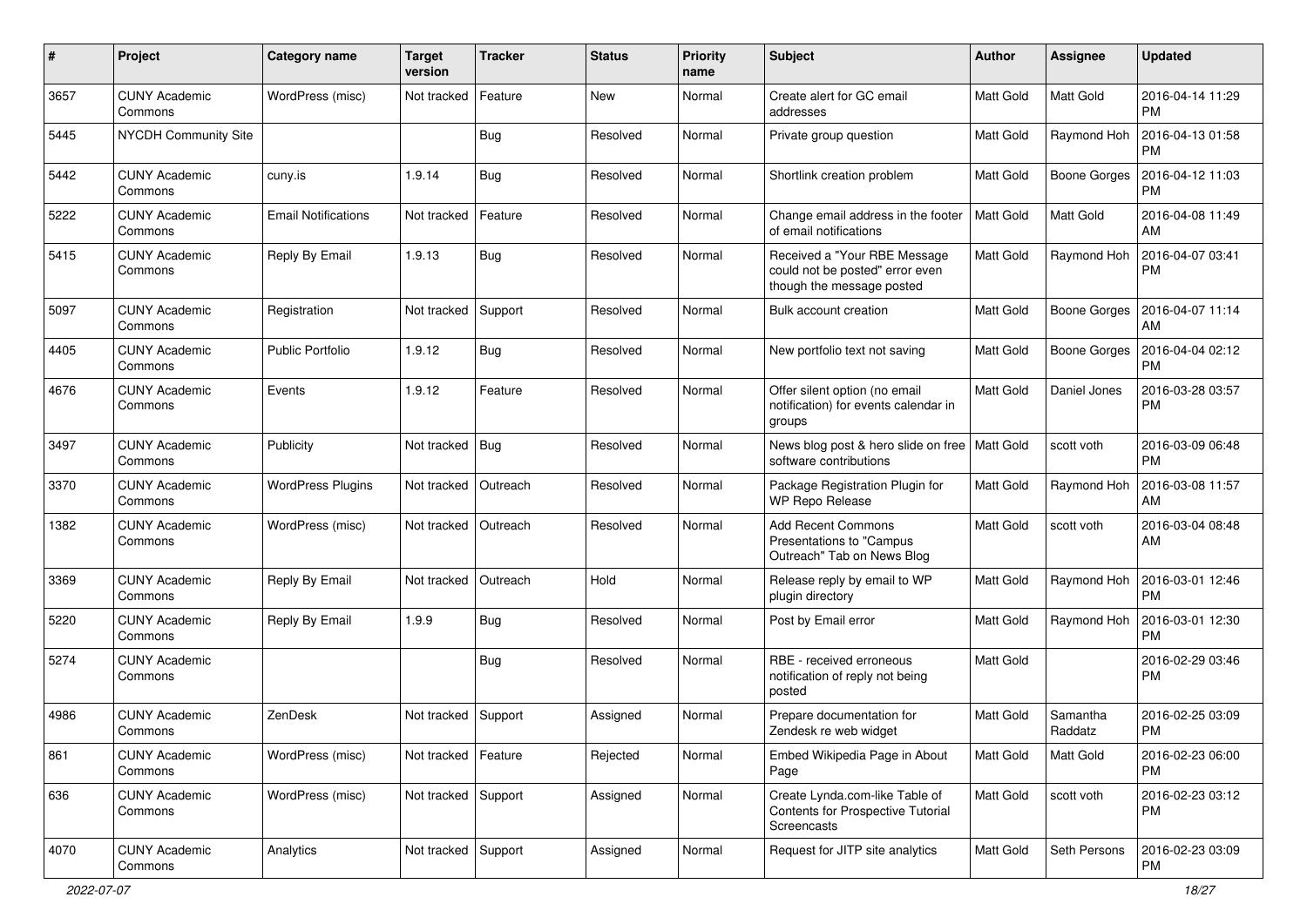| #    | Project                         | Category name              | <b>Target</b><br>version | <b>Tracker</b> | <b>Status</b> | <b>Priority</b><br>name | <b>Subject</b>                                                                      | Author           | <b>Assignee</b>     | <b>Updated</b>                |
|------|---------------------------------|----------------------------|--------------------------|----------------|---------------|-------------------------|-------------------------------------------------------------------------------------|------------------|---------------------|-------------------------------|
| 5237 | <b>CUNY Academic</b><br>Commons | <b>Email Invitations</b>   | 1.9.8                    | Feature        | Resolved      | Normal                  | Remove restrictions on undergrad<br>student email domains                           | Matt Gold        | Boone Gorges        | 2016-02-19 03:16<br><b>PM</b> |
| 5231 | <b>CUNY Academic</b><br>Commons | Registration               | 1.9.8                    | Feature        | Resolved      | Normal                  | Create role that allows community<br>facilitators to access the<br>Unconfirmed tool | Matt Gold        | <b>Boone Gorges</b> | 2016-02-19 01:31<br>AM        |
| 2580 | <b>CUNY Academic</b><br>Commons | Events                     |                          | Feature        | Rejected      | Low                     | Time.ly - possible calendar plugin                                                  | <b>Matt Gold</b> | Chris Stein         | 2016-02-15 11:19<br><b>PM</b> |
| 5127 | <b>CUNY Academic</b><br>Commons | <b>Email Notifications</b> | 1.9.7                    | Bug            | Resolved      | Normal                  | Forum posts to multiple groups --<br>no notice in attachment                        | Matt Gold        | Daniel Jones        | 2016-02-07 10:08<br><b>PM</b> |
| 3153 | <b>CUNY Academic</b><br>Commons | Documentation              | Not tracked              | Documentation  | Resolved      | Normal                  | Update Sliders Page on Codex                                                        | Matt Gold        | scott voth          | 2016-02-07 10:05<br><b>PM</b> |
| 4180 | <b>CUNY Academic</b><br>Commons | WordPress (misc)           | Not tracked              | Bug            | Resolved      | High                    | Cache issues: site deletion process                                                 | Matt Gold        | <b>Boone Gorges</b> | 2016-02-07 10:05<br><b>PM</b> |
| 5179 | <b>CUNY Academic</b><br>Commons | Homepage Slides            | 1.9.6                    | Bug            | Resolved      | High                    | homepage slider image broken                                                        | Matt Gold        | Raymond Hoh         | 2016-02-01 11:26<br><b>PM</b> |
| 3706 | <b>CUNY Academic</b><br>Commons | commonsinabox.org          | Not tracked              | Feature        | Resolved      | Normal                  | CBOX nav bar                                                                        | Matt Gold        | scott voth          | 2016-01-26 05:26<br><b>PM</b> |
| 4979 | <b>CUNY Academic</b><br>Commons | Group Forums               | Not tracked              | Bug            | Resolved      | Normal                  | File size limit exceeded?                                                           | Matt Gold        | Matt Gold           | 2016-01-26 05:16<br><b>PM</b> |
| 383  | <b>CUNY Academic</b><br>Commons | Documentation              | Not tracked              | Feature        | Rejected      | Normal                  | Purchase WP101 Videos                                                               | Matt Gold        | <b>Matt Gold</b>    | 2016-01-26 05:12<br><b>PM</b> |
| 176  | <b>CUNY Academic</b><br>Commons | Documentation              | Not tracked              | Feature        | Rejected      | Normal                  | Consider adding submenu to Help<br>section                                          | Matt Gold        | <b>Matt Gold</b>    | 2016-01-26 05:12<br><b>PM</b> |
| 3547 | <b>CUNY Academic</b><br>Commons | <b>Email Notifications</b> | Not tracked              | <b>Bug</b>     | Resolved      | Urgent                  | Email notifications not working                                                     | Matt Gold        | Matt Gold           | 2016-01-26 05:11<br><b>PM</b> |
| 3489 | <b>CUNY Academic</b><br>Commons | commonsinabox.org          | Not tracked              | Feature        | Resolved      | Normal                  | Tighten security on CBOX demo<br>site registration                                  | Matt Gold        | Boone Gorges        | 2016-01-26 04:32<br><b>PM</b> |
| 3518 | <b>CUNY Academic</b><br>Commons | WordPress (misc)           | Not tracked              | Support        | Rejected      | Normal                  | Moderated comment spam                                                              | Matt Gold        | Boone Gorges        | 2016-01-26 03:26<br><b>PM</b> |
| 3437 | <b>CUNY Academic</b><br>Commons | Registration               | Not tracked              | Support        | Resolved      | Normal                  | Unconfirmed question                                                                | Matt Gold        | Boone Gorges        | 2016-01-26 12:07<br><b>PM</b> |
| 3410 | <b>CUNY Academic</b><br>Commons | cuny.is                    | Not tracked              | Publicity      | Resolved      | Normal                  | DH Praxis cuny is request                                                           | Matt Gold        | Boone Gorges        | 2016-01-26 12:03<br>РM        |
| 3243 | CUNY Academic<br>Commons        | <b>Email Notifications</b> | Not tracked              | Support        | Rejected      | Normal                  | LAGCC email system stripping<br>links from email message                            | Matt Gold        | Micki Kaufman       | 2016-01-26 11:55<br>AM        |
| 3127 | <b>CUNY Academic</b><br>Commons | <b>WordPress Plugins</b>   | Not tracked              | Documentation  | Resolved      | Normal                  | Document our Google Form embed   Matt Gold                                          |                  | scott voth          | 2016-01-26 11:27<br>AM        |
| 2150 | <b>CUNY Academic</b><br>Commons | WordPress (misc)           | Not tracked              | Support        | Rejected      | Normal                  | Issue getting new member onto the<br>Commons                                        | Matt Gold        | <b>Matt Gold</b>    | 2016-01-26 11:03<br>AM        |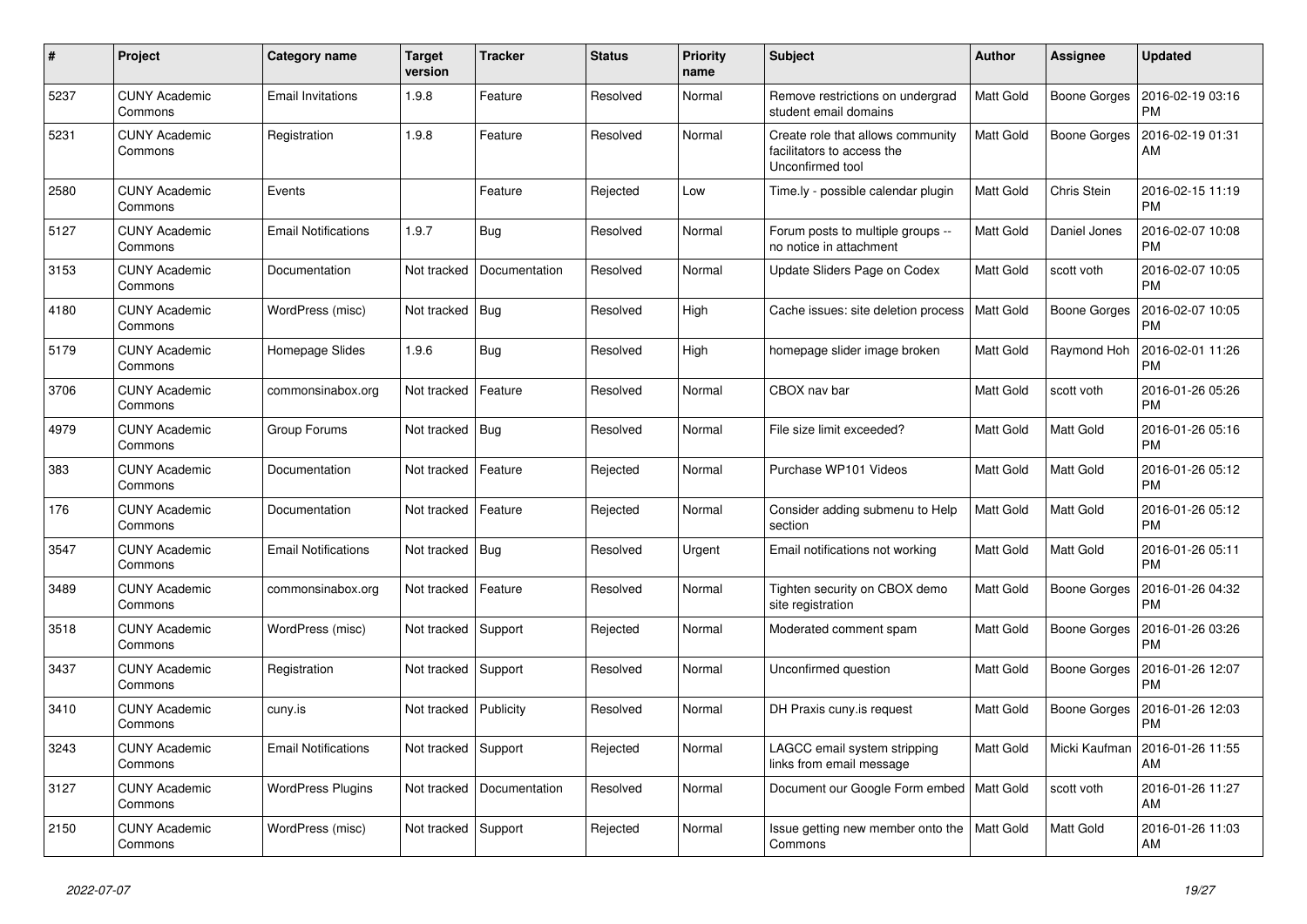| #    | Project                         | Category name            | <b>Target</b><br>version | <b>Tracker</b> | <b>Status</b> | <b>Priority</b><br>name | <b>Subject</b>                                                     | <b>Author</b>    | Assignee            | <b>Updated</b>                |
|------|---------------------------------|--------------------------|--------------------------|----------------|---------------|-------------------------|--------------------------------------------------------------------|------------------|---------------------|-------------------------------|
| 1260 | <b>CUNY Academic</b><br>Commons | WordPress (misc)         | Not tracked              | Outreach       | Resolved      | Normal                  | Send email blast                                                   | <b>Matt Gold</b> | Michael Smith       | 2016-01-26 11:01<br>AM        |
| 637  | <b>CUNY Academic</b><br>Commons | WordPress (misc)         | Not tracked              | Outreach       | Resolved      | Normal                  | Create Table of Contents for<br>Hour-Long Commons presentation     | Matt Gold        | Michael Smith       | 2016-01-26 10:55<br>AM        |
| 598  | <b>CUNY Academic</b><br>Commons | Wiki                     | Not tracked              | Feature        | Rejected      | Normal                  | Get wiki redesign info to CIC                                      | Matt Gold        | Matt Gold           | 2016-01-26 10:54<br>AM        |
| 654  | <b>CUNY Academic</b><br>Commons | BuddyPress (misc)        | Not tracked              | Feature        | Rejected      | Normal                  | User Interface Issues                                              | Matt Gold        | Chris Stein         | 2016-01-26 10:53<br>AM        |
| 329  | <b>CUNY Academic</b><br>Commons |                          | Not tracked              | Support        | Resolved      | Normal                  | 10 Things to Do After You Sign Up                                  | Matt Gold        | <b>Brian Foote</b>  | 2016-01-26 10:51<br>AM        |
| 122  | <b>CUNY Academic</b><br>Commons | Upgrades                 | Not tracked              | Feature        | Rejected      | Normal                  | Create Single Sign on for<br><b>UserVoice</b>                      | Matt Gold        | <b>Zach Davis</b>   | 2016-01-26 10:50<br>AM        |
| 2355 | <b>CUNY Academic</b><br>Commons | commonsinabox.org        | Not tracked              | Feature        | Resolved      | Normal                  | Set up cbox.org                                                    | Matt Gold        | <b>Boone Gorges</b> | 2016-01-26 12:34<br>AM        |
| 2271 | <b>CUNY Academic</b><br>Commons | commonsinabox.org        | Not tracked              | Feature        | Resolved      | Normal                  | CBOX forum posts include "notify<br>by email" checkbox             | Matt Gold        | Boone Gorges        | 2016-01-26 12:33<br>AM        |
| 2106 | <b>CUNY Academic</b><br>Commons | BuddyPress (misc)        | Not tracked              | Support        | Resolved      | Normal                  | Blog posts part of group activity<br>feed                          | Matt Gold        | Boone Gorges        | 2016-01-26 12:30<br>AM        |
| 2084 | <b>CUNY Academic</b><br>Commons | WordPress (misc)         | Not tracked              | Support        | Rejected      | Normal                  | User reports redirect error                                        | Matt Gold        | Boone Gorges        | 2016-01-26 12:27<br>AM        |
| 1177 | <b>CUNY Academic</b><br>Commons | WordPress (misc)         | Not tracked              | Support        | Rejected      | Normal                  | Member claims that a previously<br>created account has disappeared | Matt Gold        | <b>Boone Gorges</b> | 2016-01-26 12:23<br>AM        |
| 1103 | <b>CUNY Academic</b><br>Commons | WordPress (misc)         | Not tracked              | Support        | Resolved      | Normal                  | Slideshare Embeds?                                                 | Matt Gold        | Boone Gorges        | 2016-01-26 12:21<br>AM        |
| 1095 | <b>CUNY Academic</b><br>Commons | <b>WordPress Plugins</b> | Not tracked              | Feature        | Rejected      | Normal                  | Install ComicPress Theme and<br>Plugin                             | Matt Gold        | Boone Gorges        | 2016-01-26 12:19<br>AM        |
| 812  | <b>CUNY Academic</b><br>Commons | <b>WordPress Plugins</b> | Not tracked              | Feature        | Resolved      | Normal                  | Wiki Inc on the Main Commons<br>blog                               | Matt Gold        | <b>Boone Gorges</b> | 2016-01-26 12:19<br>AM        |
| 708  | <b>CUNY Academic</b><br>Commons | WordPress (misc)         | Not tracked              | Support        | Rejected      | Normal                  | Question about Backup                                              | Matt Gold        | <b>Boone Gorges</b> | 2016-01-26 12:17<br>AM        |
| 157  | <b>CUNY Academic</b><br>Commons | BuddyPress (misc)        | Not tracked              | Feature        | Rejected      | Normal                  | Conduct a review of BuddyPress<br>plugins                          | Matt Gold        | Boone Gorges        | 2016-01-26 12:16<br>AM        |
| 402  | <b>CUNY Academic</b><br>Commons | BuddyPress (misc)        | Not tracked              | Support        | Resolved      | Normal                  | Name Change Request                                                | Matt Gold        | Boone Gorges        | 2016-01-26 12:15<br>AM        |
| 2059 | <b>CUNY Academic</b><br>Commons | Domain Mapping           | 1.9.6                    | Bug            | Resolved      | Low                     | Domain Mapping Issue                                               | Matt Gold        | <b>Boone Gorges</b> | 2016-01-25 11:54<br><b>PM</b> |
| 5128 | CUNY Academic<br>Commons        | Group Forums             | 1.9.5                    | <b>Bug</b>     | Resolved      | Normal                  | Botched forum display of posting to<br>multiple groups info        | Matt Gold        | Daniel Jones        | 2016-01-19 03:13<br>PM        |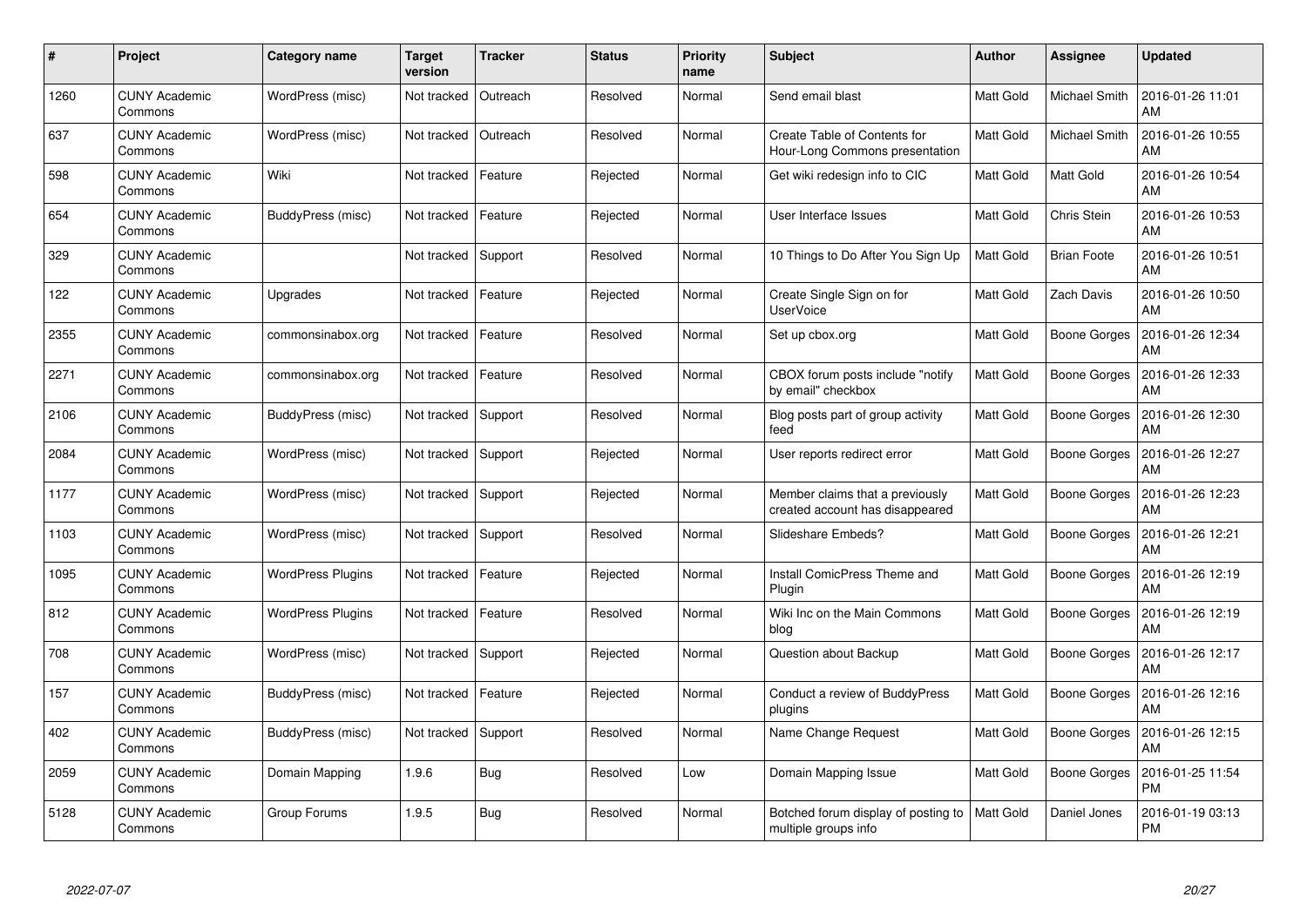| $\pmb{\#}$ | Project                         | Category name          | <b>Target</b><br>version | <b>Tracker</b> | <b>Status</b> | <b>Priority</b><br>name | <b>Subject</b>                                                                                | Author           | Assignee            | <b>Updated</b>                |
|------------|---------------------------------|------------------------|--------------------------|----------------|---------------|-------------------------|-----------------------------------------------------------------------------------------------|------------------|---------------------|-------------------------------|
| 5131       | <b>CUNY Academic</b><br>Commons | Commons In A Box       |                          | Outreach       | Resolved      | Normal                  | Add digital archaeology commons<br>to CBOX showcase                                           | <b>Matt Gold</b> | scott voth          | 2016-01-16 03:27<br><b>PM</b> |
| 4648       | <b>CUNY Academic</b><br>Commons | Wiki                   | 1.10                     | Feature        | Duplicate     | Normal                  | Create plan for deprecating the wiki   Matt Gold                                              |                  | Stephen Real        | 2016-01-06 12:35<br><b>PM</b> |
| 5055       | <b>NYCDH Community Site</b>     |                        |                          | Bug            | Resolved      | Normal                  | Up file size limit on forum<br>attachments                                                    | Matt Gold        |                     | 2015-12-21 01:30<br><b>PM</b> |
| 5014       | <b>CUNY Academic</b><br>Commons | Social Paper           | 1.9.1                    | <b>Bug</b>     | Resolved      | Normal                  | Slow loading of new SP papers                                                                 | Matt Gold        | Boone Gorges        | 2015-12-14 10:08<br>AM        |
| 5022       | <b>CUNY Academic</b><br>Commons | Wiki                   | 1.9.1                    | Bug            | Resolved      | High                    | Main nav bar different on wiki page                                                           | Matt Gold        | Boone Gorges        | 2015-12-11 09:31<br><b>PM</b> |
| 5017       | <b>CUNY Academic</b><br>Commons | Social Paper           | 1.9.1                    | Bug            | Resolved      | Normal                  | Paper Hub styling issue                                                                       | Matt Gold        | Boone Gorges        | 2015-12-11 03:36<br><b>PM</b> |
| 4080       | <b>CUNY Academic</b><br>Commons | Events                 | 1.9                      | Bug            | Resolved      | Normal                  | Events Calendar: Allow sites to<br>embed calendars from groups<br>(perhaps via BP group blog) | Matt Gold        | Raymond Hoh         | 2015-12-03 06:24<br><b>PM</b> |
| 4939       | <b>CUNY Academic</b><br>Commons | Social Paper           | 1.9                      | Design/UX      | Resolved      | Normal                  | Embiggen the Create New Paper<br>button on the Social Paper Hub                               | Matt Gold        | Samantha<br>Raddatz | 2015-11-30 08:51<br>AM        |
| 4636       | <b>CUNY Academic</b><br>Commons | Group Forums           | 1.8.18                   | Bug            | Resolved      | Normal                  | Silent edit option for editing forum<br>posts                                                 | <b>Matt Gold</b> | Raymond Hoh         | 2015-11-29 04:20<br><b>PM</b> |
| 4923       | <b>CUNY Academic</b><br>Commons | WordPress (misc)       | Not tracked              | Support        | Resolved      | Normal                  | Comment posting censoring                                                                     | Matt Gold        | Boone Gorges        | 2015-11-20 10:37<br><b>PM</b> |
| 4244       | <b>CUNY Academic</b><br>Commons | User Experience        | 1.9                      | Design/UX      | Resolved      | Normal                  | Posting to multiple groups                                                                    | Matt Gold        | Daniel Jones        | 2015-11-12 05:20<br><b>PM</b> |
| 291        | <b>CUNY Academic</b><br>Commons | BuddyPress (misc)      | Future<br>release        | Feature        | Rejected      | Normal                  | Add Chat/IM functionality                                                                     | Matt Gold        | Boone Gorges        | 2015-11-12 01:36<br>AM        |
| 120        | <b>CUNY Academic</b><br>Commons | BuddyPress (misc)      | 1.4                      | Feature        | Resolved      | Normal                  | <b>Consider Adding Privacy Options</b><br>Plugin for Profiles                                 | Matt Gold        | Boone Gorges        | 2015-11-12 01:02<br>AM        |
| 260        | <b>CUNY Academic</b><br>Commons | <b>Group Files</b>     | Future<br>release        | Feature        | Rejected      | Normal                  | Possible synergy between Group<br>Docs plugin and Forum<br>Attachments?                       | Matt Gold        |                     | 2015-11-12 01:00<br>AM        |
| 1187       | <b>CUNY Academic</b><br>Commons | <b>BuddyPress Docs</b> | Future<br>release        | Feature        | Rejected      | Normal                  | <b>Personal Docs</b>                                                                          | Matt Gold        | Boone Gorges        | 2015-11-12 12:58<br>AM        |
| 1334       | <b>CUNY Academic</b><br>Commons | Analytics              | Future<br>release        | Feature        | Abandoned     | Normal                  | Create Tool To Count Email<br><b>Notifications</b>                                            | Matt Gold        | Matt Gold           | 2015-11-12 12:56<br>AM        |
| 4602       | <b>CUNY Academic</b><br>Commons | Group Forums           | Future<br>release        | <b>Bug</b>     | Duplicate     | Normal                  | 'Home" button in forum search<br>leads to CAC homepage rather<br>than group homepage          | Matt Gold        | Raymond Hoh         | 2015-11-09 06:43<br>PM        |
| 1105       | <b>CUNY Academic</b><br>Commons | WordPress (misc)       | Future<br>release        | Feature        | Assigned      | Normal                  | Rephrase Blog Privacy Options                                                                 | Matt Gold        | Samantha<br>Raddatz | 2015-11-09 06:19<br><b>PM</b> |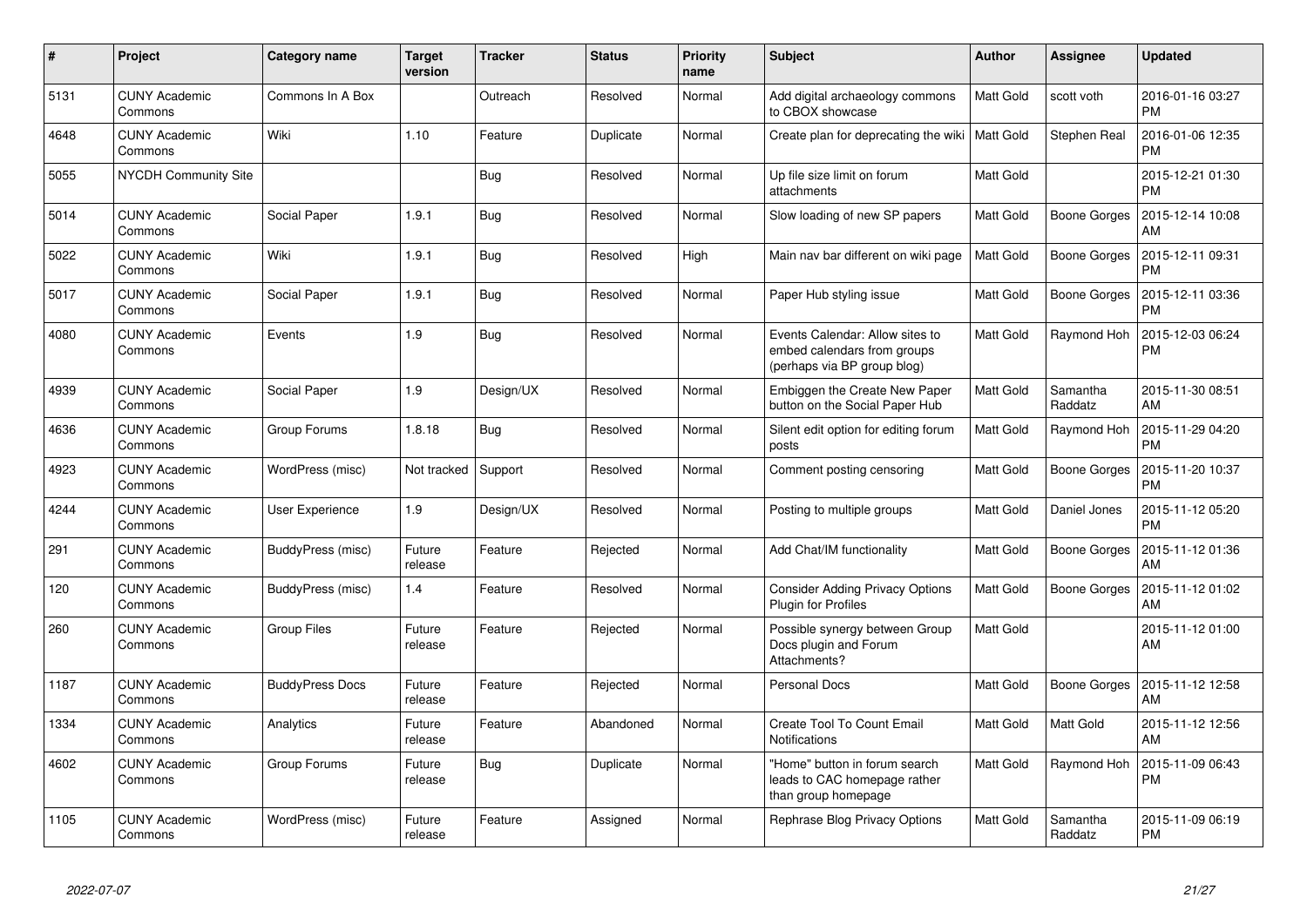| $\#$ | Project                         | Category name              | <b>Target</b><br>version | <b>Tracker</b> | <b>Status</b>        | <b>Priority</b><br>name | <b>Subject</b>                                                                | <b>Author</b> | <b>Assignee</b>     | <b>Updated</b>                |
|------|---------------------------------|----------------------------|--------------------------|----------------|----------------------|-------------------------|-------------------------------------------------------------------------------|---------------|---------------------|-------------------------------|
| 554  | <b>CUNY Academic</b><br>Commons | BuddyPress (misc)          | Future<br>release        | Feature        | Assigned             | Normal                  | Add Trackback notifications to<br>site-wide activity feed                     | Matt Gold     | Boone Gorges        | 2015-11-09 06:19<br><b>PM</b> |
| 365  | <b>CUNY Academic</b><br>Commons | WordPress (misc)           | Future<br>release        | Feature        | Assigned             | Normal                  | <b>Create Mouseover Tooltips</b><br>throughout Site                           | Matt Gold     | Chris Stein         | 2015-11-09 06:18<br><b>PM</b> |
| 497  | <b>CUNY Academic</b><br>Commons | <b>WordPress Plugins</b>   | Future<br>release        | Feature        | Assigned             | Normal                  | Drag and Drop Ordering on Gallery<br>Post Plugin                              | Matt Gold     | Ron Rennick         | 2015-11-09 06:18<br><b>PM</b> |
| 287  | <b>CUNY Academic</b><br>Commons | WordPress (misc)           | Future<br>release        | Feature        | Assigned             | Normal                  | Create troubleshooting tool for<br>account sign-up                            | Matt Gold     | <b>Boone Gorges</b> | 2015-11-09 06:17<br><b>PM</b> |
| 2523 | <b>CUNY Academic</b><br>Commons | <b>BuddyPress Docs</b>     | Future<br>release        | Feature        | Assigned             | Normal                  | Allow Users to Upload Images to<br><b>BP</b> Docs                             | Matt Gold     | Boone Gorges        | 2015-11-09 06:14<br><b>PM</b> |
| 2013 | <b>CUNY Academic</b><br>Commons | <b>Public Portfolio</b>    | Future<br>release        | Feature        | Assigned             | Low                     | Have Profile Privacy Options show<br>up only for filled-in fields             | Matt Gold     | Boone Gorges        | 2015-11-09 06:09<br><b>PM</b> |
| 333  | <b>CUNY Academic</b><br>Commons | <b>Email Notifications</b> | Future<br>release        | Feature        | Assigned             | Low                     | Delay Forum Notification Email<br>Delivery Until After Editing Period<br>Ends | Matt Gold     | Raymond Hoh         | 2015-11-09 06:01<br><b>PM</b> |
| 1456 | <b>CUNY Academic</b><br>Commons | Group Invitations          | Future<br>release        | Feature        | Reporter<br>Feedback | Low                     | Invite to Group Button from Profile<br>Field                                  | Matt Gold     | Samantha<br>Raddatz | 2015-11-09 05:59<br><b>PM</b> |
| 1192 | <b>CUNY Academic</b><br>Commons | <b>Group Files</b>         | Future<br>release        | Feature        | Assigned             | Low                     | When posting group files, allow<br>users to add a category without<br>saving  | Matt Gold     | Raymond Hoh         | 2015-11-09 05:53<br><b>PM</b> |
| 1228 | <b>CUNY Academic</b><br>Commons | Groups (misc)              |                          | Feature        | Rejected             | Normal                  | Listserv-Like Group Email<br>Announcements for Non-Members                    | Matt Gold     | Boone Gorges        | 2015-11-09 05:53<br><b>PM</b> |
| 1191 | <b>CUNY Academic</b><br>Commons | BuddyPress (misc)          |                          | Feature        | Rejected             | Normal                  | Integrate Zotero Libraries into<br>Individual and Group Profiles              | Matt Gold     | Boone Gorges        | 2015-11-09 05:46<br><b>PM</b> |
| 653  | <b>CUNY Academic</b><br>Commons | Group Blogs                | Future<br>release        | Feature        | Assigned             | Normal                  | Redesign Integration of Groups<br>and Blogs                                   | Matt Gold     | Samantha<br>Raddatz | 2015-11-09 05:40<br><b>PM</b> |
| 310  | <b>CUNY Academic</b><br>Commons | BuddyPress (misc)          | Future<br>release        | Feature        | Assigned             | Low                     | <b>Friend Request Email</b>                                                   | Matt Gold     | Samantha<br>Raddatz | 2015-11-09 05:08<br><b>PM</b> |
| 253  | CUNY Academic<br>Commons        | Groups (misc)              | Future<br>release        | Feature        | Duplicate            | Low                     | Group Keywords, Taxonomies, and<br><b>Suggestion Systems</b>                  | Matt Gold     | Boone Gorges        | 2015-11-09 05:04<br><b>PM</b> |
| 1981 | <b>CUNY Academic</b><br>Commons | WordPress (misc)           |                          | Feature        | Rejected             | Normal                  | Create a WordPress-based<br>alternative to UserVoice                          | Matt Gold     | Boone Gorges        | 2015-11-09 02:50<br><b>PM</b> |
| 4402 | <b>CUNY Academic</b><br>Commons | <b>Public Portfolio</b>    | 1.9                      | Bug            | Resolved             | Normal                  | Github link needs full URL rather<br>than ID                                  | Matt Gold     | Daniel Jones        | 2015-11-09 02:21<br><b>PM</b> |
| 3517 | CUNY Academic<br>Commons        | My Commons                 | Future<br>release        | Feature        | Assigned             | Normal                  | Mute/Unmute My Commons<br>updates                                             | Matt Gold     | Raymond Hoh         | 2015-11-09 01:19<br><b>PM</b> |
| 2707 | <b>CUNY Academic</b><br>Commons | Group Invitations          | 1.9                      | Feature        | Resolved             | Normal                  | Revise Group Invitation<br><b>Explanatory Text</b>                            | Matt Gold     | Boone Gorges        | 2015-11-09 01:00<br><b>PM</b> |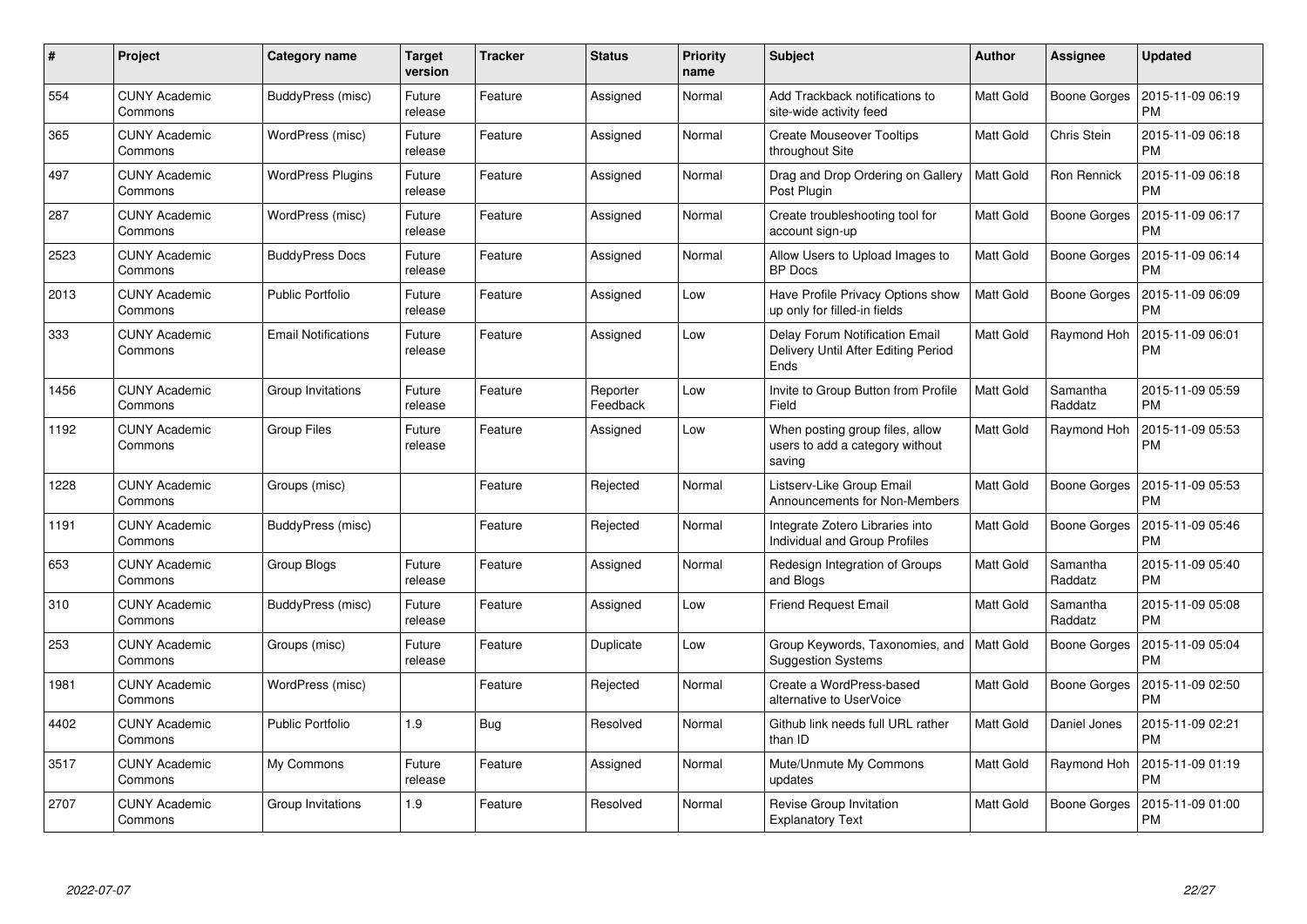| #    | Project                         | Category name              | <b>Target</b><br>version | <b>Tracker</b> | <b>Status</b> | <b>Priority</b><br>name | <b>Subject</b>                                                                         | <b>Author</b>    | Assignee            | <b>Updated</b>                |
|------|---------------------------------|----------------------------|--------------------------|----------------|---------------|-------------------------|----------------------------------------------------------------------------------------|------------------|---------------------|-------------------------------|
| 4081 | <b>CUNY Academic</b><br>Commons | Events                     | 1.9                      | <b>Bug</b>     | Duplicate     | Normal                  | Events Calendar: Allow restriction<br>of event creation ability to admins<br>on groups | Matt Gold        | Samantha<br>Raddatz | 2015-11-09 12:37<br><b>PM</b> |
| 4816 | <b>CUNY Academic</b><br>Commons | Group Invitations          | 1.8.15                   | <b>Bug</b>     | Resolved      | High                    | Group invite email notifications not<br>received                                       | <b>Matt Gold</b> | Boone Gorges        | 2015-10-26 11:56<br>AM        |
| 4802 | <b>CUNY Academic</b><br>Commons | Events                     | Not tracked              | Feature        | Resolved      | Normal                  | Calendar Display                                                                       | Matt Gold        | Boone Gorges        | 2015-10-25 01:38<br><b>PM</b> |
| 4803 | <b>CUNY Academic</b><br>Commons | <b>WordPress Plugins</b>   | 1.8.14                   | Feature        | Resolved      | Normal                  | Update Slider Revolution Plugin                                                        | Matt Gold        | Boone Gorges        | 2015-10-22 03:26<br>AM        |
| 4798 | <b>CUNY Academic</b><br>Commons | DiRT Integration           | Not tracked              | <b>Bug</b>     | Resolved      | Normal                  | DiRT plugin seems to have<br>disappeared                                               | Matt Gold        | Boone Gorges        | 2015-10-20 10:05<br><b>PM</b> |
| 4765 | <b>CUNY Academic</b><br>Commons | Group Forums               | 1.8.13                   | Bug            | Resolved      | Normal                  | Forum preview not showing HTML<br>tags                                                 | Matt Gold        | Boone Gorges        | 2015-10-11 10:30<br><b>PM</b> |
| 4760 | <b>CUNY Academic</b><br>Commons | <b>Email Notifications</b> | Not tracked              | Bug            | Rejected      | Normal                  | email notification contains broken<br>image                                            | Matt Gold        | Boone Gorges        | 2015-10-11 10:24<br><b>PM</b> |
| 4722 | <b>CUNY Academic</b><br>Commons | <b>BuddyPress Docs</b>     | Not tracked              | <b>Bug</b>     | Rejected      | Normal                  | Doc listing overflow issue                                                             | Matt Gold        | Boone Gorges        | 2015-10-11 10:09<br><b>PM</b> |
| 4763 | <b>NYCDH Community Site</b>     |                            |                          | <b>Bug</b>     | Resolved      | Normal                  | Embedded HTML link doesn't<br>appear in email notification                             | Matt Gold        | Raymond Hoh         | 2015-10-10 10:11<br>AM        |
| 4736 | <b>NYCDH Community Site</b>     |                            |                          | Bug            | Resolved      | Normal                  | NYCDH email notifications don't list<br>attachments                                    | l Matt Gold      | Raymond Hoh         | 2015-10-08 09:35<br><b>PM</b> |
| 4661 | <b>CUNY Academic</b><br>Commons | User Experience            | Future<br>release        | Bug            | Assigned      | Normal                  | <b>Simplify Events text</b>                                                            | Matt Gold        | Samantha<br>Raddatz | 2015-10-02 09:06<br><b>PM</b> |
| 4078 | <b>CUNY Academic</b><br>Commons | Events                     | 1.8.12                   | Feature        | Resolved      | Normal                  | Add iCal link to Event Calendar<br>notification emails                                 | Matt Gold        | Raymond Hoh         | 2015-09-25 09:39<br><b>PM</b> |
| 3788 | <b>CUNY Academic</b><br>Commons | cuny.is                    | 1.8.11                   | <b>Bug</b>     | Resolved      | Normal                  | CUNY.is default links?                                                                 | <b>Matt Gold</b> | Boone Gorges        | 2015-09-25 12:53<br>AM        |
| 4662 | <b>CUNY Academic</b><br>Commons | Events                     |                          | Bug            | Resolved      | Normal                  | Events ICS download not working                                                        | Matt Gold        | Raymond Hoh         | 2015-09-23 05:37<br><b>PM</b> |
| 4663 | <b>CUNY Academic</b><br>Commons | Events                     |                          | Feature        | Duplicate     | Normal                  | Add ICS download link to events<br>email notification                                  | <b>Matt Gold</b> | Boone Gorges        | 2015-09-22 08:10<br><b>PM</b> |
| 4660 | <b>CUNY Academic</b><br>Commons | Events                     | Not tracked              | <b>Bug</b>     | Resolved      | High                    | Creating new event leads to<br>whitescreen                                             | Matt Gold        | <b>Boone Gorges</b> | 2015-09-22 05:56<br><b>PM</b> |
| 4641 | <b>CUNY Academic</b><br>Commons |                            | Not tracked              | <b>Bug</b>     | Resolved      | Normal                  | Reply by email going to the wrong<br>address                                           | Matt Gold        | Boone Gorges        | 2015-09-21 04:05<br><b>PM</b> |
| 4639 | <b>CUNY Academic</b><br>Commons | Home Page                  | Not tracked              | <b>Bug</b>     | Resolved      | Urgent                  | Front page slider stopped working                                                      | Matt Gold        | Boone Gorges        | 2015-09-21 03:44<br><b>PM</b> |
| 4640 | <b>CUNY Academic</b><br>Commons |                            |                          | <b>Bug</b>     | Resolved      | Normal                  | Group forum problem                                                                    | Matt Gold        | Boone Gorges        | 2015-09-21 03:44<br><b>PM</b> |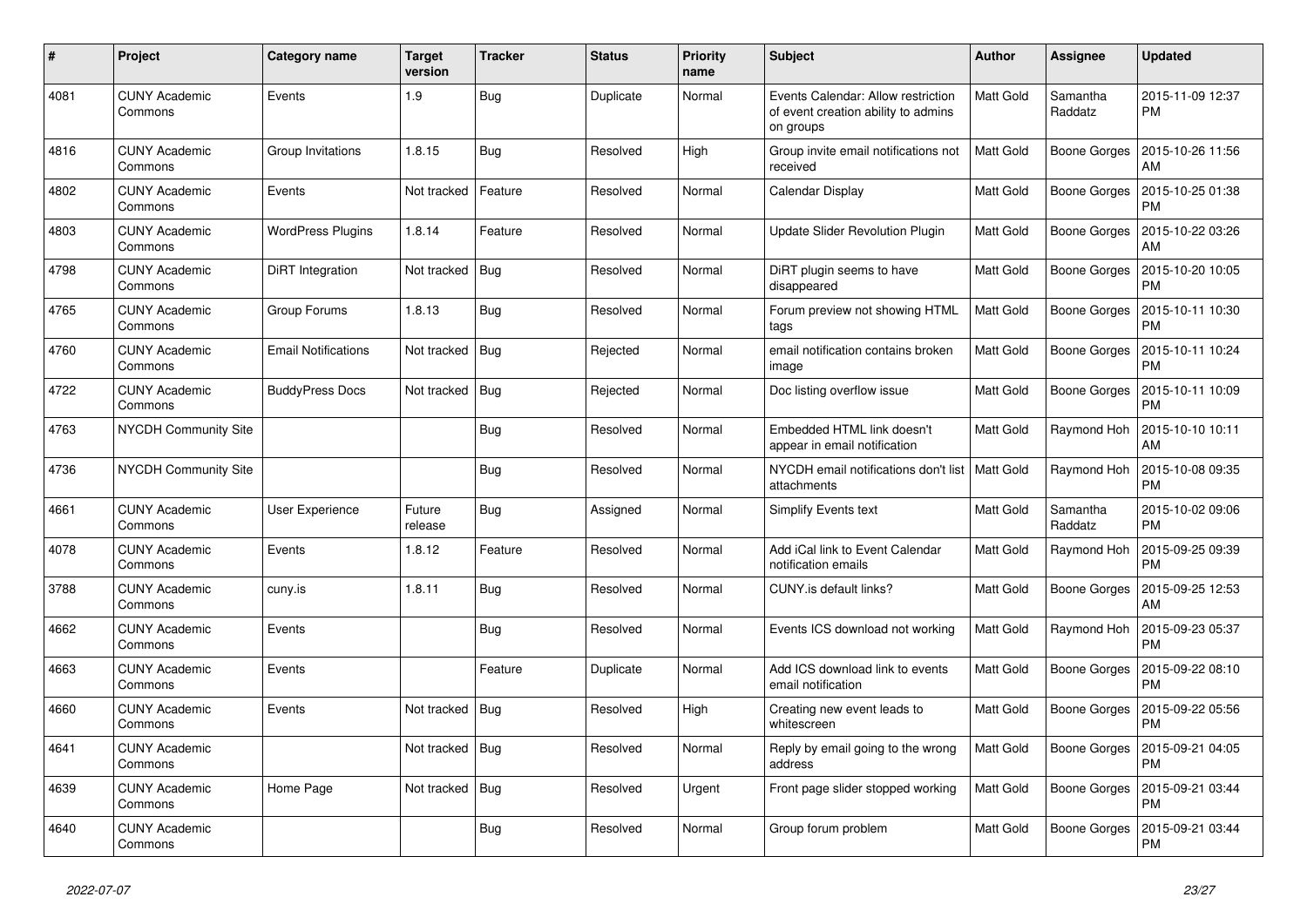| #    | Project                         | Category name           | Target<br>version | <b>Tracker</b> | <b>Status</b> | <b>Priority</b><br>name | <b>Subject</b>                                                           | <b>Author</b> | Assignee            | <b>Updated</b>                |
|------|---------------------------------|-------------------------|-------------------|----------------|---------------|-------------------------|--------------------------------------------------------------------------|---------------|---------------------|-------------------------------|
| 4564 | <b>CUNY Academic</b><br>Commons | Server                  |                   | <b>Bug</b>     | Rejected      | Low                     | Registration page blocked on<br>private browser windows                  | Matt Gold     | Boone Gorges        | 2015-09-06 05:02<br><b>PM</b> |
| 4472 | <b>CUNY Academic</b><br>Commons | <b>Public Portfolio</b> | 1.8.9             | <b>Bug</b>     | Resolved      | Normal                  | Search links showing up on profiles                                      | Matt Gold     | <b>Boone Gorges</b> | 2015-08-24 04:06<br><b>PM</b> |
| 4404 | <b>CUNY Academic</b><br>Commons | <b>Public Portfolio</b> | Future<br>release | Design/UX      | Assigned      | Normal                  | Change color of permissions info<br>on portfolio editing interface       | Matt Gold     | Samantha<br>Raddatz | 2015-08-11 05:28<br><b>PM</b> |
| 4403 | <b>CUNY Academic</b><br>Commons | <b>Public Portfolio</b> |                   | <b>Bug</b>     | Duplicate     | Normal                  | Redesign social media accounts<br>section of portfolio editing interface | Matt Gold     | <b>Boone Gorges</b> | 2015-08-10 04:08<br><b>PM</b> |
| 4151 | <b>CUNY Academic</b><br>Commons | <b>WordPress Themes</b> | Not tracked       | Support        | Resolved      | Normal                  | CUNY GCDI homepage image<br>links broken                                 | Matt Gold     | Daniel Jones        | 2015-08-10 02:43<br><b>PM</b> |
| 4367 | <b>CUNY Academic</b><br>Commons | <b>DiRT</b> Integration | 1.8.6             | <b>Bug</b>     | Resolved      | Normal                  | Thumbnail images broken on DiRT<br>tool listing                          | Matt Gold     | <b>Boone Gorges</b> | 2015-08-02 12:55<br>AM        |
| 4079 | <b>CUNY Academic</b><br>Commons | Events                  | 1.8.6             | Bug            | Resolved      | Normal                  | Change ical label for Events<br>Calendar                                 | Matt Gold     | Raymond Hoh         | 2015-07-22 04:16<br><b>PM</b> |
| 4315 | <b>CUNY Academic</b><br>Commons | WordPress (misc)        | Not tracked       | Bug            | Resolved      | Normal                  | Authentication request                                                   | Matt Gold     | Boone Gorges        | 2015-07-21 05:55<br><b>PM</b> |
| 4028 | <b>CUNY Academic</b><br>Commons | Reply By Email          | Not tracked       | Bug            | Resolved      | Normal                  | Erroneous notice of Duplicate<br>posting                                 | Matt Gold     | Raymond Hoh         | 2015-07-21 10:26<br>AM        |
| 4235 | <b>CUNY Academic</b><br>Commons |                         | Not tracked       | Design/UX      | Assigned      | Normal                  | Explore user experience around<br>comments on forum topics vs docs       | Matt Gold     | Samantha<br>Raddatz | 2015-07-21 10:23<br>AM        |
| 4202 | <b>CUNY Academic</b><br>Commons | <b>WordPress Themes</b> | 1.8.4             | Feature        | Resolved      | Normal                  | Upload new version of premium<br>Bridge theme                            | Matt Gold     | <b>Boone Gorges</b> | 2015-07-02 10:12<br>AM        |
| 4187 | <b>CUNY Academic</b><br>Commons | <b>WordPress Themes</b> | 1.8.4             | Feature        | Resolved      | Normal                  | Upload new version of premium<br>Planar theme                            | Matt Gold     | Boone Gorges        | 2015-07-02 10:11<br>AM        |
| 4238 | <b>CUNY Academic</b><br>Commons | Events                  | Future<br>release | Feature        | Assigned      | Normal                  | Copy Events to Other Groups?                                             | Matt Gold     | Boone Gorges        | 2015-07-02 10:08<br>AM        |
| 4197 | <b>CUNY Academic</b><br>Commons | User Experience         | 1.8.4             | <b>Bug</b>     | Resolved      | Normal                  | Open help link in same window                                            | Matt Gold     | <b>Boone Gorges</b> | 2015-06-26 03:01<br><b>PM</b> |
| 4196 | <b>CUNY Academic</b><br>Commons |                         |                   | Bug            | Rejected      | High                    | News feed weirdness                                                      | Matt Gold     | Boone Gorges        | 2015-06-25 03:41<br><b>PM</b> |
| 4178 | <b>NYCDH Community Site</b>     |                         |                   | Outreach       | Resolved      | Normal                  | Please export member email<br>addresses for a site-wide mailing          | Matt Gold     | Raymond Hoh         | 2015-06-19 04:40<br>AM        |
| 4155 | <b>CUNY Academic</b><br>Commons | Group Forums            |                   | Bug            | Duplicate     | Normal                  | Don't see forum search                                                   | Matt Gold     | Boone Gorges        | 2015-06-16 12:32<br><b>PM</b> |
| 4111 | <b>CUNY Academic</b><br>Commons | commonsinabox.org       | Not tracked       | <b>Bug</b>     | Resolved      | Normal                  | Add Virginia DH site to CBOX<br>showcase                                 | Matt Gold     | scott voth          | 2015-06-08 10:01<br><b>PM</b> |
| 4125 | CUNY Academic<br>Commons        | <b>WordPress Themes</b> | 1.8.2             | Bug            | Resolved      | Normal                  | Help overlay layer issue                                                 | Matt Gold     | Daniel Jones        | 2015-06-08 10:34<br>AM        |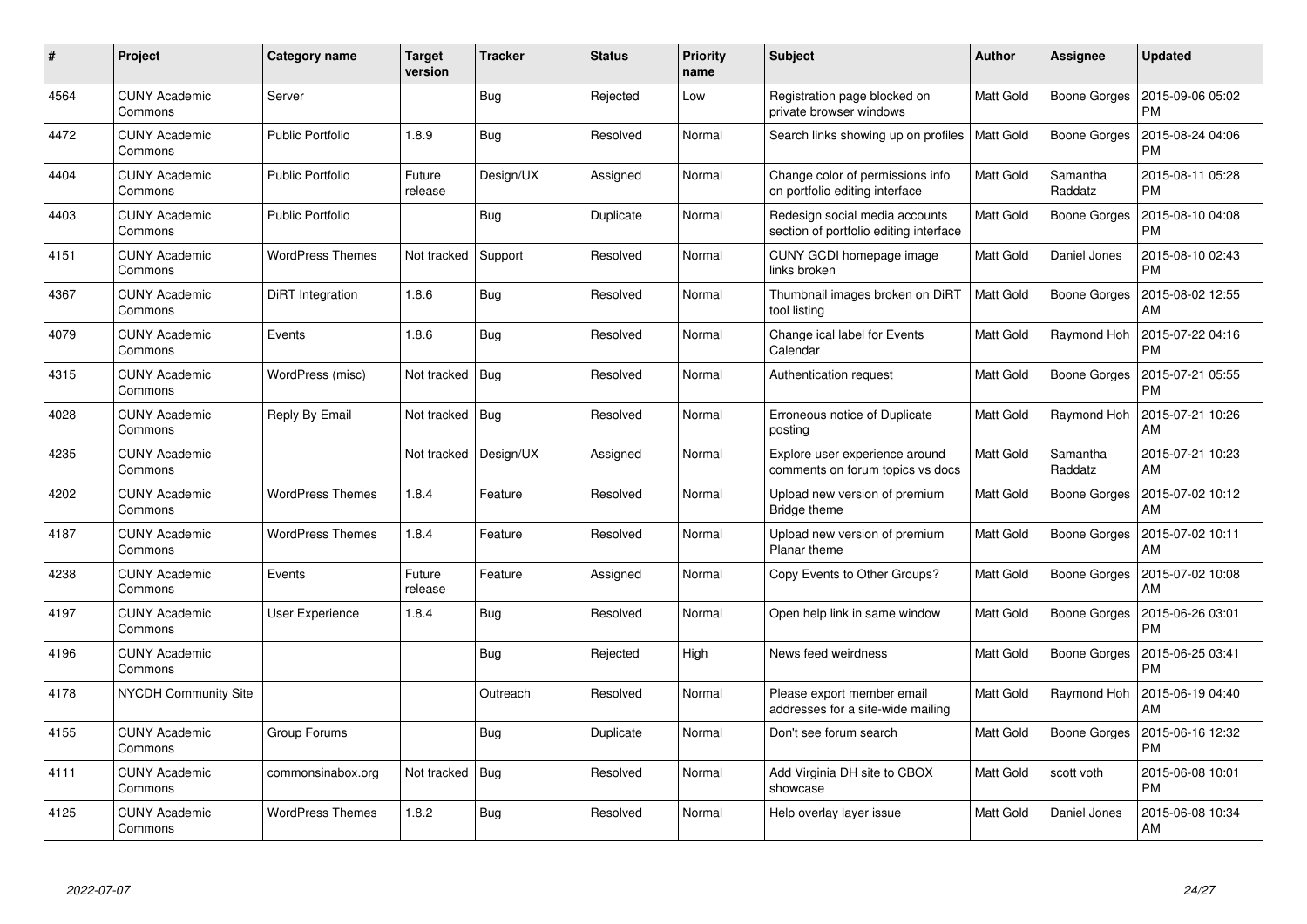| #    | Project                         | <b>Category name</b>       | <b>Target</b><br>version | <b>Tracker</b> | <b>Status</b> | <b>Priority</b><br>name | <b>Subject</b>                                                                        | Author           | <b>Assignee</b>     | <b>Updated</b>                |
|------|---------------------------------|----------------------------|--------------------------|----------------|---------------|-------------------------|---------------------------------------------------------------------------------------|------------------|---------------------|-------------------------------|
| 3625 | <b>CUNY Academic</b><br>Commons | WordPress (misc)           |                          | Bug            | Rejected      | Normal                  | Unable to manually create account<br>for non-CUNY (gmail) user                        | Matt Gold        | <b>Boone Gorges</b> | 2015-06-01 03:09<br><b>PM</b> |
| 4057 | <b>CUNY Academic</b><br>Commons | <b>BuddyPress Docs</b>     | 1.8.1                    | <b>Bug</b>     | Resolved      | Normal                  | Canceling edit mode of BP Doc<br>reloads editing screen                               | Matt Gold        | <b>Boone Gorges</b> | 2015-06-01 03:08<br><b>PM</b> |
| 3587 | CUNY Academic<br>Commons        | My Commons                 | 1.8.1                    | Bug            | Resolved      | Normal                  | Force SSL issue                                                                       | Matt Gold        | <b>Boone Gorges</b> | 2015-06-01 11:39<br>AM        |
| 4072 | <b>CUNY Academic</b><br>Commons | <b>Email Notifications</b> | 1.8.1                    | Bug            | Resolved      | Normal                  | Double email notification                                                             | <b>Matt Gold</b> | Raymond Hoh         | 2015-05-26 03:05<br>AM        |
| 3178 | <b>CUNY Academic</b><br>Commons | Group Forums               | 1.8                      | Design/UX      | Resolved      | Normal                  | Create ability to repost forums<br>posts to other forums                              | Matt Gold        | Daniel Jones        | 2015-05-21 12:55<br><b>PM</b> |
| 4053 | <b>CUNY Academic</b><br>Commons | Events                     | Future<br>release        | Feature        | Assigned      | Normal                  | Create new tab for past events                                                        | Matt Gold        | <b>Boone Gorges</b> | 2015-05-12 02:10<br><b>PM</b> |
| 4027 | <b>CUNY Academic</b><br>Commons | Commons In A Box           | Not tracked              | Design/UX      | Assigned      | Normal                  | Usability review of CBOX update<br>procedures                                         | Matt Gold        | Samantha<br>Raddatz | 2015-05-11 06:36<br><b>PM</b> |
| 3941 | <b>CUNY Academic</b><br>Commons | <b>Email Notifications</b> | 1.8.1                    | Feature        | Resolved      | Normal                  | Group forums -- Edited comment<br>notifications                                       | Matt Gold        | Daniel Jones        | 2015-05-11 04:08<br><b>PM</b> |
| 4039 | <b>CUNY Academic</b><br>Commons | <b>Group Files</b>         | 1.7.21                   | Feature        | Resolved      | Normal                  | Redirect to login when<br>non-logged-in user tries to view file<br>from private group | Matt Gold        | Boone Gorges        | 2015-05-11 11:30<br>AM        |
| 2765 | <b>CUNY Academic</b><br>Commons | Toolbar                    | 1.8                      | Bug            | Resolved      | Normal                  | Scrolling/layer issue on admin bar                                                    | <b>Matt Gold</b> | <b>Boone Gorges</b> | 2015-05-05 03:48<br><b>PM</b> |
| 3924 | <b>CUNY Academic</b><br>Commons | Commons In A Box           | Not tracked              | Publicity      | Rejected      | Normal                  | Update CBOX showcase                                                                  | Matt Gold        | scott voth          | 2015-04-28 10:34<br><b>PM</b> |
| 4010 | <b>CUNY Academic</b><br>Commons | <b>WordPress Plugins</b>   | 1.7.20                   | Bug            | Resolved      | High                    | GC Digital Fellows site down                                                          | Matt Gold        |                     | 2015-04-22 10:30<br>AM        |
| 3652 | <b>CUNY Academic</b><br>Commons | Group Forums               | 1.8                      | Bug            | Resolved      | Low                     | Forum preview doesn't show live<br>link                                               | Matt Gold        | Raymond Hoh         | 2015-04-21 06:46<br><b>PM</b> |
| 3991 | <b>CUNY Academic</b><br>Commons | Toolbar                    | 1.7.19                   | Bug            | Resolved      | Normal                  | WP-Admin Bar positioning error on<br>mobile devices                                   | Matt Gold        | Boone Gorges        | 2015-04-21 02:30<br><b>PM</b> |
| 4004 | CUNY Academic<br>Commons        | Group Forums               | Not tracked              | Support        | Resolved      | High                    | "Duplicate topic detected" error<br>message when posting to group<br>forum            | Matt Gold        | <b>Boone Gorges</b> | 2015-04-20 10:21<br>AM        |
| 3990 | <b>CUNY Academic</b><br>Commons | commonsinabox.org          | Not tracked   Publicity  |                | Resolved      | Normal                  | Update CBOX showcase                                                                  | Matt Gold        | scott voth          | 2015-04-16 10:27<br>PM        |
| 3995 | <b>CUNY Academic</b><br>Commons | BuddyPress (misc)          | Not tracked              | Bug            | Resolved      | Normal                  | Possible People Page filter error                                                     | Matt Gold        | Boone Gorges        | 2015-04-16 07:51<br>AM        |
| 3605 | <b>CUNY Academic</b><br>Commons | <b>Group Announcments</b>  |                          | Feature        | Rejected      | Normal                  | Revise Announcements Group<br>Page Explanatory Text                                   | Matt Gold        | Daniel Jones        | 2015-04-13 04:45<br><b>PM</b> |
| 3536 | <b>CUNY Academic</b><br>Commons | My Commons                 | Future<br>release        | Feature        | Assigned      | Normal                  | Infinite Scroll on My Commons<br>page                                                 | Matt Gold        | Raymond Hoh         | 2015-04-13 04:42<br><b>PM</b> |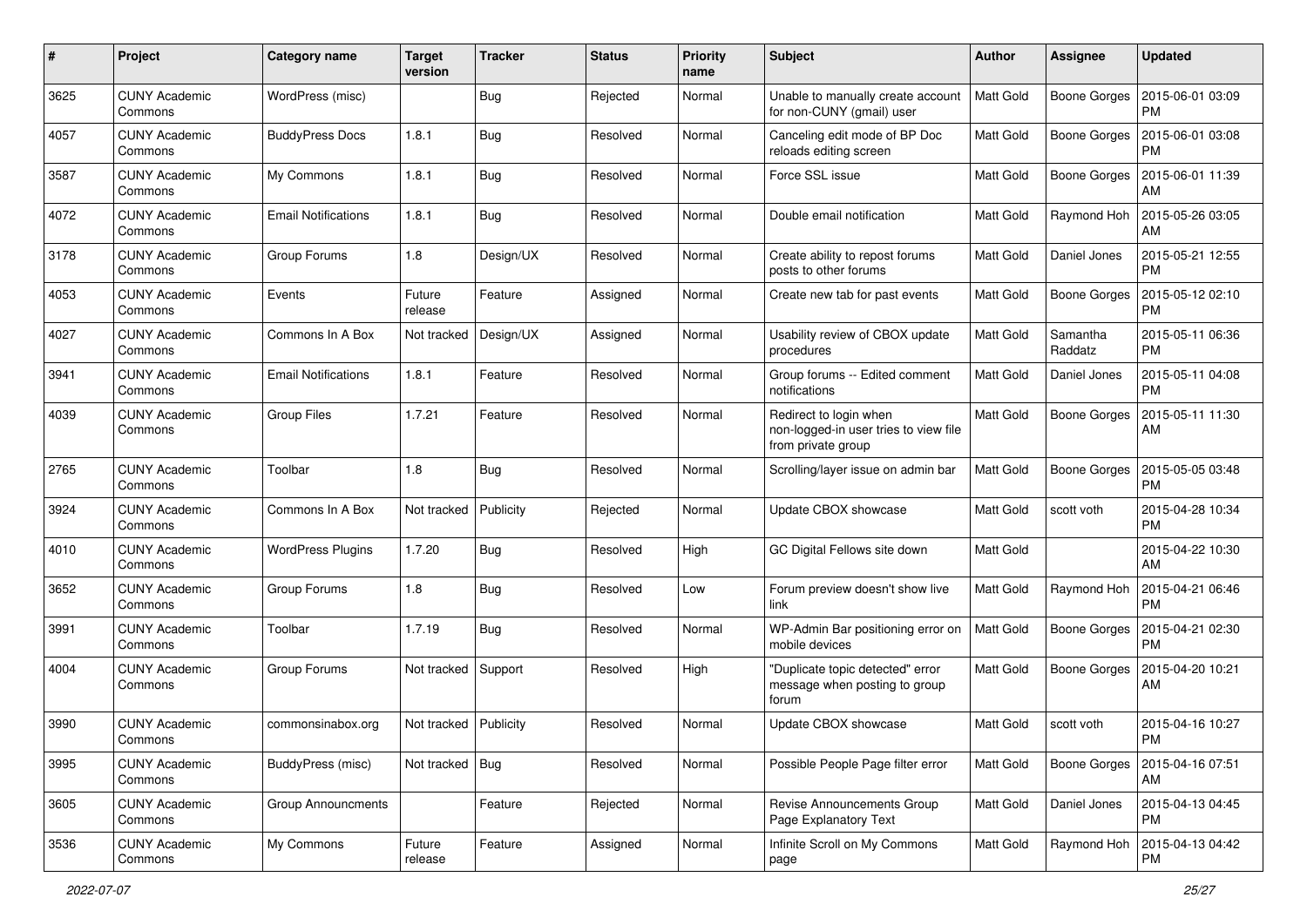| $\#$ | Project                         | Category name              | <b>Target</b><br>version | <b>Tracker</b> | <b>Status</b> | <b>Priority</b><br>name | <b>Subject</b>                                                              | <b>Author</b> | Assignee            | <b>Updated</b>                |
|------|---------------------------------|----------------------------|--------------------------|----------------|---------------|-------------------------|-----------------------------------------------------------------------------|---------------|---------------------|-------------------------------|
| 3574 | <b>CUNY Academic</b><br>Commons | My Commons                 |                          | Bug            | Duplicate     | Normal                  | Address awkward possessive<br>cases on My Commons page                      | Matt Gold     | Raymond Hoh         | 2015-04-13 04:41<br><b>PM</b> |
| 3662 | <b>CUNY Academic</b><br>Commons | <b>SEO</b>                 | Future<br>release        | Feature        | Assigned      | Normal                  | Duplicate Content/SEO/Google<br>issues                                      | Matt Gold     | Raymond Hoh         | 2015-04-13 04:37<br><b>PM</b> |
| 3564 | <b>CUNY Academic</b><br>Commons | User Experience            |                          | Design/UX      | Rejected      | Normal                  | Consider repositioning Forum link<br>in group nav                           | Matt Gold     | Chris Stein         | 2015-04-13 04:32<br><b>PM</b> |
| 3969 | <b>CUNY Academic</b><br>Commons | <b>WordPress Plugins</b>   | 1.7.18                   | Bug            | Resolved      | Normal                  | External Group Blogs plugin<br>causing duplicate items of the<br>same post: | Matt Gold     | Raymond Hoh         | 2015-04-10 07:51<br><b>PM</b> |
| 370  | <b>CUNY Academic</b><br>Commons | Registration               | Future<br>release        | Feature        | Assigned      | High                    | <b>Guest Accounts</b>                                                       | Matt Gold     | Matt Gold           | 2015-04-09 09:33<br><b>PM</b> |
| 3577 | CUNY Academic<br>Commons        | My Commons                 | Future<br>release        | Design/UX      | Assigned      | Normal                  | Replies to items in My Commons                                              | Matt Gold     | Raymond Hoh         | 2015-04-09 05:19<br><b>PM</b> |
| 827  | <b>CUNY Academic</b><br>Commons | Groups (misc)              |                          | Feature        | Deferred      | Normal                  | Allow Groups to have sub-groups                                             | Matt Gold     | Chris Stein         | 2015-04-08 05:40<br><b>PM</b> |
| 3954 | <b>CUNY Academic</b><br>Commons | <b>Email Notifications</b> | 1.7.18                   | Bug            | Resolved      | Normal                  | Issues with Email notifications for<br>Groups w/RSS Feeds attached          | Matt Gold     | Raymond Hoh         | 2015-04-08 05:04<br><b>PM</b> |
| 262  | <b>CUNY Academic</b><br>Commons | <b>Group Files</b>         |                          | Feature        | Deferred      | Normal                  | Ideas for Improvements to Group<br>Docs                                     | Matt Gold     |                     | 2015-04-03 09:29<br>AM        |
| 275  | <b>CUNY Academic</b><br>Commons | <b>WordPress Plugins</b>   |                          | Feature        | Deferred      | Normal                  | Develop Document Repository<br><b>Plugin for Wordpress</b>                  | Matt Gold     | <b>Boone Gorges</b> | 2015-04-01 09:27<br><b>PM</b> |
| 94   | <b>CUNY Academic</b><br>Commons | Upgrades                   |                          | Feature        | Deferred      | Normal                  | Create new favicon                                                          | Matt Gold     | Matt Gold           | 2015-04-01 09:20<br><b>PM</b> |
| 54   | <b>CUNY Academic</b><br>Commons | Wiki                       |                          | Feature        | Rejected      | Normal                  | Install MediaWiki Stat Extension                                            | Matt Gold     |                     | 2015-04-01 09:19<br><b>PM</b> |
| 52   | <b>CUNY Academic</b><br>Commons | Wiki                       |                          | Feature        | Deferred      | Low                     | Upgrade FCK Editor to Latest<br>version                                     | Matt Gold     |                     | 2015-04-01 09:18<br><b>PM</b> |
| 38   | <b>CUNY Academic</b><br>Commons | <b>WordPress Plugins</b>   | Future<br>release        | Feature        | Deferred      | Normal                  | Possible Upgrade to Sitewide Tags<br>Plugin                                 | Matt Gold     |                     | 2015-04-01 09:18<br><b>PM</b> |
| 3770 | <b>CUNY Academic</b><br>Commons | <b>Public Portfolio</b>    | Future<br>release        | Feature        | Assigned      | Normal                  | Improve Layout/Formatting of<br>Positions Area on Public Portfolios         | Matt Gold     | Chris Stein         | 2015-04-01 09:17<br><b>PM</b> |
| 3342 | <b>CUNY Academic</b><br>Commons | <b>Email Notifications</b> |                          | Bug            | Duplicate     | Normal                  | Group Invitation Email Links<br>Incorrect/Non-Working                       | Matt Gold     | <b>Boone Gorges</b> | 2015-04-01 09:04<br><b>PM</b> |
| 2978 | <b>CUNY Academic</b><br>Commons | BuddyPress (misc)          |                          | Feature        | Deferred      | Normal                  | Revise Invite Anyone Workflow                                               | Matt Gold     | Chris Stein         | 2015-04-01 08:54<br><b>PM</b> |
| 3308 | <b>CUNY Academic</b><br>Commons | Group Invitations          | Future<br>release        | Feature        | Assigned      | Normal                  | Allow members to rescind group<br>invitations                               | Matt Gold     | <b>Boone Gorges</b> | 2015-04-01 08:53<br><b>PM</b> |
| 3759 | <b>CUNY Academic</b><br>Commons | WordPress (misc)           | Future<br>release        | Feature        | Assigned      | Normal                  | Review Interface for Adding Users<br>to Blogs                               | Matt Gold     | <b>Boone Gorges</b> | 2015-03-24 05:52<br><b>PM</b> |